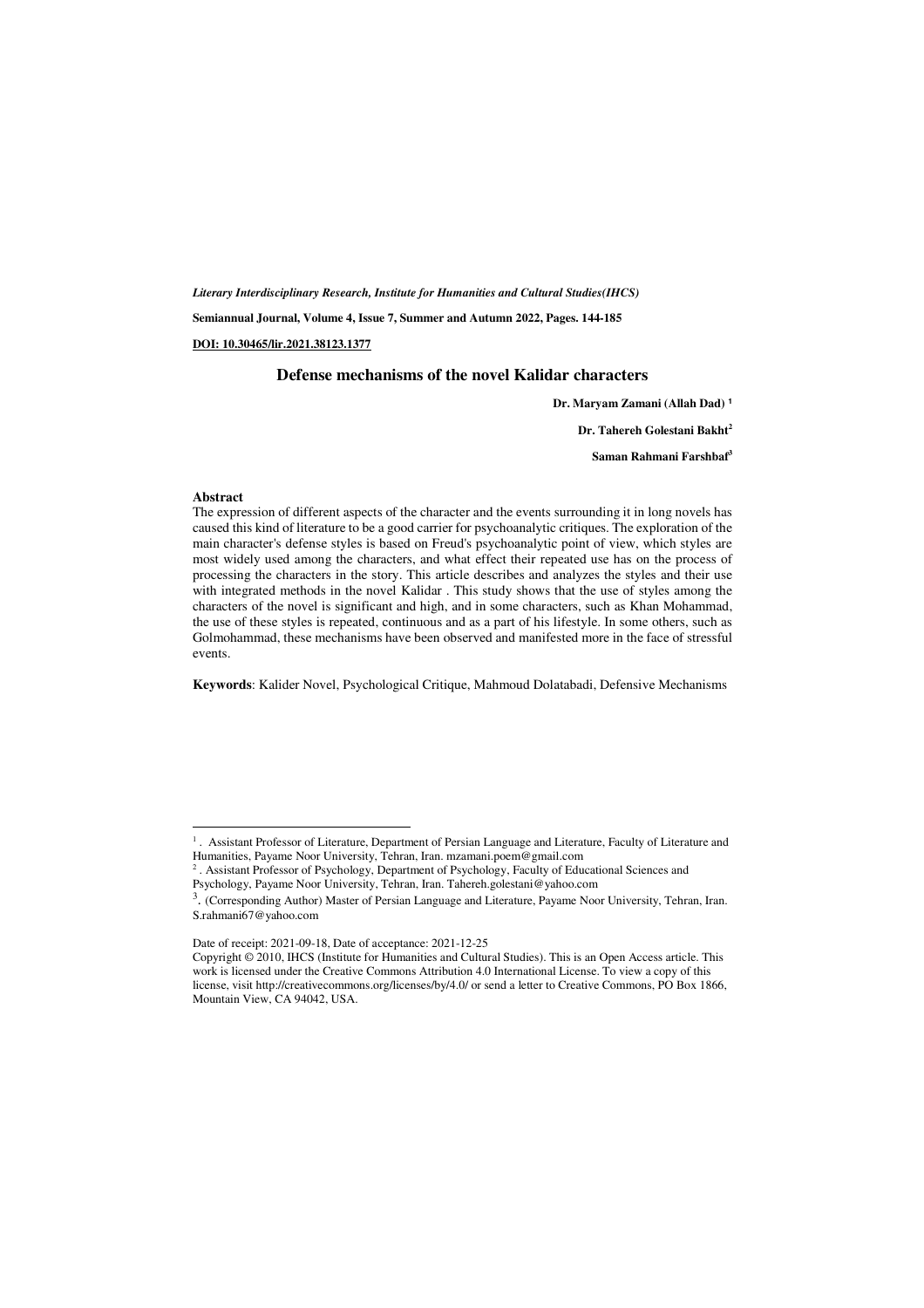پژوهش های بین رشتهای ادبی، پژوهشگاه علوم انسانی و مطالعات فرهنگی دوفصل نامهٔ علمی، سال چهارم، شمارهٔ هفتم. بهار و تابستان ۱٤٠۱. ١٤٤ـ١٨٥ DOI: 10.30465/lir.2021.38123.1377

سبکهای دفاعی در شخصیتهای رمان کلیدر (مقالهٔ یژوهشی)

دكتر مريم زماني(الله داد)\* دكتر طاهره گلستاني بخت\*\*\*، سامان رحماني فرشباف \*\*\*

#### حكىدە

بیان وجوه مختلف شخصیت و رویدادهای پیرامون آن در رمانهای بلند. سبب شده که این گونه ادبی محمل خوبی برای نقدهای روانکاوانه باشد، از این رو هدف این نوشتار بررسی رمان درخشان کلیدر، به قلم محمود دولت آبادی با رویکردی بین رشتهای و کندوکاو در سبکهای دفاعی شخصیتهای اصلی آن بر اساس دیدگاه روان تحلیل گری فروید است و اینکه کدام سبکها در میان شخصیتها پر کاربرد است و استفاده مکرر از آنها چه تاثیری در روند پردازش شخصیتهای داستان دارد. در این مقاله با شیوهای تلفیقی به توصیف و تحلیل سبکها و میزان استفاده از آنها اشاره شده است. این پژوهش نشان می دهد که کاربرد سبکها در میان شخصیتهای رمان قابل توجه و زیاد است و در برخی از شخصیتها مانند خان،محمد استفاده از این سبکها بطور مکرر، مداوم و به گونهای سبک زندگی وی محسوب می شود

تاريخ ارسال: ١٤٠٠/٠٦/٢٧ تاريخ يذيرش: ١٤٠٠/١٠/٠٤

<sup>\*</sup> استادیار رشته ادبیات، گروه زبان و ادبیات فارسی، دانشکده ادبیات و علوم انسانی، دانشگاه پیام نور، تهران، ایران. mzamani.poem@gmail.com

<sup>\*\*</sup> استادیار ر شته روان شنا سی، گروه روان شنا سی، دانـشکده علوم تربیتی و روان شنا سی، دانـشگاه پیام نور، تهران، ایران. Tahereh.golestani@yahoo.com

<sup>\*\*\* (</sup>نويســـندهٔ مســـئول) كارشـــناس ارشـــد رشـــته زبان و ادبيات فارســـي، دانشـــگاه ييام نور، تهران، ايران. S.rahmani67@yahoo.com

Copyright © 2018, IHCS (Institute for Humanities and Cultural Studies). This is an Open Access article distributed under the terms of the Creative Commons Attribution 4.0 International, which permits others to download this work, share it with others and Adapt the material for any purpose.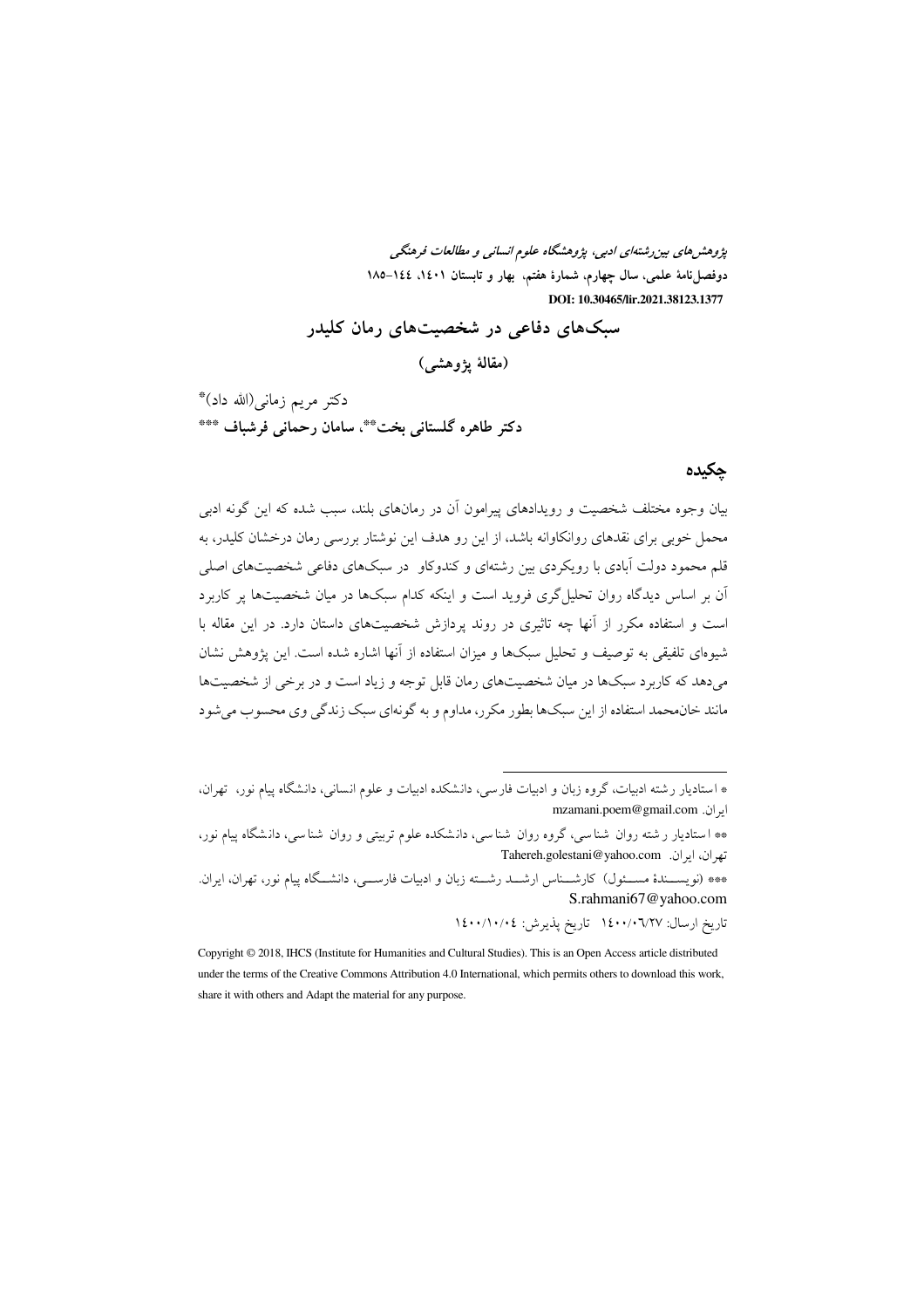دوفصلنامه پژوهشهای بین رشتهای ادبی، سال چهارم، شمارهٔ هفتم، بهار و تابستان ۱٤۰۱، سبکهای دفاعی در ۱۴۶ شخصيتهاي رمان كليدر (نويسندهٔ اوّل: مريم زماني)

و در برخی دیگر مانند گل محمد این مکانسیمها بیشتر در مواجهه با رویدادهای استرس زا مشاهده شده و بروز داشته است.

**کلیدواژهها:** رمان کلیدر، نقد روانشناسانه، محمود دولتآبادی، سیکهای دفاعی

۱. مقدَّمه و بیان مسألهٔ یژوهش کلیدر نام رمان وسیع و بزرگی است به قلم محمود دولت آبادی که می توان آن را یکی از بهترین رمانهای فارسی معاصر دانست به طوری که «نویسنده آن را حاصل دورهی بلوغ فکري خود مي داند» (چهل تن، ۱۳۸۰: ۲٦۰). اين رمان ده جلدي که حدود سه هزار صفحه را در بر مي گيرد، بر پايهٔ رويدادي واقعي در دهه بيست قرن چهاردهم شمسي است كه نویسنده با تصاویر و شخصیتهای بسیاری آن را خلق کرده، در واقع زندگی سراسر حماسی «گل محمدها» در رمان عظیم «کلیدر» یلی میان واقعیت تاریخی و واقعیت داستانی و هنری است.

واقعیت تاریخی «کلیدر» کوشش خانوادهٔ «کلمیشی» برای برپایی عدالت اجتماعی و ستاندن داد تودههای روستایی از بیداد بزرگ زمینداران و واقعیت هنری و ارزش این اثر، محصول یانزده سال کار خلاقانهٔ هنری محمود دولتآبادی است و اگر «کلیدر» را به اتفاق و معجزه ای در ادبیات داستان<sub>ی</sub> معاصر تعبیر کنیم، به راه اغراق نرفته ایم.» (اسحاقیان، ۱۳۸۲: ۱۵). در واقع «کلیدر بازسازی خاطره ای است که نویسنده با بکارگیری فرانگری ناشی از تخیل، آن را به بخشهایی از تاریخ و حرکت–های ضد حکومتی پیوند داده است» (حسن لم و مجرد، ١٣٨٨: ٩٢). «أن چه اين رمان را از افسانههاي ياغيان و عياران متمايز مي كند، ارتباطي است که نویسنده از طریق ستار (پینهدوز دورهگردی که در حقیقت عضو تشکیلات سیاسی است) بین زندگی گل،محمد با جامعهٔ شهری سالهای اواسط دههٔ بیست برقرار کرده است تا نگاهی انتقادی بیندازد به فعالیتهای تشکیلاتی که با هدف ایجاد تحول در زندگی کارگران و روستاییان، در صدد ایجاد همبستگی بین این دو طبقه بود» (قنبری و حسینی پناه،۱۳۹۱ : ۲٤).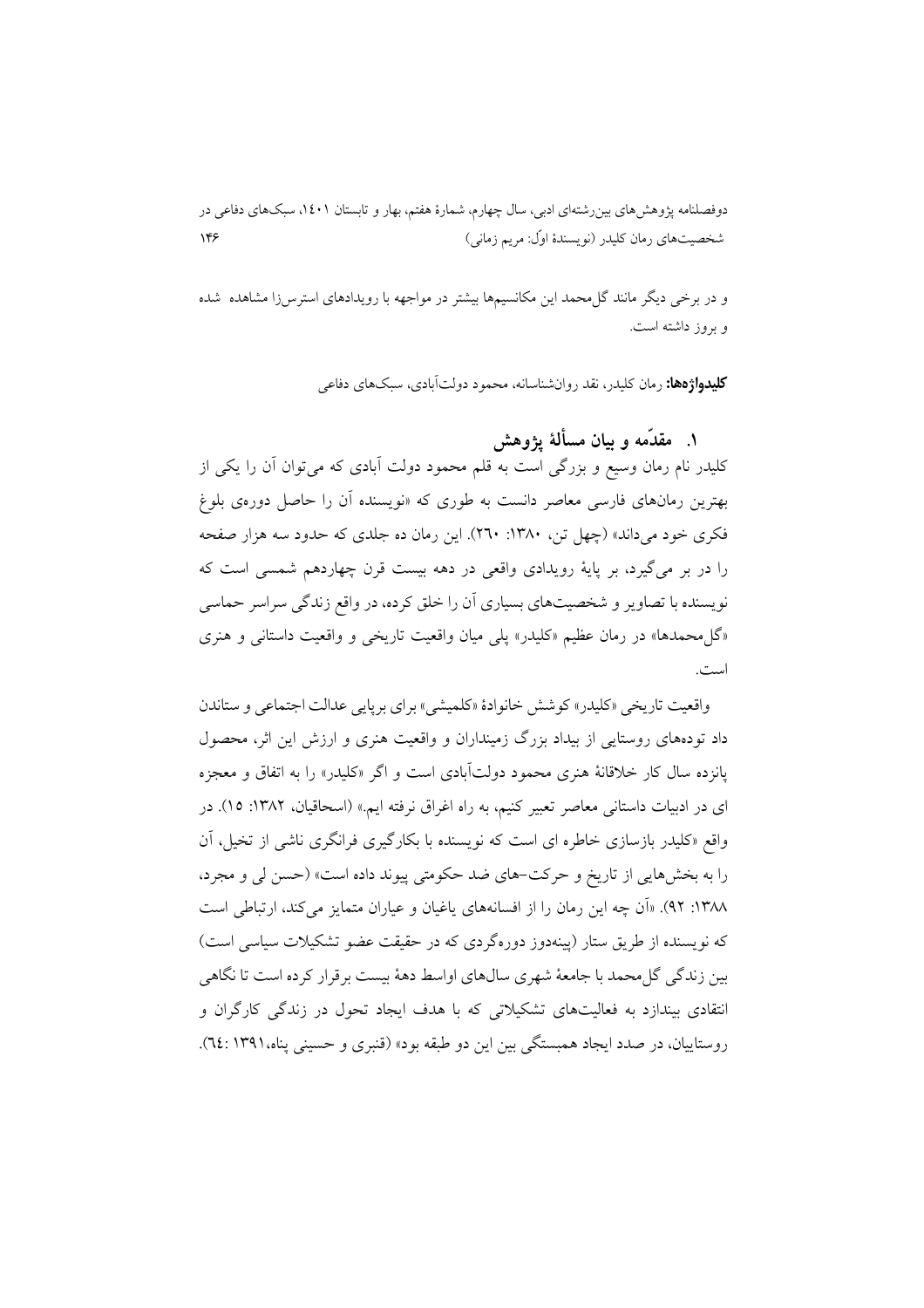دوفصلنامه پژوهشهای بین رشتهای ادبی، سال چهارم، شمارهٔ هفتم، بهار و تابستان ۱٤۰۱، سبکهای دفاعی در  $YY$ شخصیتهای رمان کلیدر (نویسندهٔ اوّل: مریم زمانی)

از سوی دیگر نویسنده سعی در نشان دادن ظلم و جور نظام اربابی ولایت شمال شرق ایران دارد، اربابانی که با تسلط بر آب، زمین، باغ و … رعیت در واقع مالک جان مردم نیز شدهاند. گل محمد که از ظلم این جامعهٔ فاسد به تنگ آمده است، اقدام به نوعی قیام مسلحانه علیه این مالکان میکند، البته حضور ستار در این قیام بسیار مؤثر است. در ادامه گلمحمد اسیر نیرنگ و سیاست اربابان می گردد و در پایان نیز به همراه عزیزترین پارانش در تنگهٔ گاو طاق كشته مىشود.

کلیدر با توجه به ویژگیهایی مانند محدودیت نداشتن در شخصیت پردازی، پرداختن به ساختار روحی و روانی شخصیتهای اصلی، صحنه پردازیهای مناسب، بیان نیتهای پنهان شخصیتها و همچنین گستردگی شخصیتها، جایگاه مناسبی برای تحلیل شخصیتهای ذهن مؤلف با توجه به نظریههای روانشناسانه است. در این جستار سعی شده با بررسی این اثر بر توانایی نویسنده در به کارگیری نکات ریز پیرامون شخصیتها از دیدگاه روانشناسانه تأکید گردد، البته این توانایی ممکن است آگاهانه و یا ناآگاهانه صورت گرفته باشد. همچنین به کارگیری سبکهای دفاعی توسط شخصیتها در رویدادهای مختلف بررسی گردیده است. «سبکهای دفاعی عملیاتی ذهنی هستند که اجزای عواطف ناخوشایند را از قلمرو هشیاری دور نگه میدارند.» (بلک من، ١٣٩٤: ٢٩). با توجه به تعدد شخصیتها در رمان، یازده شخصیت که نمایندهٔ سه قشر شهرنشین، روستایی و عشایر هستند، برای بررسی انتخاب گردیدهاند و بر اساس رویدادهایی که بر این شخصیتها رفته تحلیلها صورت گرفت و به کارگیری ۲۸سبک دفاعی مختلف در موقعیت های گوناگون از آنها استنباط گردید.

> ۲. مبانی نظری یژوهش ۲٫۱ مفاهیم بنیادین در مکتب روان تحلیل گری فروید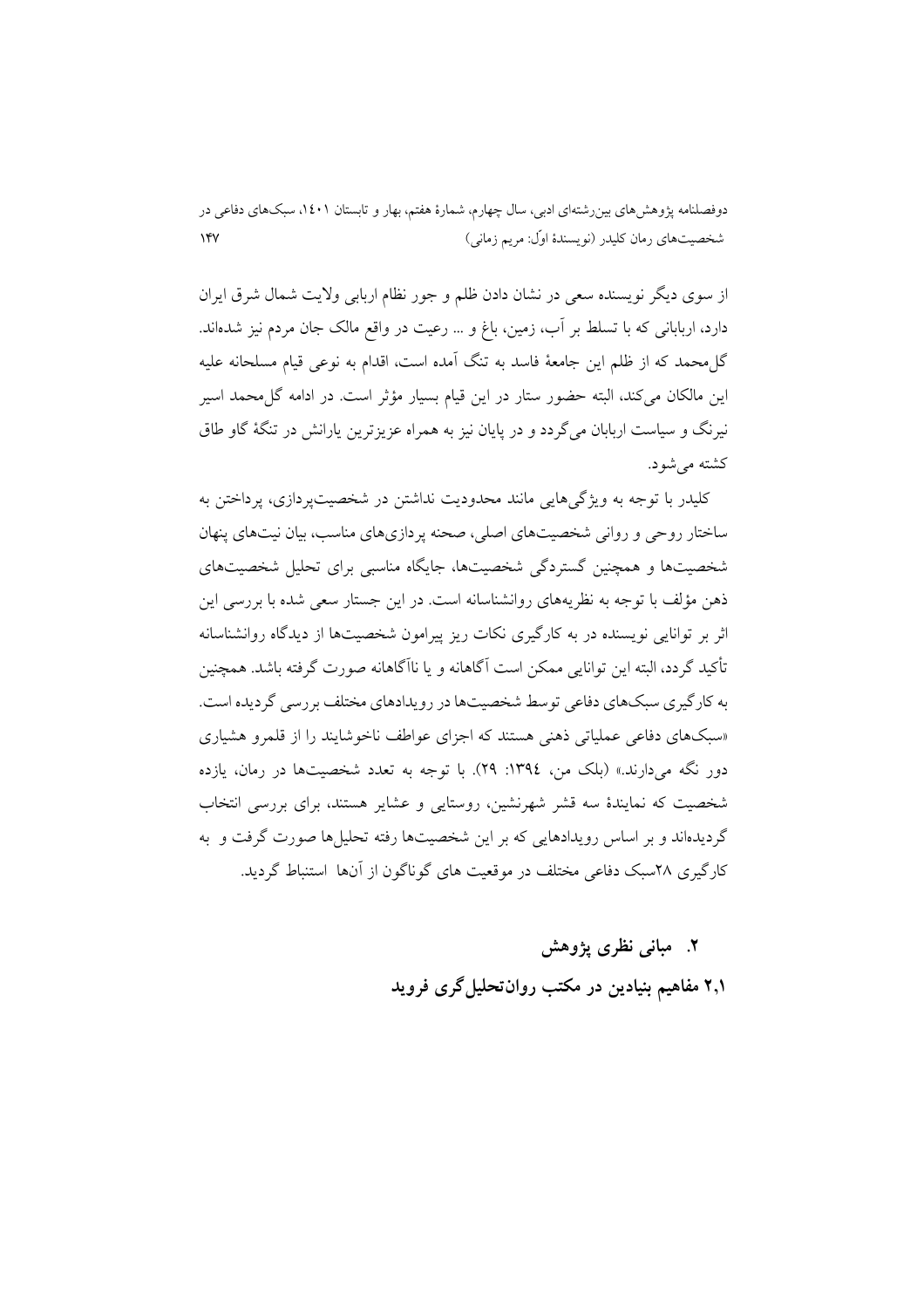دوفصلنامه پژوهشهای بین رشتهای ادبی، سال چهارم، شمارهٔ هفتم، بهار و تابستان ۱٤۰۱، سبکهای دفاعی در ١۴٨ شخصیتهای رمان کلیدر (نویسندهٔ اوّل: مریم زمانی)

**ساختار شخصیت**: فروید در برداشت اولیه خود، شخصیت را به سه سطح تقسیم کرد: هشیار، نیمه هشیار و ناهشیار. سطح هشیار تمام احساسها و تجربیاتی را شامل می شود که در لحظه خاص از آنها آگاهیم، وی هشیار را جنبه محدود شخصیت در نظر گرفت زیرا فقط بخش كوچكي از افكار، احساسات و خاطرات ما در هر لحظه در آگاهي هشيار وجود دارد. او ذهن را به کوه یخ تشبیه کرد که هشیار قسمت بالا و در سطح اَب است– فقط نوک کوه یخ از نظر فروید مهمتر از آن ناهشیار است که قسمت بزرگتر و نادیدنی زیر آب است. نظریه روان تحلیل گری روی این سطح تمرکز دارد. اعماق وسیع و تاریک آن مخزن غرایز است، همان امیالی که رفتار ما را هدایت می کنند. (شولتز و شولتز،۱۳۸۷: ۵۸). با گذشت زمان، فروید در دیدگاه خود تغییراتی داد و شخصیت را به سه ساختار نهاد، من و فرامن تقسیم کرد. نهاد مرکز و منبع تمام انرژی روانی است، نهاد در پی لذت آنی و به دنبال کاهش درد و رنج است، پایگاه روان شناختی دیگر «من» نام دارد. من پیوند شخص با دنیای بیرون و واقعیت را برقرار می کند و سعی در کمک به ارضای منطقی، عقلانی و به موقع نیازهای نهاد است. «من» ناگزیر از برقراری تعادل بین دو نظام تندروی نهاد و فرامن است. او باید میل به فدا کردن جهان برای بقای خود و فدا کردن خود و مرگطلبی در نهاد و فرامن را مدیریت کند و در زمان مناسب اين تمايلات را در مسير درست اجرايي و محقق نمايد. فرويد مجموعهٔ سوم نيروهاي ذهن انسان را فرامن می نامد. فرامن بر اثر بایدها و نبایدها و نیز اصول اخلاقی و مذهبی در وجود انسان شکل می گیرد. فرامن «در نقش داور اخلاقی و به منظور حفظ پی جویبی دایمی براي كمال اخلاقي، مصمم و حتى بي رحم است. فراخود از نظر شدت، نامعقولي و يا فشاري نسنجیده و یی گیرانه بر فرمانبرداری، تفاوتی با نهاد ندارد.» (شولتز، ۱۳۸۳: ٦۱)

۲٫۲ **سبکهای دفاعی**: اضطراب به عنوان یک علامت هشدار دهنده به فرد خبر می دهد که تعارضی بین پایگاههای مختلف شخصیت به وجود اَمده و در فرد ایجاد تنش می کند و به فرد خبر می دهد که ساختار "من" تهدید شده و باید از خودش محافظت یا دفاع کند. چند گزینه مانند گریختن از موقعیت تهدید کننده، جلوگیری از نیاز تکانشی یا اطاعت از احکام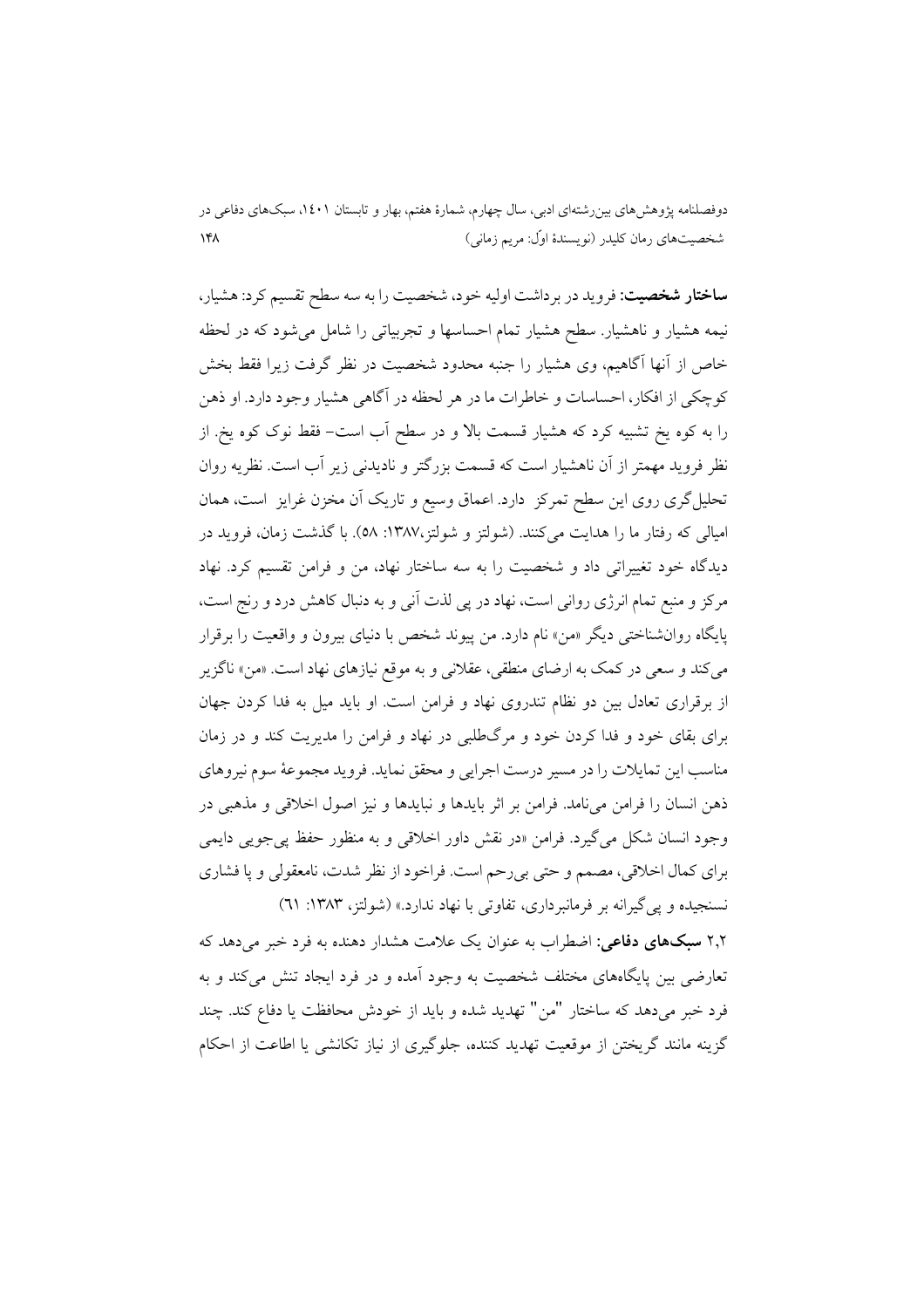دوفصلنامه پژوهشهای بین رشتهای ادبی، سال چهارم، شمارهٔ هفتم، بهار و تابستان ۱٤۰۱، سبکهای دفاعی در  $149$ شخصيتهاي رمان كليدر (نويسندهٔ اوّل: مريم زماني)

وجدان ً وجود دارد. اگر هیچ یک از این روشهای منطقی موثر نباشد، فرد ممکن است به سبکهای دفاعی متوسل شود که راهبردهای غیرمنطقی طراحی شده برای دفاع از خود است.( شولتز و شولتز،۱۳۸۷: ۲٤). «اضطراب، حالتي است دردناک که تحمل آن براي مدت طولانی ناممکن است؛ بنابراین، چگونه با چنین حالتی کنار میآییم و چرا اغلب اوقات مضطرب نمی شویم؟ پاسخ سؤال این است که افراد از سبکهای دفاعی علیه اضطراب استفاده می کنند.» (پروین، ١٣٧٤: ١١٢). سبکهای دفاعی عملیاتی ذهنی هستند که اجزای عواطف ناخوشایند را از قلمرو هشیاری دور نگه میدارند. به طور کلی، هر فعالیت ذهنی (روانی) یا رفتاری که افراد را از دستخوش هیجانات ناخوشایندشان حفظ کند، دفاعی است (بلک من،  $(79 - 70)$ 

انسان سالم بايد سعى در حفظ تعادل شخصيت نمايد؛ «من به عنوان سطح هشيار شخصیت، هستهی اصلی شخصیت به شمار میآید و اگر مورد تهدید و شکست واقع شود، موازنهٔ شخصیت به هم میخورد. بنابراین تهدید «خود» تهدید ارزش و کفایت هستهی مرکزی شخصیت است و برای حفظ آن و جلوگیری از به هم خوردن موازنهٔ شخصیت باید فعالیت-هایی از جمله سبکهای دفاعی، انجام شود. بدیهی است با به کاربردن متعارف و متعادل سبکهای دفاعی، کشمکش درون کاهش می پابد و با برقراری تعادل از اختلال و آسیب به «خود» جلوگیری می\_شود.» (ژرف، ١٣٨٦: ٧) در واقع «هنگامی که من در عمل سازندگی خویش شکست بخورد به سبکهای دفاعی متوسل میشود و آنها را بر ضد جنبشها و امیال و آرزوهای سرکوفته به کار می برد» (احمدوند،۱۳٦۸: ۱۹). سبکهای دفاعی با وجود تفاوتهایی که با یکدیگر دارند «در دو ویژگی بسیار مهم مشترک هستند. نخست آنها انکار يا تحريف واقعيت هستند، يعني گرچه لازماند، اما به هر حال تحريف كنندهاند. دوم اينكه سبکهای دفاعی ناهشیارانه عمل میکنند افراد به این سبکها آگاه نیستند و این بدان معناست که اَدمیان در سطح هشیار تصویرهای ذهنی غیر واقعی یا تحریف شدهای از خود و محیطشان دارند.» (شولتز، ۱۳۸۳: ۲٤). در ادامه برخی از سبکهای دفاعی مشاهده شده در رفتار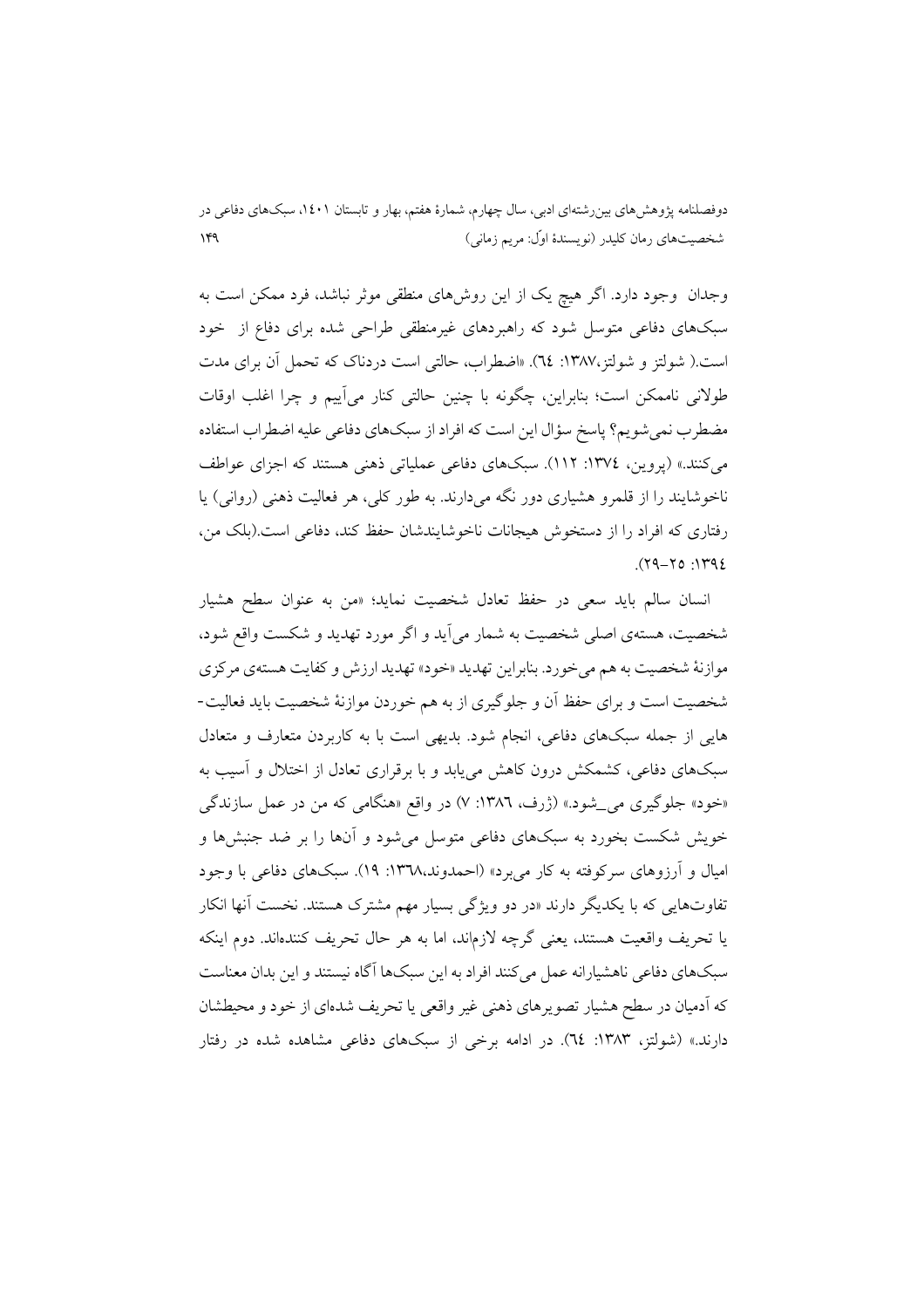دوفصلنامه پژوهشهای بین رشتهای ادبی، سال چهارم، شمارهٔ هفتم، بهار و تابستان ۱٤۰۱، سبکهای دفاعی در  $\lambda \Delta$ شخصیتهای رمان کلیدر (نویسندهٔ اوّل: مریم زمانی)

شخصیتهای رمان کلیدر را تعریف مینماییم و برای اختصار به یک یا دو نمونه در هر مورد اكتفا مىكنيم:

- واپس رانی یا سرکوب: به بیان فروید، واپس رانی حذف غیرارادی چیزی از هشیاری است. واپس رانی اساساً انکار وجود چیزی است که برای ما ناراحتی یا درد به همراه دارد» (شولتز، ۱۳۸۳: ۲٤). در واقع واپس٫رانی به معنی جلوگیری از ورود خاطرات، افکار و تجربههای ناخوشایند، دردناک و غیراخلاقی به سطح هشیار ذهن است. در اين سبک دفاعي خاطراتي که باعث به وجود آمدن اضطراب مي گردند به ناهشيار ذهن فرستاده مي شوند.
- **انکار**: «سبک دفاعی انکار پیوندی نزدیک با واپس رانی دارد و به معنای نیذیرفتن و  $\frac{1}{2}$ انکار وجود تهدید بیرونی یا رویدادی آسیب زاست که رخ نموده است.» (همان: ٦٥) برای مثال فردی که دچار بیماری لاعلاجی شده است و فرصت کوتاهی برای زنده ماندن دارد، نزدیک بودن مرگ را انکار می نماید.
- جابجایی: «اگر آنچه نهاد را ارضا می کند در دسترس نباشد امکان دارد فرد آن تکانه  $\overline{\phantom{a}}$ را به چیز دیگری جابجا کند که سبک دفاعی جابجایی نامیده می شود. مثلاً بزرگسالانی که از مدیران خود متنفرند ولی از ترس تنبیه، می ترسند خصومت خود را ابراز کنند و این برخاشگری را به دیگری مثلاً همسر یا فرزند خود جابجا می-كنند.( شولتز و شولتز،١٣٨٧: ٦٧)
- دلیل تراشی: «در این سبک، ما دست به تفسیری دوباره از رفتار خود میزنیم و بدین ترتیب، موجب می شویم که آن رفتار عاقلانهتر و پذیرفتنی تر جلوه کند. ما اندیشه یا عملی را که برای ما تهدید آمیز است، با قانع ساختن خود به اینکه تبیینی عاقلانه برای آن وجود دارد، توجیه میکنیم.» (شولتز، ۱۳۸۳: ٦٦). برای مثال شخصی که از کار خود اخراج میشود، عدم چاپلوسی خود از مدیر را دلیل اخراج مي داند، ولي در واقع نداشتن مهارت كافي باعث اخراج شدن او شده است.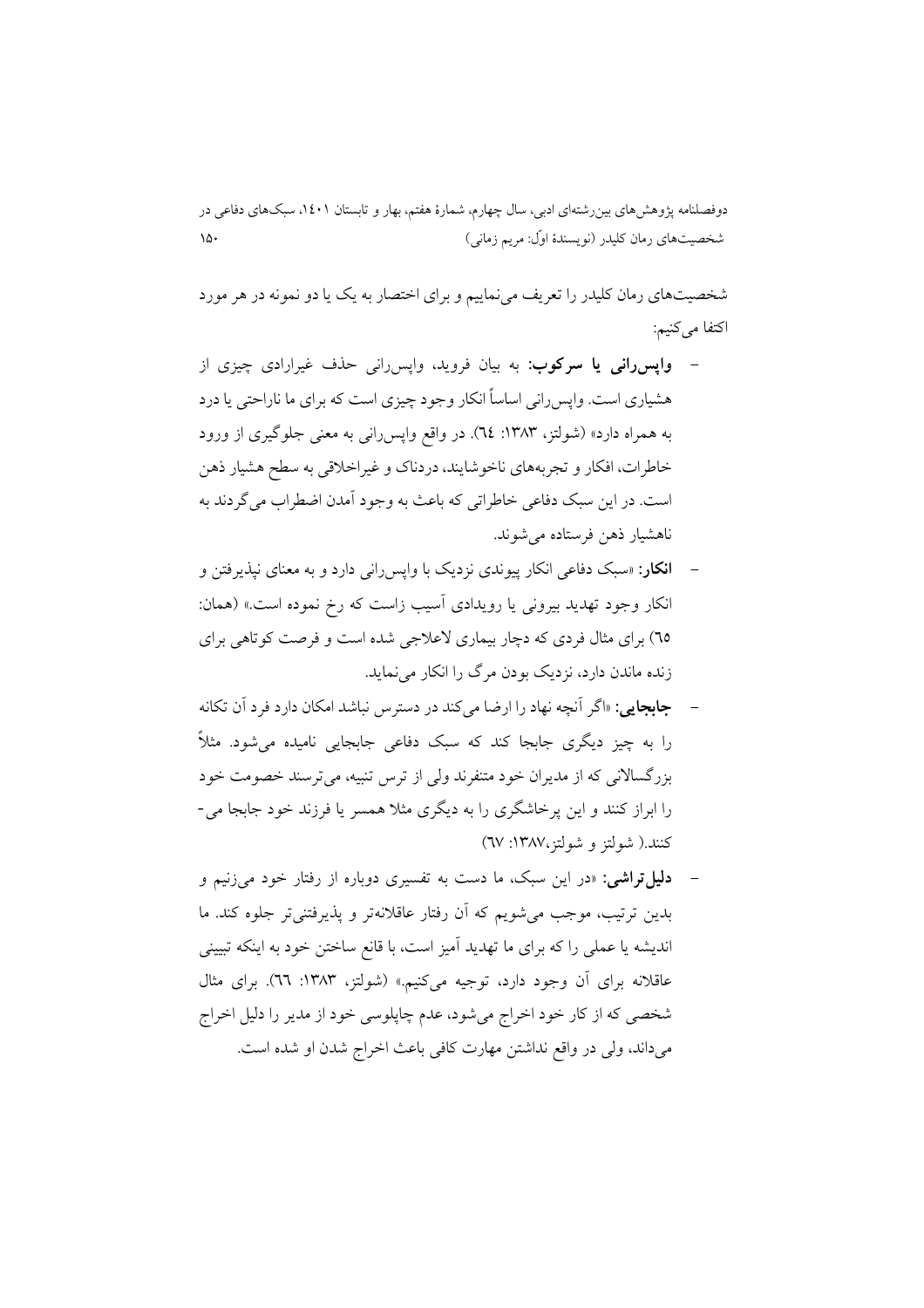دوفصلنامه پژوهشهای بین رشتهای ادبی، سال چهارم، شمارهٔ هفتم، بهار و تابستان ۱٤۰۱، سبکهای دفاعی در ۱۵۱ شخصیتهای رمان کلیدر (نویسندهٔ اوّل: مریم زمانی)

- فرافکنی: در این سبک دفاعی «شخص اندیشهها و افکار غیر قابل پذیرش و یا تمایلات درونی و ناهشیار خویش و همچنین تقصیرها و اشتباهات و کژکاریهای خود را به ديگري نسبت مي دهد و يا وسوسهها و هوس هاي نامقبولش را به ديگران منتقل می کند و به این وسیله موجبات رضایت خاطر و أرامش خود را فراهم می-سازد.» (احمدوند، ١٣٦٨: ١٤٣).
- واپس روی (بازگشت) : در این سبک دفاعی «فرد به دورهٔ قبلی زندگی عقب نشینی میکند که برای او خوشایندتر بوده است و ناکامی و اضطراب حاضر، دیگر در آن دوران وجود ندارد.» (شولتز، ۱۳۸۳: ٦٦) در واقع شیوههای حل مشکلات جای خود را به رویکردی کودکانه خواهد داد. مثلاً دانشجویی که در درس های خود دچار مشکل شده و از استادان خود بد رفتاری دیده، تمایل دارد به ساختمان مهدکودک خود برگردد و تحت مراقبت مربی مهربان خود قرار گیرد.
- فرونشانی: در این سبک دفاعی، شخص تلاش دارد تا تجربهای تلخ را فراموش کند. مثلاً «بسیاری از افراد در جلسات درمان، وقتی به مرحلهٔ تفکرات دردناک یا شرم آور می رسند می گویند که «دیگر نمی خواهند، بیشتر از این صحبت کنند» (بلک من، ١٣٩٤: ٨٢)
- چسبندگی: نزدیک شدن بیش از حد و چسبیدن به افرادی که فرد را طرد میکنند به دلایلی مانند «الف کاهش عاطفهٔ افسردهوار ناشی از فقدان آنها؛ ب کاهش عزت نفس، زمانی که (موضوعهای همزیستی) در دسترس نباشد؛ ج. کاهش اضطراب ناشی از تکانههای خصمانه نسبت به آنان. (همان: ۱۲۸)
- **دروغگویی عمدی**: در این سبک دفاعی افراد به صورت هشیارانه اقدام به دروغ گفتن میکنند. مانند دروغهایی که خلافکاران استفاده میکنند و یا آن دسته از دروغ هایی که در اجتماع توجیه پذیر است.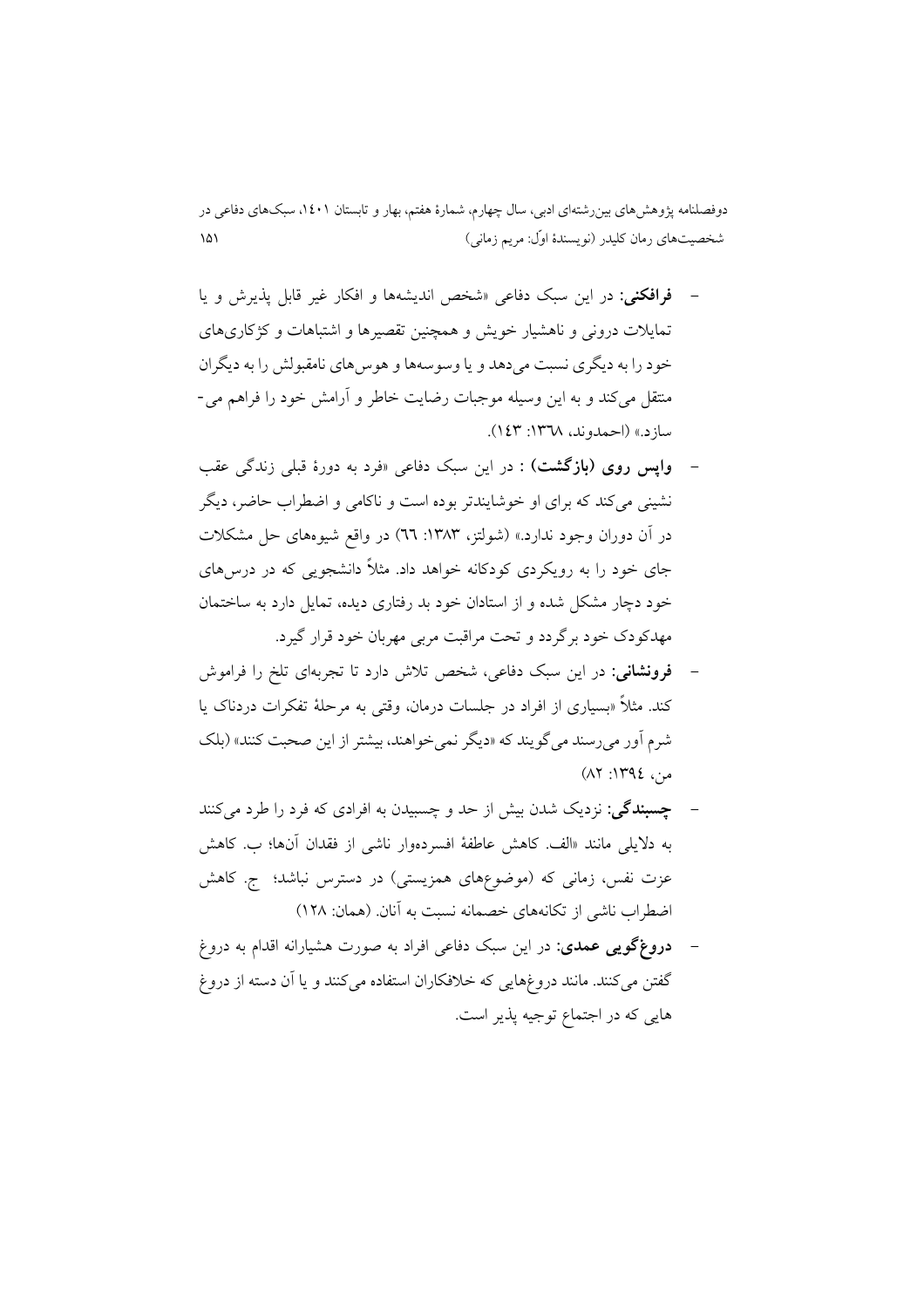دوفصلنامه پژوهشهای بین رشتهای ادبی، سال چهارم، شمارهٔ هفتم، بهار و تابستان ۱٤۰۱، سبکهای دفاعی در شخصيتهاي رمان كليدر (نويسندهٔ اوّل: مريم زماني) ١۵٢

- بازگشت برخاشگری به سمت خود: «کسان<sub>ی</sub> که دست به خودکش<sub>ی</sub> میزنند به این دلیل خودشان را دوست ندارند که نسبت به فرد دیگری احساس خشم شدیدی دارند، اما این احساس را درون خودشان حبس می کنند». (بلک من، ١٣٩٤: ٧٠)
- **تیک روانزاد**: «بدن شما با پیچشها و لرزشهای ناگهانی تنش را تخلیه می کند و شما از آگاهی نسبت به تعارض عاطفی اجتناب می کنید. حملهٔ صرعی کاذب شکل شديد اين دفاع را نشان مي دهد.» (همان:١٣٧)
- جبران: «وسیلهای است که روان برای سرپوش گذاردن بر روی نارسائیها و كمبودها، يكار مي يرد و از اين راه تا حدودي، تعادلي در وجود فرد، يرقرار مي سازد، .<br>تعادلی که پیش از این عمل وجود نداشته و پا بر هم خورده است.» (احمدوند، ٤٠: ١٣٦٨) تلاشهایی که برای جبران احساس حقارت صورت می گیرند می توانند دستاوردهای هنری، ورزشی و اجتماعی به بار بیاورند. تاریخ نمونههای متعددی از جبران را ثبت کرده است: در دوران باستان، دولتمرد یونانی دموستنس لکنت زبان خود را جبران کرد و خطیب زیردستی شد. تئودور روزولت مریض احوال، بیست و ششمین رئیس جمهور آمریکا در بزرگسالی الگویی برای تناسب اندام شد.آدلر نرمی استخوان، یعنی حقارت عضوی سالهای کودکی خود را در زمینه علمی جبران کرد. (شولتز و شولتز، ۱۳۸۷:۱٤٦:۱۳۸۷،)
- فلسفهبافی یا عقلانیسازی: «فلسفهبافی یعنی تلاش برای گسستگی عاطفی از یک موقعیت ناراحت کننده، با رودررویی انتزاعی و فکری با آن. نمونهٔ بارز این سبک در پزشکان دیده میشود. چون پزشکان به طور دائم با بیماران و افراد دردمند سروکار دارند، اگر بخواهند کار خود را درست انجام دهند چارهای جز این ندارند که ارتباط عاطفی با آنها نداشته باشند. به طور کلی، سبک فلسفهبافی زمانی مورد استفاده قرار می گیرد که فرد بخواهد پریشانی خود را از مشاهدهٔ یک صحنهٔ ناخوشايند كاهش دهد. (گنجي، ١٣٨٥: ١٤١)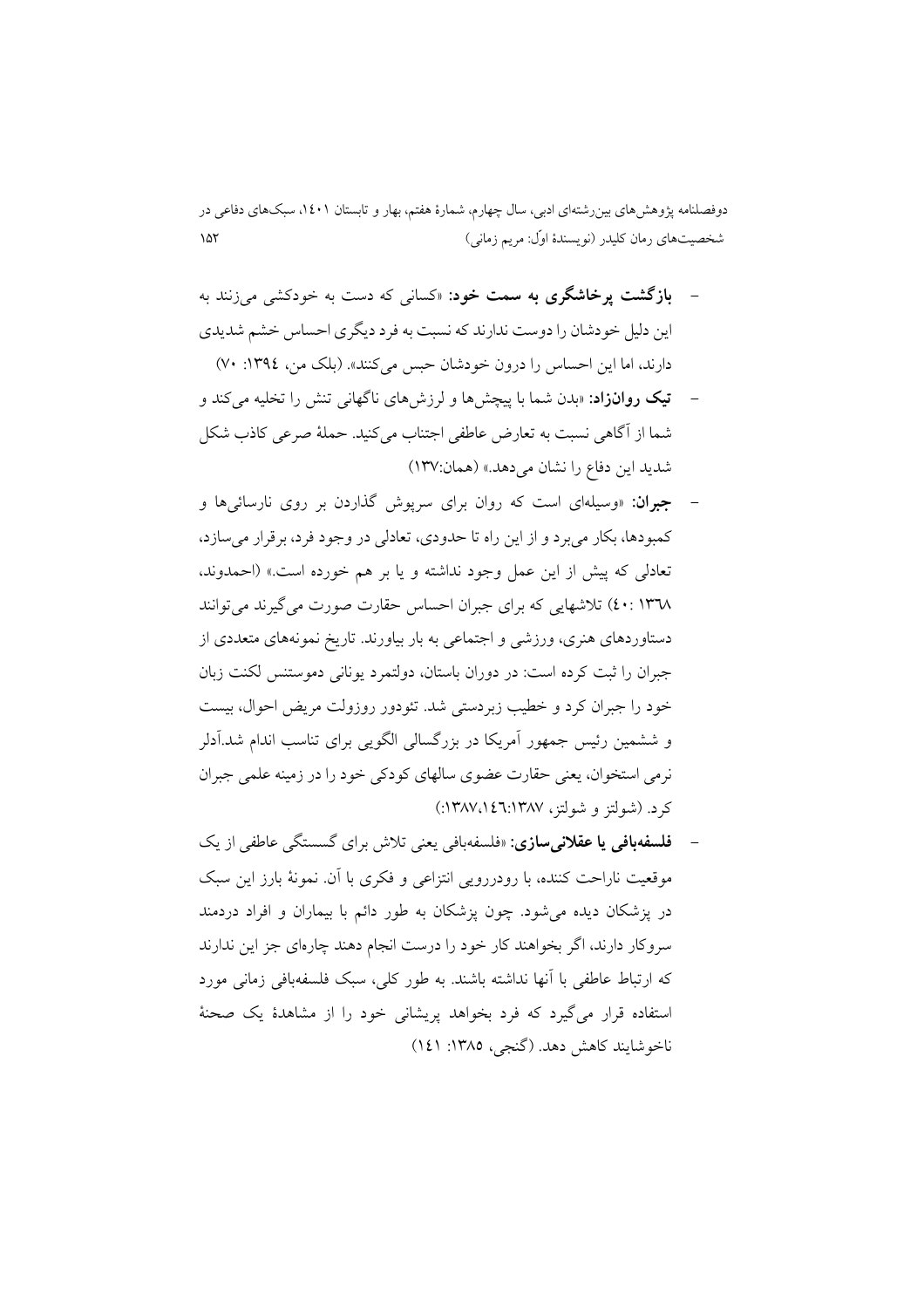دوفصلنامه پژوهشهای بین رشتهای ادبی، سال چهارم، شمارهٔ هفتم، بهار و تابستان ۱٤۰۱، سبکهای دفاعی در ۱۵۳ شخصیتهای رمان کلیدر (نویسندهٔ اوّل: مریم زمانی)

- منفی گرایی: در این سبک دفاعی «از همکاری کردن با دیگران امتناع میکنید، یعنی مانعی در برابر اجبار به نزدیکی با دیگران می سازید.» (بلکمن،۱۳۹٤: ۷۱) در واقع اين سبک دفاعي ديد منفي به ديگران را در فرد به وجود مي آورد.
- خیال بافی: «برخی افراد، که نمی توانند با واقعیت سازگاری مناسب داشته باشند، عنان اختبار را به دست خواب و خيال مي سيارند. بدين ترتيب كه وقتي نيازهاي آنها به شیوهٔ مستقیم و به موقع ارضا نمیشود، برای حل تنشهای حاصل از این ناکامیها، به خیالبافی روی می آورند تا با خلق تصاویر ذهنی، آنها را به طور سمبلیک جبران كنند. » (گنجي، ١٣٨٥: ١٣٧)
- درونفکنی: «بعنی نسبت دادن امور برون ذاتی و خارجی به درون ذات. از این رو درون فكني را مي توان مرحلهٔ مقدماتي همانندسازي تلقي كرد. زيرا فرد به اين وسيله یاره ای از جنبه های موقعیت های مختلف را به درون خود برده و به تملک خود در می آورد.» (احمدوند، ١٣٦٨: ١٣٤)
- اجتناب: «خود را از موقعت هایی دور نگه می دارید که به طور نمادین عواطف متعارض در شما ایجاد می کند. معمولاً اجتناب، عملیات دفاعی ثانوی پس از دفاع هایی نظیر سرکوب، نمادسازی و جایهجایی است که معمولاً علامتی نظیر فویبا یا وسواس را توليد مي كند» (بلكمن، ١٣٩٤: ١١٩)
- واکنش سازی: «یکی دیگر از سیکهای دفاعی، واکنش سازی است که به اسامی دیگری نظیر: وانمود سازی، عکس العمل سازی، کمال مطلوب سازی، تشکل واکنش، نیز به کار برده شده است. به کمک این سبک، در فرد خصوصیات خلقی و رفتار خاصی پدید می]ید که معمولاً نقطهٔ مقابل تمایلات درونی شخص است و به عبارت دیگر، سرکوبی آرزوها و خواست های ناپسند و خطرناک و ایجاد هشبارانهٔ آرزوها و خواستهایی که کاملاً با آنها مغایرت دارد، و همچنین بیان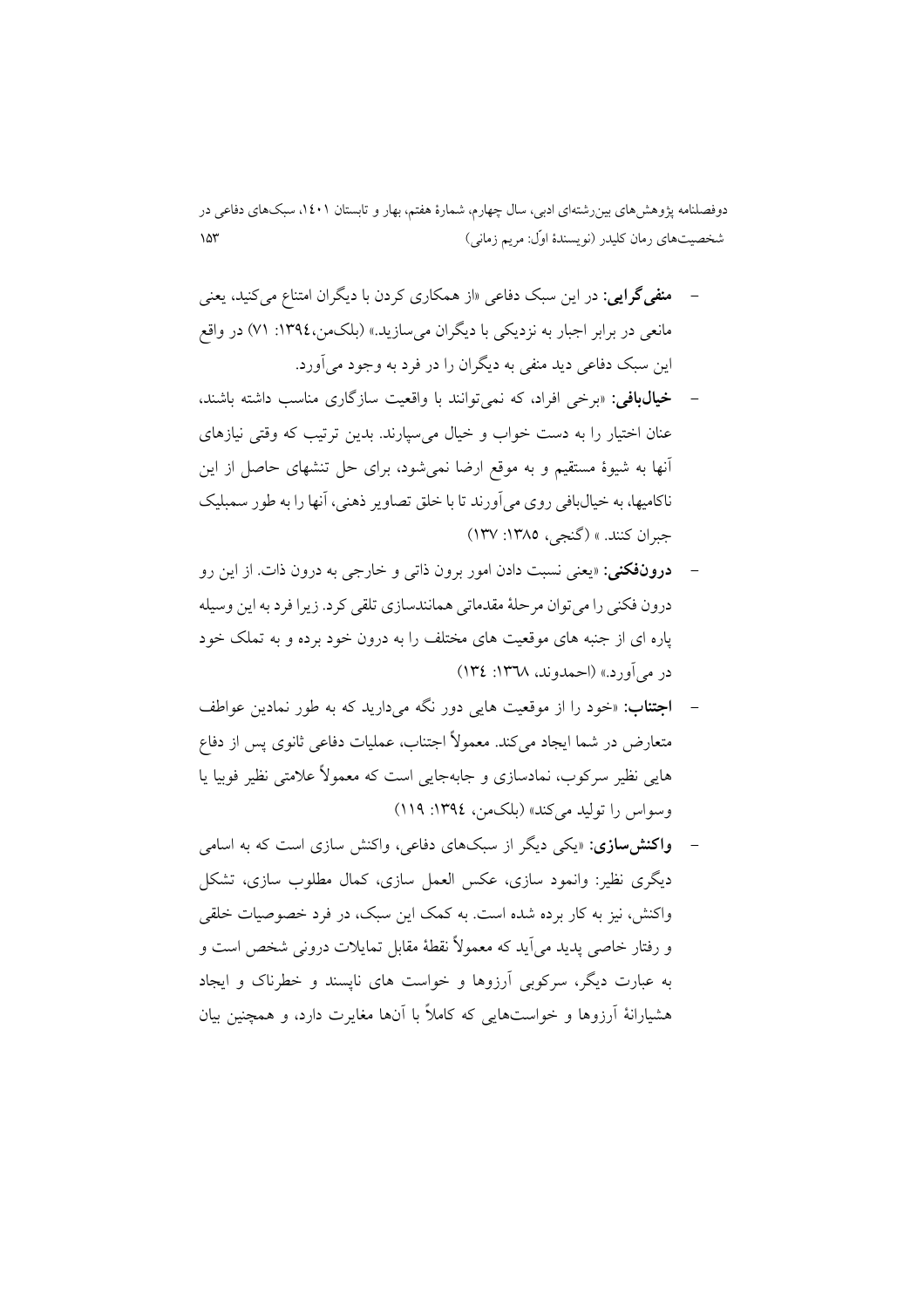دوفصلنامه پژوهشهای بین رشتهای ادبی، سال چهارم، شمارهٔ هفتم، بهار و تابستان ۱٤۰۱، سبکهای دفاعی در ١۵۴ شخصيتهاي رمان كليدر (نويسندهٔ اوّل: مريم زماني)

مطلب و ابراز علائقی که با امیال و علائق درونی و ناهشیار فرد، تضاد دارد، به واكنش سازى موسوم است.» (احمدوند، ١٣٦٨: ٩٠).

- **یرخاشگری خصمانه**: «ناکام ماندن از دست یاب<sub>ی</sub> به هدف پرخاشگری خصمانه را به وجود می[ورد. این خصومت ممکن است سد راه احساسات و افکار ناخوشایند شود.» (بلک من، ١٣٩٤: ٧٢).
- **بزرگ0منشی/ همهکارتوانی**: «بر این باورید که از آن چه دیگران دربارهٔ شما فکر مي كنند ارزشمندتريد؛ بنابراين مجبور نيستيد با محدوديت هاي ناراحت كنندهٔ خود مواجه شويد.» (همان: ١٢١).
- همانندسازی: «عبارت است از قرار دادن ناخودآگانهٔ خود، در قالب خصوصیات فرد دیگر و یا خود را با ویژگی های شخص دیگر، یکی احساس کردن در همانندسازی، شخص، ناهشیار رفتار دیگری را تقلید می کند.» (احمدوند، ۱۳۷۸:  $(79)$
- کم حرفی: در این سبک دفاعی شخص برای عدم شناسایی خود از گفت و گو با دیگران دوری مے کند.
- **باطلسازی**: «برای فسخ یا نفی یک فکر یا وسوسه یا عمل ناپسند، طرح ریزی شده است و درست مانند آن است که شخصی لغتی را غلط بنویسد و برای تصحیح آن کاغذ را با مداد پاک کن پاک کند و یا به قول فروید، باطل سازی سبکی است که بر اساس آن فرد برای از بین بردن اثر کار خود، به درگیری می پردازد. عذرخواهی و پشیمانی و تحمل ناراحتی، همه صورت های گونه گونی از باطل ساختن و نفی كردن اعمال و افكار نايسند است.» (احمدوند: ١٣٦٨: ١٩٧).
- برانگیختن (تحریض): «طوری با دیگران رفتار میکنید که آن ها را به نشان دادن واکنش نسبت به خودتان وادار کنید. اگر به شما آسیب برسانند، این شما بودید که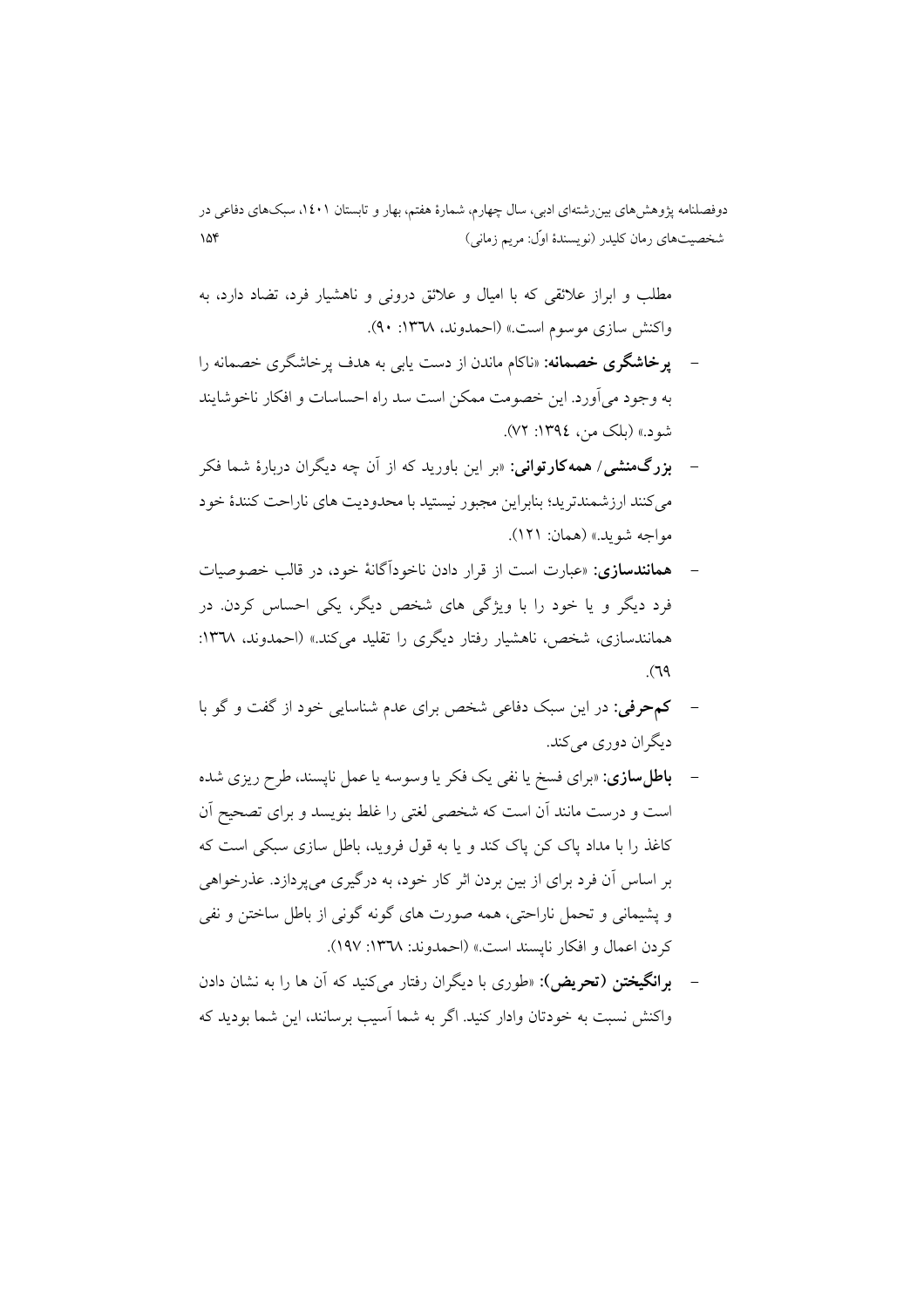دوفصلنامه پژوهشهای بین رشتهای ادبی، سال چهارم، شمارهٔ هفتم، بهار و تابستان ۱٤۰۱، سبکهای دفاعی در ۱۵۵ شخصیتهای رمان کلیدر (نویسندهٔ اوّل: مریم زمانی)

باعث شدهاید به شما صدمه بزنند؛ بخشی از این امر شاید به این دلیل باشد که تنبیه شدن شما از احساس گناه خواهد کاست.» (بلکمن، ١٣٩٤: ٩٢).

- تهدید دیگران یا قلدری: «این رفتار اغلب برای کاهش احساس گناه یا اضطراب ناشي از نبود فرد محبوب از شما سر ميزند.» (همان: ١٣٦).
- نمایشی کردن: در این سبک دفاعی فرد برای کاستن از فشارهای ناشی از دیده نشدن و مورد توجه قرار نگرفتن به رفتار و اعمال هیجانی روی می آورد.
- گوش به **زنگي مفرط** : «هميشه حواستان جمع است، حتى وقتى كاملاً غير ضرورى  $\overline{a}$ است. این دفاع افراد را از افکار اضطراب زای غافلگیرکننده یر خاشگری، تمایلات جنسي يا عواطف ديگران محافظت مي کند. گوش به زنگ بودن معمولاً ابتدا پس از این که میل کشاننده ای فرافکنی شده است، ظاهر می شود، امیال جنسی یا یر خاشگرانهٔ شخصی فرد در دیگران دیده می شود، سپس این افراد گوش به زنگ مي شوند تا خودشان را از افكار ممنوعهٔ فرافكني شدهٔ خود مصون بدارند.» (بلك من، ١٣٩٤: ١٤٤).
- **رک گويي**: «اَشكارا اَمادهٔ جوابگو يي هستيد، اما علاقهٔ وافر تان براي ابراز «حقيقت» شما و دیگران را از «کلیت حقیقت و چیزی جز حقیقت» دربارهٔ خصومت یر خاشگر آنه شما حفظ می کند.» (همان: ١٤٥).

# ۳. تحلیل دادههای یژوهش: نمودهایی از سبک دفاعی در شخصیتهای اصلی کلیدر

رمان کلیدر به نسبت حجم، تعداد صفحات کتاب و مدت زمانی که از زندگی ساکنان یک محله را در بر میگیرد دارای شخصیتهای متنوّع و پر تعدادی است که نویسنده برای گستردن آن، روشهای متفاوتی از جمله ذکر درونیات افراد و پرداختن به کنشها و واکنشها را در پیش گرفته که به نسبت حضور و اهمیت افراد و نقشهای فرعی و اصلی آنها بازی های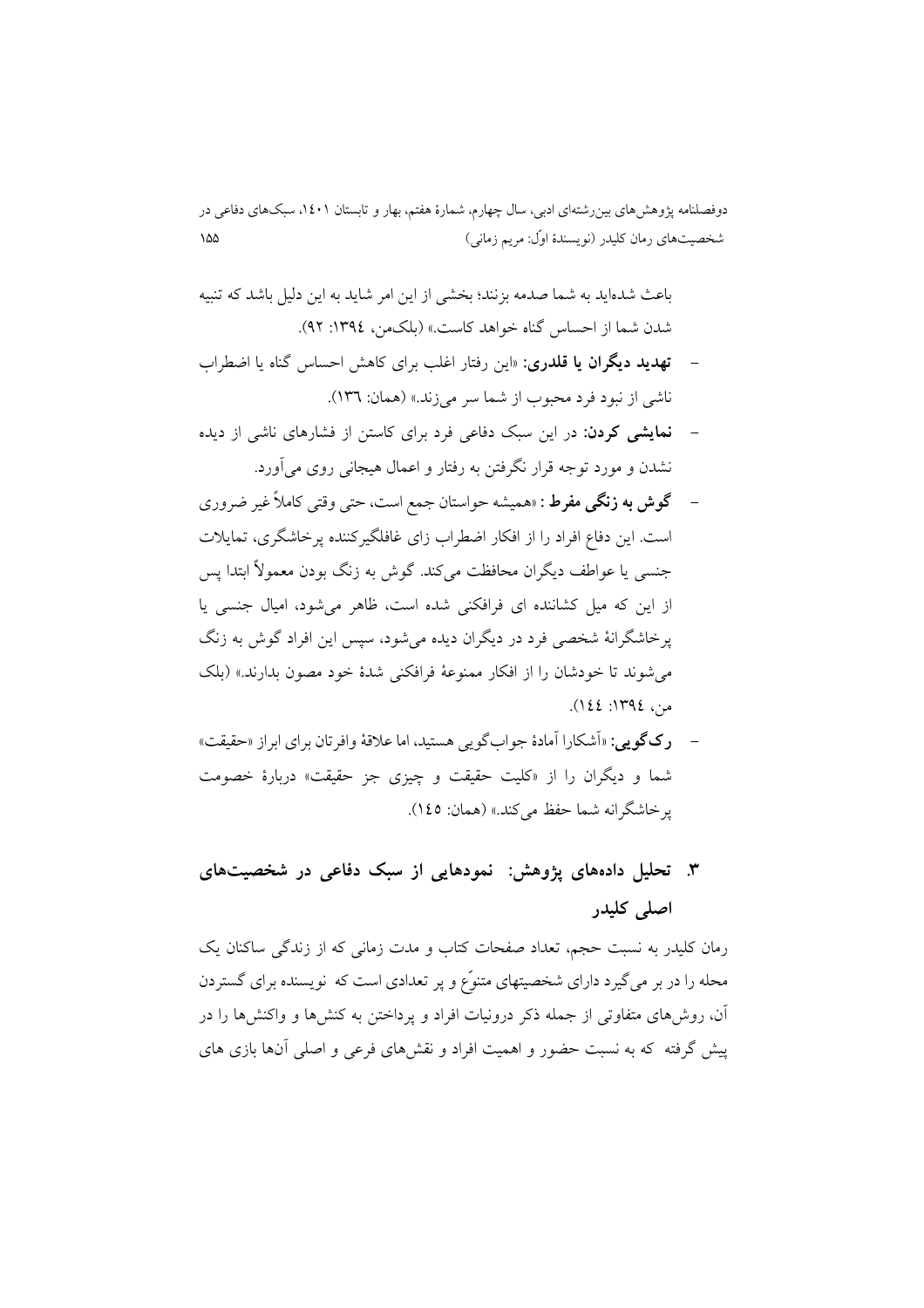دوفصلنامه پژوهشهای بین رشتهای ادبی، سال چهارم، شمارهٔ هفتم، بهار و تابستان ۱٤۰۱، سبکهای دفاعی در ١۵۶ شخصيتهاي رمان كليدر (نويسندهٔ اوّل: مريم زماني)

ذهنی و مکانیزمهای دفاعی در رفتار و اندیشه اَنها نمود پیدا کرده و در بعضی مانند نادعلی به جهت شرایط روحی و روانی وی این موارد بیشتر به چشم میخورد. از این رو، در انتخاب شخصیتها میزان حضور و ایفای نقش در رمان و تعداد استفاده از مکانیزمها مورد توجه قرار گرفت که در اینجا به اختصار به یک یا دو نمونه از هر سبک دفاعی در شخصیت اشاره می شود.

- گل محمد

گلمحمد شخصیت اصلی رمان عظیم و پیچیده کلیدر است با خیره ماندن بر آبتنی دختری در بركه وارد داستان مي گردد. او دومين فرزند خانوادهٔ كلميشي و شغل اصليش چوپاني است. یس از مواجه شدن با مشکلات و ناملایمات طبیعت و عدم حمایت از طرف دولت، گروه مسلحي را شكل مي دهد و به مقابله با حكومت و اربابان مي پر دازد. او كه نه مانند ياغيان ديگر حاضر به سازش با حکومت است و نه قصد گریختن دارد، سرانجام در جنگی نابرابر در تنگه گاوطاق کشته می شود.

دومین فرزند خانواده با حس رقابتجویی، جاهطلبی و با حس خوش بینی بیشتری به اًينده قدم در عرصه تغيير شرايط مي گذارد و از آنجا كه خانهحمد به عنوان فرزند نخست نتوانسته موفقیتهایی در زندگی داشته باشد؛ گل محمد احساس می کند می تواند در جنبههای متعدد زندگی از وی پیش بیفتد، سرمشق باشد و حتی خانواده، فامیل و طایفه را رهبری کند. او موفق می شود با راهبری ستار، الگویی برای تغییر شرایط زندگی ناعادلانهشان شود. **دلیل تراشی**: زمانی که گل محمد، مارال را در حال آیتنی مشاهده می کرد و جذبهٔ دختر تاب و توان او را از بین برد، با فعال شدن سبک دفاعی دلیل تراشی سعی یورش به دختر و راضی كردن غريزه خود داشت:

«اَخر تا کی می خواهی بغل زنی بخوابی که در عمر جای عمهٔ تو است ؟

آه … تكانى بخور … اول شليتهاش را بردار، بعد دهنهٔ اسبش را بكش و يس بندت را بگشاى، گرچه ای مرد بند تو هنوز به حرام باز نشده است.» (دولت آبادی،ج ۱: ٤٢ )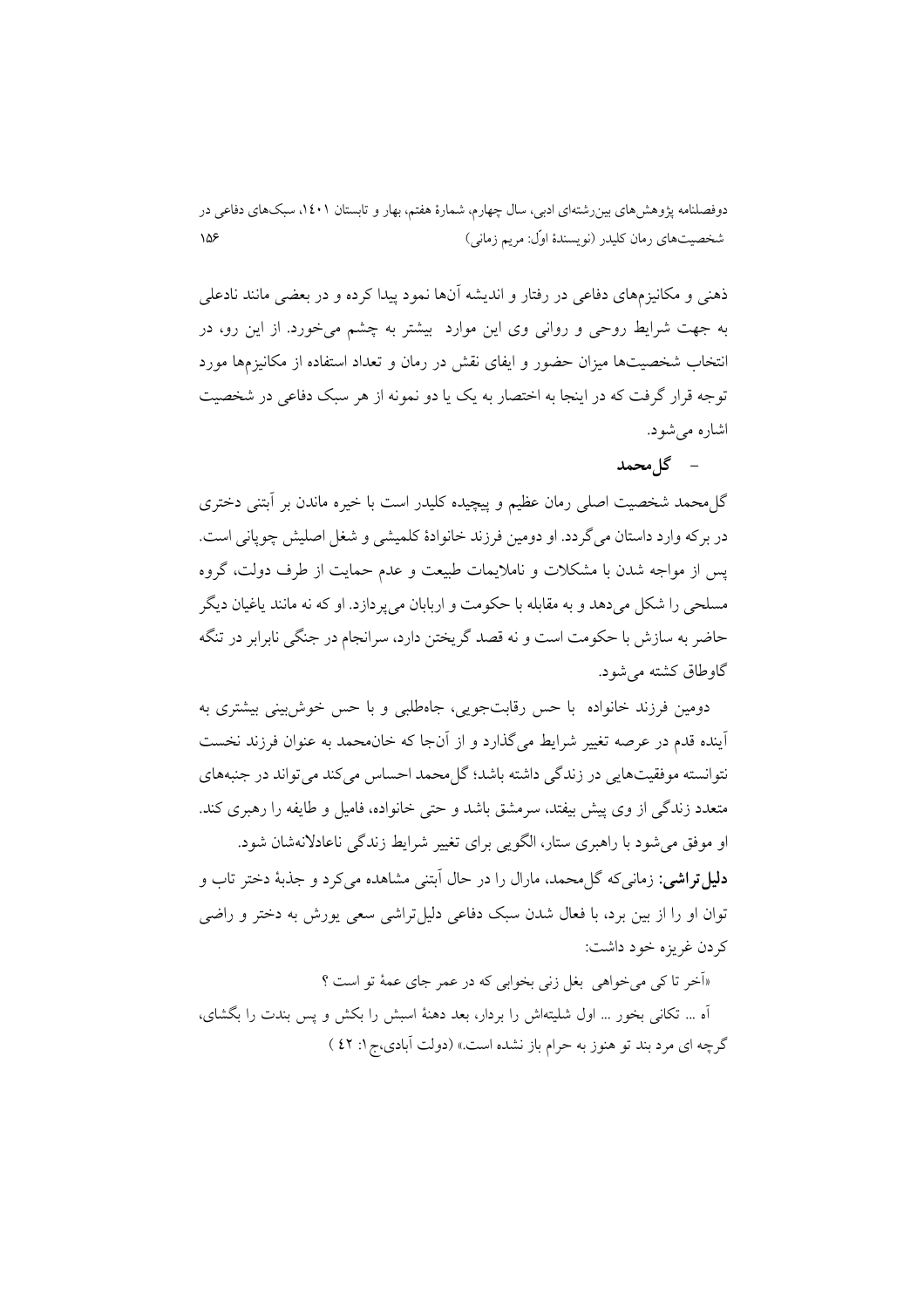دوفصلنامه پژوهشهای بین رشتهای ادبی، سال چهارم، شمارهٔ هفتم، بهار و تابستان ۱٤۰۱، سبکهای دفاعی در  $\lambda \Delta V$ شخصیتهای رمان کلیدر (نویسندهٔ اوّل: مریم زمانی)

سر انجام او خود را کنترل کرده و از کنار برکه می گریزد.

همچنین او که در زمان مناسب امکان گریختن از چنگ نیروهای حکومت و اربابان را داشت با فعال شدن سبک دفاعی، سعی در دلیل تراشی برای نیذیرفتن گریز و کمک مردم می کر د:

«مردم. مردم به ما جواب رد دادند. چون ما نه قدرتی را که مردم می خواستند به آن تکیه کنند داشتیم، و نه اینکه خودمان میدانستیم دست به چه کاری زدهایم و چه جور چیزی را داریم برای مردم تدارک می بینیم. این آخریها بود که فهمیدم من خود به خود دست به کاری زدهام که از چند و چونش و از عاقبتش، و در واقع از مقصدش خبر ندارم. این آخریها بود که فهمیدم وقتی با چیزی می جنگی معنایش آن است که آن را نمیخواهی، و وقتی چیزی را نخواستی باید بتوانی چیز دیگری را که مي خواهي جايش بنشاني» (همان، ج ١٠: ٢٩٧٠)

فرونشانی: زمانی که گل محمد، مارال را در حال اَبتنی مشاهده می کرد، درون او عرصه وقوع کشمکشی بین حمله و تجاوز کردن به دختر و راضی کردن غریزه و یا سرکوب این حس بود. او با استفاده از سبک دفاعی فرونشانی سعی در سرکوب این حس دارد:

«مرد هم چشمهای سیاه خود فرویست. دیگر توان نگریستن نداشت. رعشه سر تا پایش را گرفته بود و قلبش میشورید.» (همان، ج ٤٠:١)

در جای دیگر او که سخت شیفته و عاشق مارال شده برای جلوگیری از بر ملا شدن این موضوع با استفاده از سبک دفاعی فرونشانی سعی در پنهان کردن این موضوع از سایرین دارد: «نکوهش و فرمان در کلام گل محمد بود. در چشمهای مارال نگاه نمی کرد. گره از جبین نمیخواست بگشاید. دختر را به خود راه نمی خواست بدهد. با این همه دل او را نیز نمی خواست بشکند . بجاتر می دید او را در همان حجاب که تاکنون بوده بود ، نگاه دارد . به نزدیک تر نبایدش راه بدهد ؛ چون پنبه بود و او آتش . بیم شعله!» ( همان، ج ۲: ٤٧٦ )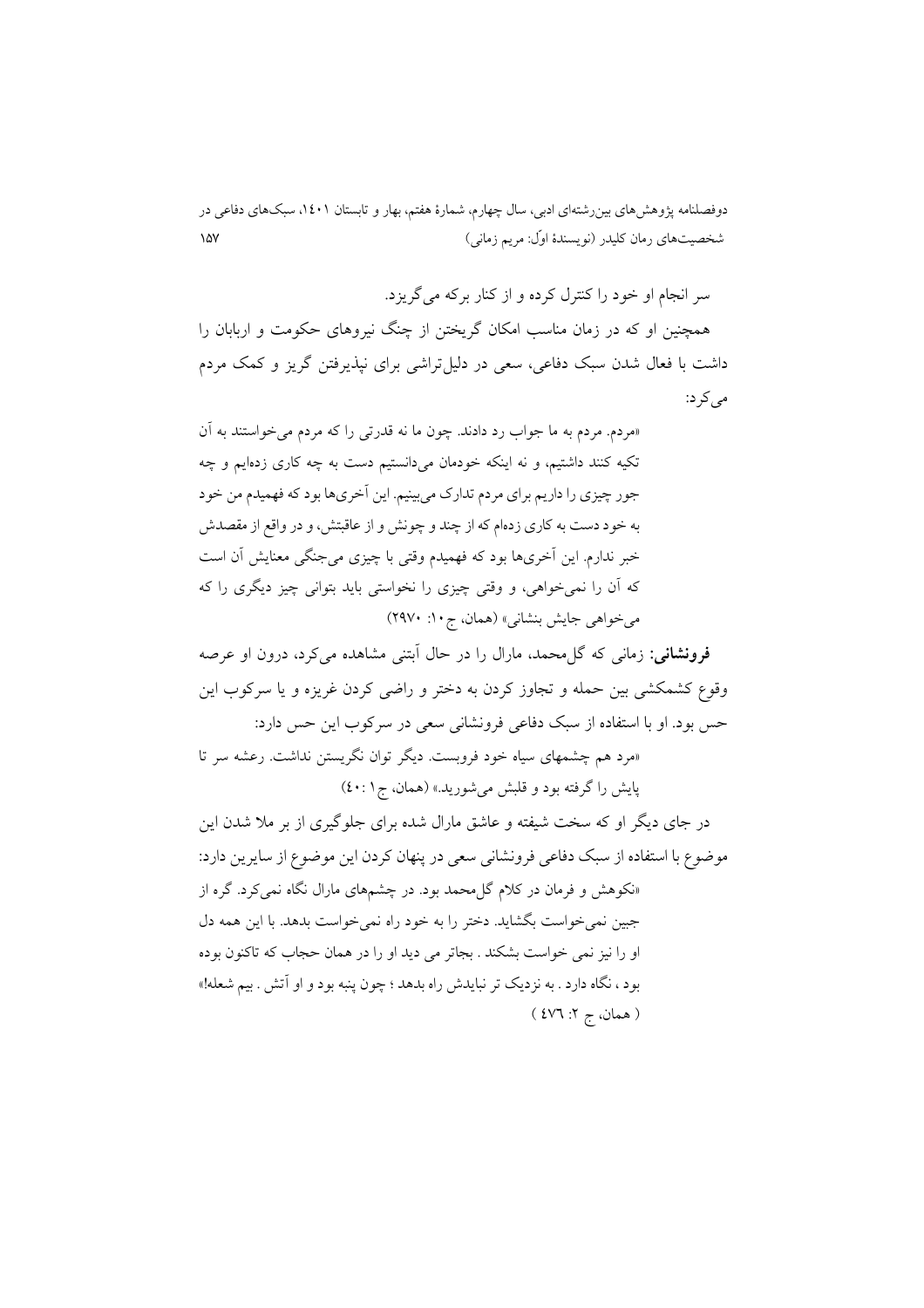دوفصلنامه پژوهشهای بین رشتهای ادبی، سال چهارم، شمارهٔ هفتم، بهار و تابستان ۱٤۰۱، سبکهای دفاعی در ١۵٨ شخصیتهای رمان کلیدر (نویسندهٔ اوّل: مریم زمانی)

**دروغگویی عمدی**: زمانیکه موفق به درمان گوسفندان نشد، برای یافتن راه نجات حیوانات از بزمرگی، دست به هر کاری زد؛ به شهر و اداره های دولتی رفت تا از آنها واکسن بگیرد که با پاسخی تحقیر اَمیز ِ مواجه گردید و سپس نزد بابقلی بندار رفت تا خواهش خود را پیش او مطرح نماید و در این ملاقات سبک دفاعی دروغگویی عمدی در او فعال میگردد:

«چه می توانست و چه می بایست بکند؟ روی فرش بابقلی بندار بود و دست به سوی او داشت . پس دست پایین باید میگرفت ، اگر نیازش میبود، دروغ باید مي گفت و حتى خوش زباني مي كرد.» (همان، ج ۱: ٤٢٧)

**جابجایی**: با دیدن کشته شدن گوسفندان و عصبانی شدن از موفقیت نشدن در زنده نگه داشتن آنها سبک دفاعی جابجایی در او فعال شده و اقدام به کشتن دیوانهوار گوسفندان مي كند:

«گل محمد ، چشمها به خون نشسته، رگهای شقیقه و پیشانی بدر جسته، بیهوده می کوشید از ير ش لبها، گونه ها و يلکها جلو گيري کند . ... «خدا ، از آسمان چرا خون نمي بارد ؟!»...حميد، کارد از بیخ پاتاوه بدر کشید، دیگر نگاه در چشم کسان خود نتوانست، نعره برکشید: بکشید. بکشید. کارد ! کارد !» ( ج ۱: ٤٣٩ و ٤٤٠)

**تیک روانزاد:** سبک دیگری که هنگام مواجهه با ناتوانی خود برای نجات گوسفندان در او مشاهده می گردد، سبک دفاعی تبک روانزاد است که با فعال شدن این سبک گل محمد اقدام به کشتن دیوانه وار گوسفندان میکند:

«گل محمد، چشمها به خون نشسته، رگهای شقیقه و پیشانی بدر جسته، بیهوده می کوشيد از پرش لبها، گونهها و پلکها جلوگيري کند» (همان).

جبران: در زندان وقتی با بد رفتاری های دلاور روبرو شد و حتی زمانی که دلاور قصد کشتن او را داشت، با آگاهی از این که او نامزد دلاور را به عقد خود درآورده سعی در جبران کار خود داشت که یکی از این موارد همراه کردن دلاور با خود برای فرار از زندان بود و دیگری يس از فرار كه به او اختيار انتخاب داد تا با آنها همراه گردد يا خير: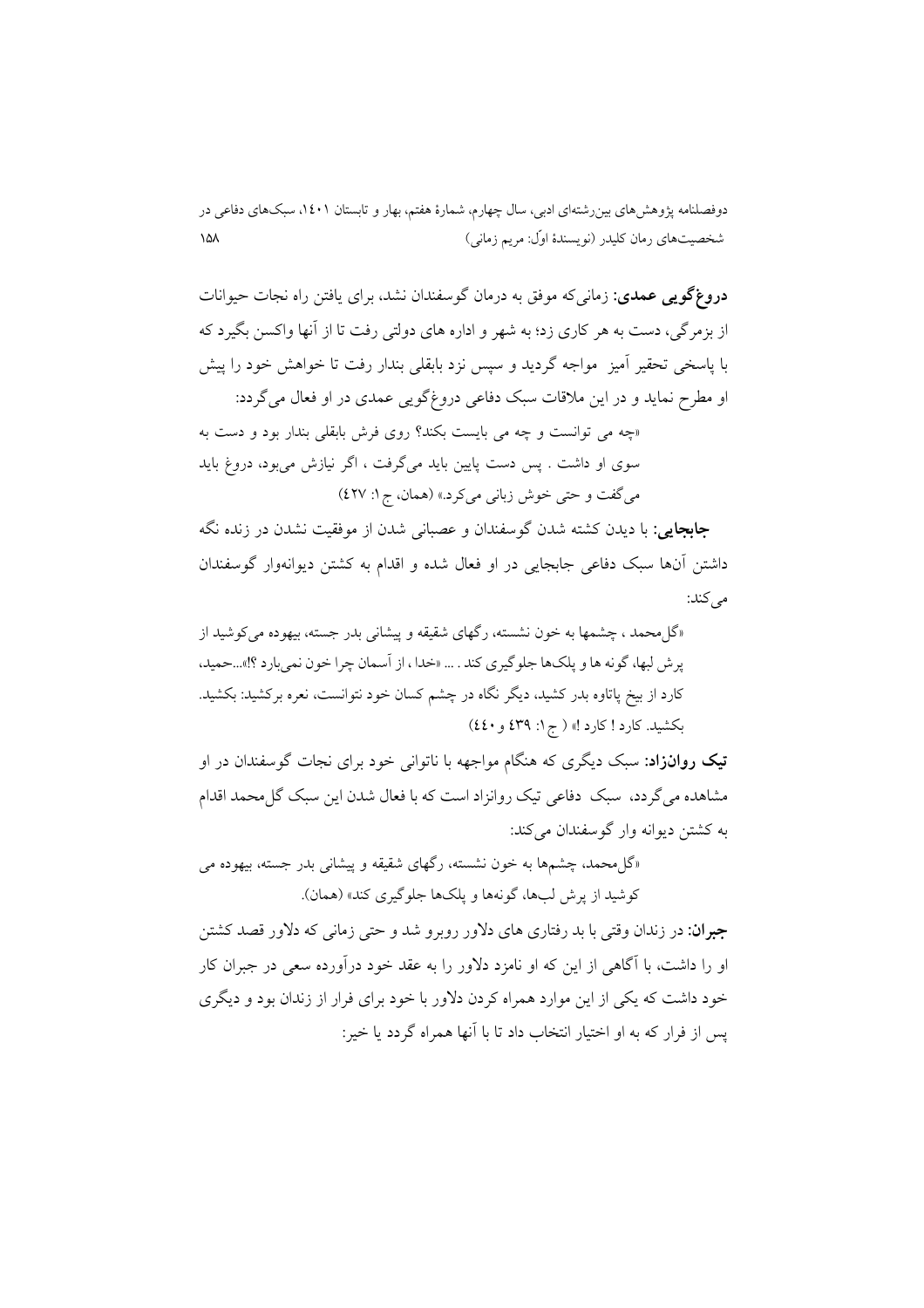دوفصلنامه پژوهشهای بین رشتهای ادبی، سال چهارم، شمارهٔ هفتم، بهار و تابستان ۱٤۰۱، سبکهای دفاعی در ۱۵۹ شخصيتهاي رمان كليدر (نويسندهٔ اوّل: مريم زماني)

«گا محمد گفت: نم<sub>ه ،</sub>گو بم با من رفاقت کن، نه! مي دانم کينهٔ تو پاک نشده. اما اگر خواستی با من دشمنی کنی، می خواهم که از رو به رو بیایی. مردانه!» (همان، ج ٤:  $(1771^\circ, 1777^\circ)$ 

همچنین پس از اینکه علی|کبر حاج پسند، پسرخاله خود را به جرم لو دادن او به مأمورها می کشد، برای جبران، اجازه دست درازی به اموال او را نمی دهد و به همراه خاله خود به عزاداری برای علیاکبر میپردازد:

« – از هركجا كه آورده باشد ، ديگر اين دارايي مال او نيست. مال صغير است. مال نوه خاله من است، خديج. مرد از سفره خود مي دزدد! (همان، جلد ٤ : ١٢٩٤)

**عقلانی سازی یا فلسفهبافی**: قبل از شروع جنگ و به دلیل اینکه شاید از پیش میدانست که توان مقابله با نیروهای حکومت و ارباب ها را ندارد، با فعال شدن سبک دفاعی عقلانی سازی اقدام به دور کردن تفنگچی ها از خود می کند:

«اَن کس که لج کند و بخواهد بماند، خودم می رانمش! باید بروید! هریک از شما خانمانی دارد؛ زن و فرزند دارد؛ مادر و برادر دارد…»(همان، ج ١٠: ٢٨٦٣) - مارال

مارال دختر کردی است که پس از زندانی شدن پدر و نامزد و از دست دادن مادر، بر اثر فشارهایی که در میان محله توپکالی ها به او وارد می شود، تصمیم می گیرد پس از سالیان طولانی به نزد محلهٔ پدری خود رود. در راه محلهٔ میشکالی ها در برکه ای آبتنی میکند که در همان جا متوجه حضور مردی می شود. پس از رسیدن به چادرها مورد بي مهري زيور، همسر پسر عمه خود قرار مي گيرد. با هلاک شدن گوسفندان او نیز به همراه گل•حمد در طاغی اقدام به جمع|َوری چوب برای درست کردن ذغال می کند. طی یکی از این روزها رابطهای با گلمحمد دارد و بعد از آن گلمحمد او را به عقد خود در مي آورد. مارال صاحب فرزند پسري از گلءحمد مي شود. او در برخي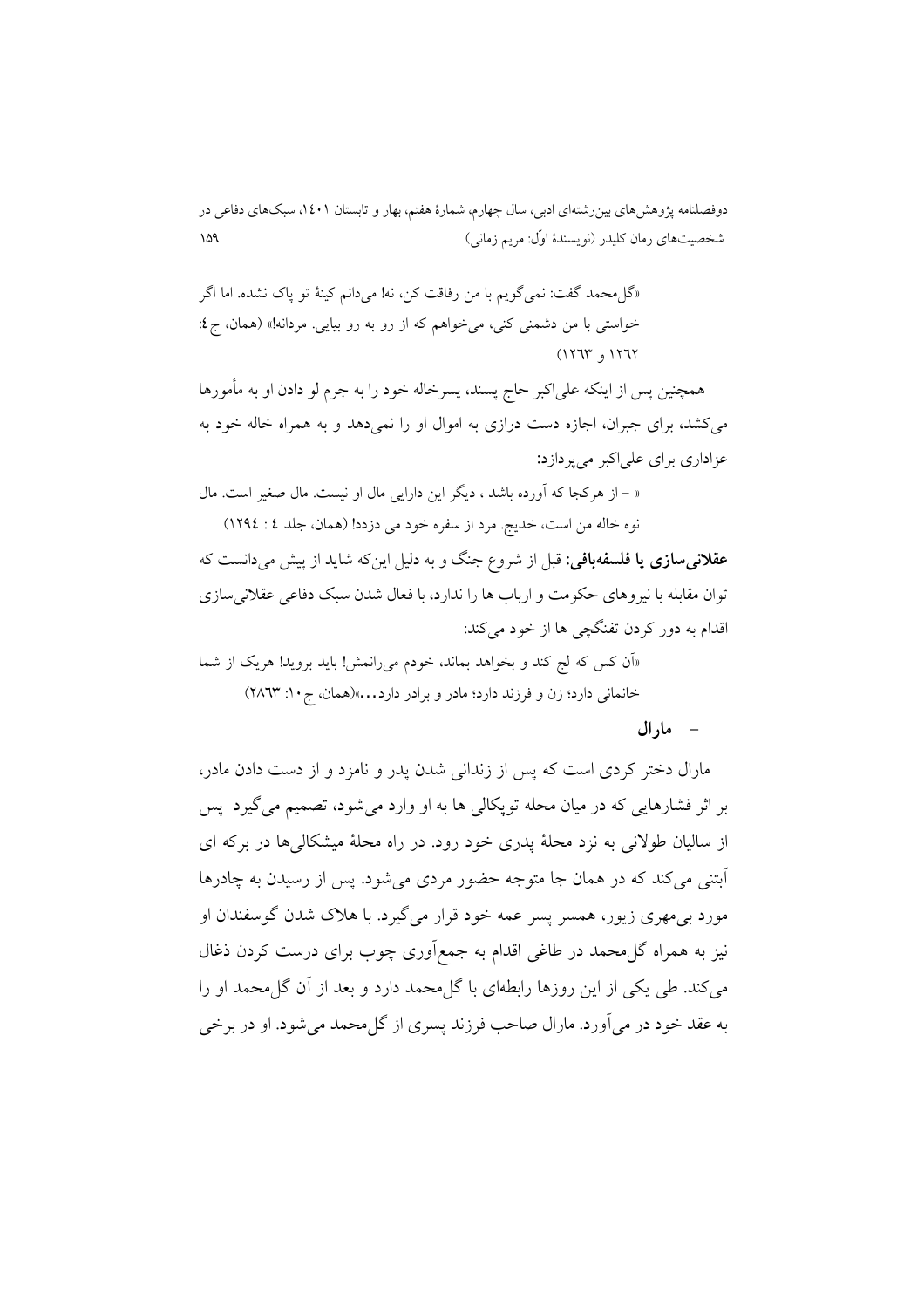دوفصلنامه پژوهشهای بین رشتهای ادبی، سال چهارم، شمارهٔ هفتم، بهار و تابستان ۱٤۰۱، سبکهای دفاعی در ۱۶۰ شخصیتهای رمان کلیدر (نویسندهٔ اوّل: مریم زمانی)

نبردها لباس مردانه پوشیده، کودک خود را به پشت اَویزان کرده و شوهرش را همراهی می کند. در زمان نبرد گل محمد با حکومت در تنگه گاوطاق، هرچه تلاش می کند گل محمد به او اجازه حضور نمی دهد.

مارال تک فرزند و یگانه دختر از ایل کرد، بدلیل این جایگاه در خانواده از رشد، یختگی و رسش بیشتری برخوردار است و رفتارها و نگرشهای بزرگسالان را نشان می دهد. او مستقل و کارآمد است و جایگاه بر تر و قدرت را پیدا کرده است.

**انکار:** در روزهای اول ورود به محله میشکالی ها پس از رویارویی با واکنش های زیور که از روی حسادت بود، سبک دفاعی انکار در او فعال می شود تا برای حفظ جایگاه جدید و زدودن شک و تردید زیور به او کمک کند:

«من نومزاد دارم . خیلی هم خواهاش هستم . هرکس هرجور می خواهد پیش خودش خیال کند. ... هنوز یک شبانه روز بیشتر نیست چشمت به من افتاده ، اما طوری نگاهم می کنی که انگار اسنی ات هستم ها . نکند خیالی داری ؟ اگر این هواها را به سرداری خطا میکنی . من خود نومزادی دارم که یک لاخ مویش را به هزار تا نظیر شوی تو نمیدهم ! » (همان، ج۱: ۱۳۷ و ۱۳۸)

فرونشانی: پس از سوار شدن گلمحمد بر اسب سرکش مارال، احساس خوب رضایت در او شکل گرفت و قصد نشان دادن عکس العمل داشت که با فعال شدن سبک دفاعی فرونشانی و برای جلوگیری از بدگمان شدن زیور و سایرین مانع این رفتار شد:

«زیر یوست مارال، از شادی و غمی غریب سوختن گرفت . دستش را خواست بالا بیاورد و برای گل محمد تکان بدهد ، اما واهمه کرد و کوتاه،زیر زبان حرفی را جوید، سرپایین انداخت و زیور را زیرچشمی نگاه کرد.» (همان، ج۱: ۱۲۰)

**دلیل تراشی**: زمانی که مارال قصد نزدیکی به گل محمد را داشت و با سوال کردن گل محمد در رابطه با دلاور مواجه شد، با استفاده از سبک دفاعی دلیل تراشی سعی در اثبات و توجیه منطقی بودن تمام شدن رابطهٔ نامزدی خود با دلاور داشت: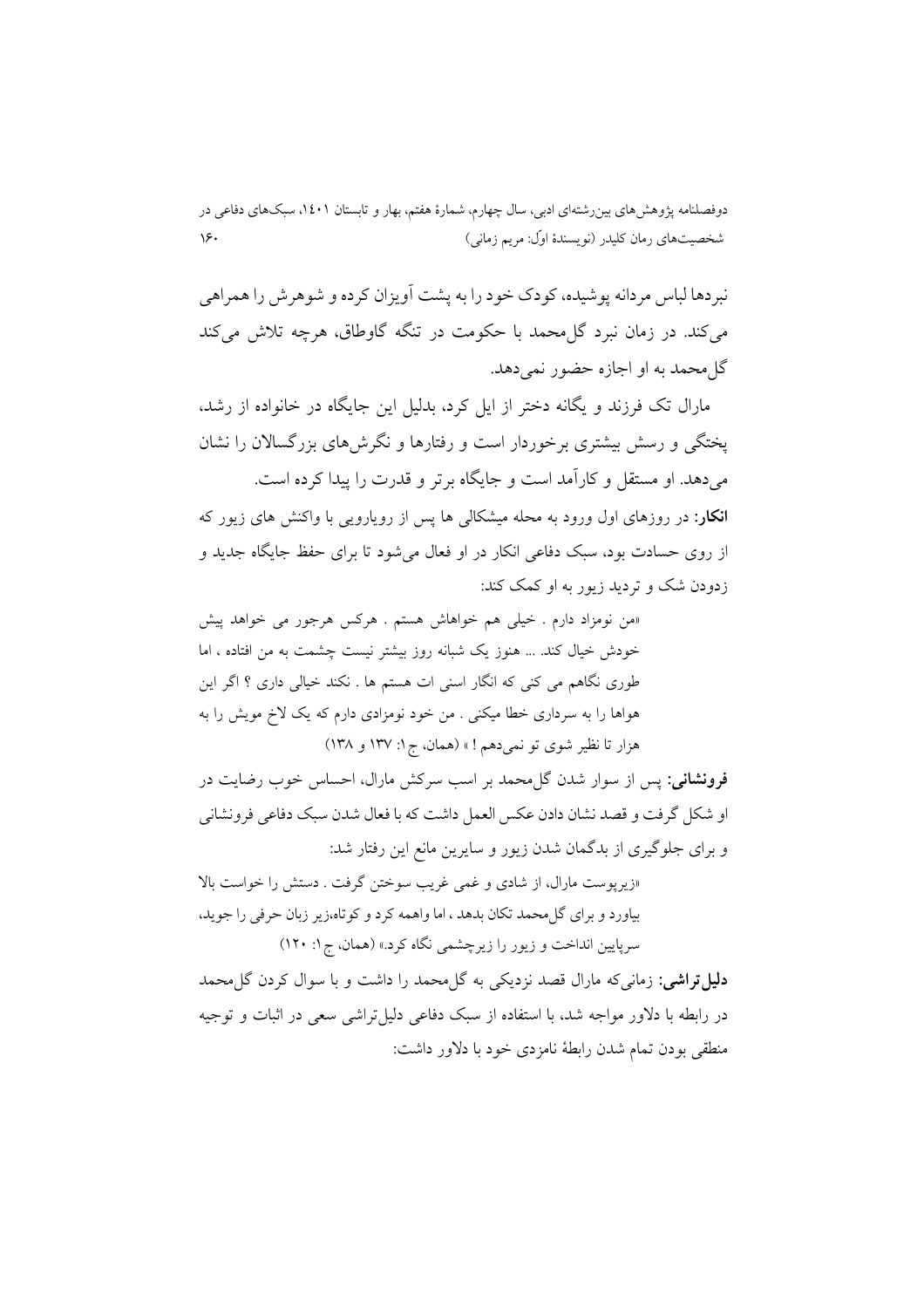دوفصلنامه پژوهشهای بین رشتهای ادبی، سال چهارم، شمارهٔ هفتم، بهار و تابستان ۱٤۰۱، سبکهای دفاعی در  $\sqrt{2}$ شخصیتهای رمان کلیدر (نویسندهٔ اوّل: مریم زمانی)

«دیگر او برای من آن دلاوری که داشتم نبود، من هم برای او آن مارال<sub>ی</sub> که داشت، نبودم . هردومان چیزهای دیگری بودیم ، حرفهای من را باور نمی کرد می دانم . دلم گواه است . امیدش را از من برید ، می دانم . از خدانگهدارش فهمیدم . وقتی که می رفت ، سنگ سرد بود … .»(همان، ج ۲: ٤٨٤).

جبران: بعد از حمله کردن زیور به او، سعی در مخفی کردن این موضوع داشت و گویا قصد جبران ورود خود به زندگی زیور و گل محمد را داشت و با فعال شدن سبک دفاعی جبران از بلقيس خواست تا به هيچ وجه ماجرا را براي گلمحمد تعريف نكند:

«با گلمحمد چیزی نمی گویی، ها؟ حرفی که به او نمی زنی،عمه جان، ها؟ چیزی مگو، عمه جان به نام خودش قسمت می دهم، به کاکلش قسم ات می دهم که از بابت زيور چيزي به او نگويي… »(همان، ج٣: ص١٨٤)

منفی گرایی: زمانی که زیور مدگل، پسر مارال را برای شستوشو به نزدیک چاه آب برد، سبک دفاعی منفی گرایی در مارال فعال شده و شیون کنان به سمت چاه آب م<sub>ی ن</sub>دود تا فرزند خود را نجات دهد:

«دیگر مارال چیزی نشنید. نه تاب شنیدنش بود و نه توان ایستادن. دیوانه وار سوی چاه آب دويدن گرفت، بي قيد اينكه چنان تاختنش ممكن است به يكباره تمام محلّه را به سرآسیمگی برآشوبد. چشم در آفتاب پیچیده در غبار صبح که منظر چاه را گنگ می نمود، می دوید. دیوانه وار و بی امان، با اندرونی پرالتهاب و بیم گرفته، یش می دوید تا بتواند فرزند را از گمان تب آلوده اش به دستهای یقین، بازیس بستاند. ...». (ج ۷: ۲۲۵۳). غافل از آنکه زیور چون مادری مهربان در حال رسیدگی به فرزند مارال بود:«... بعد که رسیدم به لب چاه دیدم که دست و روی پسرکم را شسته و با بال چارقدش خشکش کرده، از گریه اش وا انداخته و حالا دارد با بچه ام خوش طبعي مي كند تا او را بخنداند.» (همان، ج٨ ٢٢٥٨)

– زيور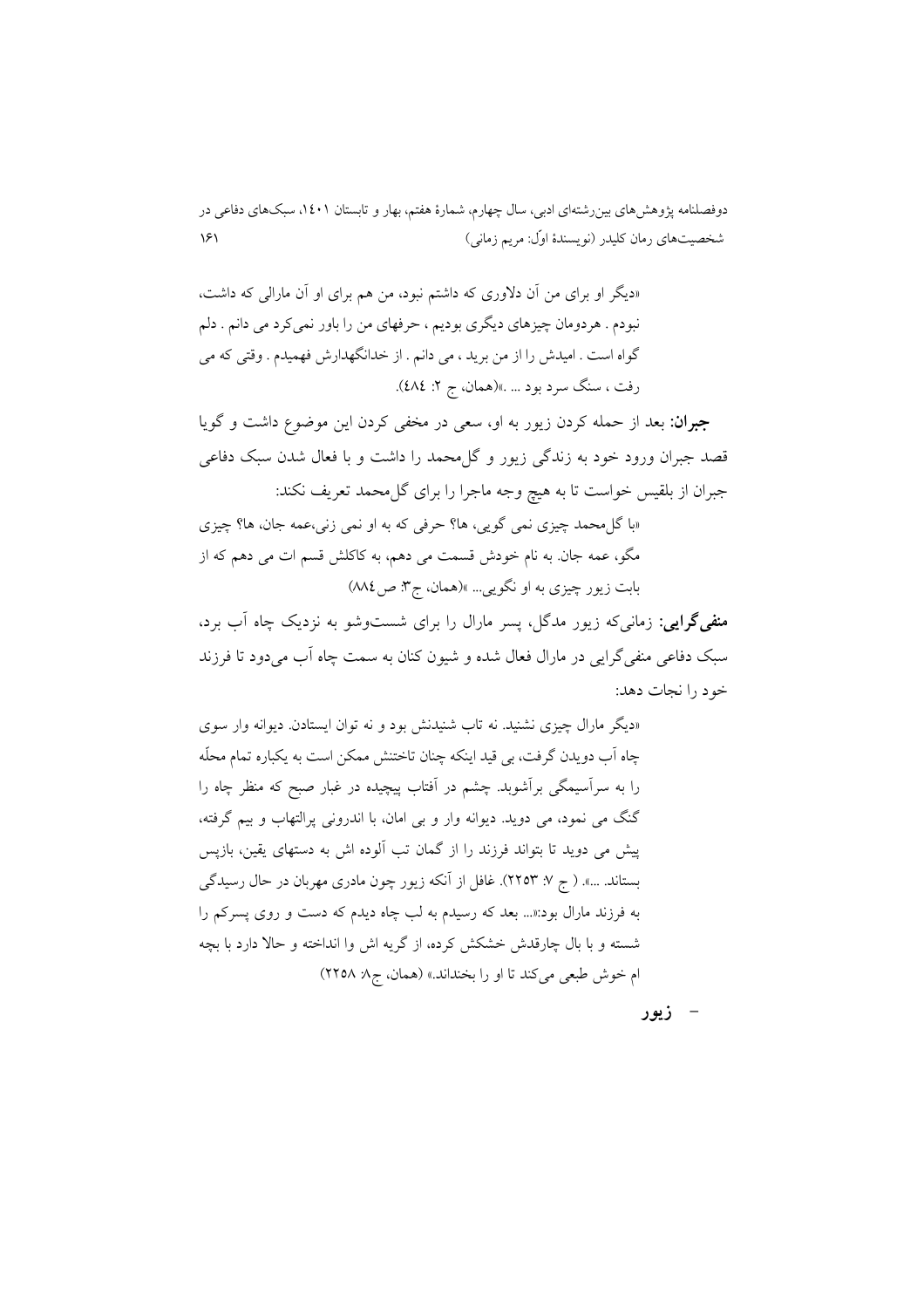دوفصلنامه پژوهشهای بین رشتهای ادبی، سال چهارم، شمارهٔ هفتم، بهار و تابستان ۱٤۰۱، سبکهای دفاعی در ١۶٢ شخصیتهای رمان کلیدر (نویسندهٔ اوّل: مریم زمانی)

زیور همسر گلءحمد کلمیشی است. او پس از کشته شدن همسر اولش، علی هراتی در جنگ، با گل.محمد همرزم همسرش ازدواج نمود. او پس از ازدواج مجدد گل.محمد دوران سختی را گذراند و در پایان در تنگه گاوطاق به همراه گلءحمد و همرزمانش کشته شد. زیور در موقعیت تعارض بین عشق و پرخاشگری قرار گرفته است. عشق به گل محمد و یر خاشگری به دو رقیب، نخست بلقیس مادر گل محمد که از ابتدا را تحقیر می کند و دوم مارال که موضوع عشق او را ربوده است. وی برای حل این تعارض و کاهش اضطراب فزایندهٔ ناشی از مادر شدن مارال ناهشیارانه از سبکهای دفاعی استفاده می کند تا احساس اضطراب ناشی از جایگاه متزلزل خود در خانواده و حس کهتری خود را کاهش دهد. ناخشنودی، نفرت و حسادت در رفتار و گفتار زیور موج میزند. وی قادر به حل تعارض نیست و این تعارض به ناکامی های شدید منجر میشود و در نهایت در حالت فعل پذیری و انفعال كشته مى شود.

**جابجايي**: زيور در برخورد و پاسخ به رفتارها و گفتار بلقيس از سبک دفاعي جابجايي استفاده می کند؛ برای مثال حرام کردن خمیر برای پختن نان:

«چنین بر می آمد که ورود مارال لنگشی در پختن نان بار آورده و آن دیگری که می بایست به جای بلقیس تنور را گرم نگاه دارد و آن را بی هیمه نگذارد،خمیر را ناشیانه به تنور چسبانده که نانها، نیم پخت واگردیده، در آتش افتاده و کلوج شده اند» (همان، ج ۱: ٥٦). «خوب است که هم عمر من هستي ! برو ياد بگير، اين دختر جاي بچهٔ تو

حساب می شود ! زن خوب است کمی جوهر داشته باشد . یک دم غافل شدم ، يک من خميرم را حرام كردي!» (همان: ٥٧).

منفی گرایی: او در زمان مواجه شدن با ورود مارال و از آنجا که به چشم رقیب به او نگاه می کرد، اجازه همکاری و کمک کردن برای انجام کارهای خانه را نبز به مارال نمی داد که این مورد فعال شدن سبک دفاعی منفی گرایی در اوست: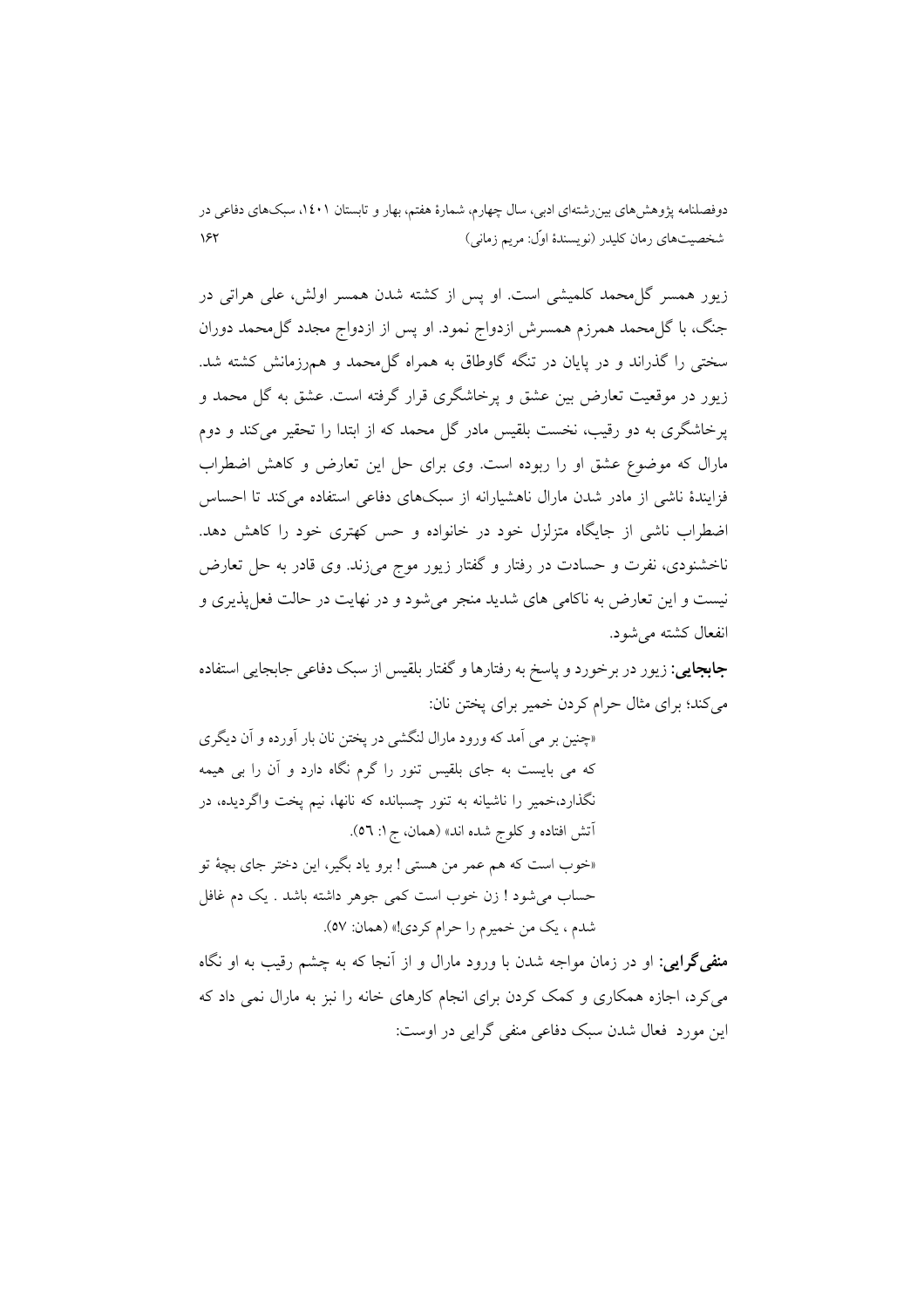دوفصلنامه پژوهشهای بین رشتهای ادبی، سال چهارم، شمارهٔ هفتم، بهار و تابستان ۱٤۰۱، سبکهای دفاعی در ۱۶۳ شخصیتهای رمان کلیدر (نویسندهٔ اوّل: مریم زمانی)

«چشمهای درشت و قاق کشیدهاش را – راویان نفرتی کبره بسته در روح \_ به مارال تاباند و گفت: این خانه آن قدرها کار ندارد که سه چهار تا که ونیکلفت بخواهد» (همان، ج١: ٥٧ و٥٨).

**تهدید دیگران یا قلدری**: حسادت زیور به مارال تا جایی پیش می رود که زیور جرأت تهدید كردن مارال را نيز پيدا مي كند و همچنين كينه و نفرتي عميق نسبت به او در دل دارد:

«نمی دانم. این چیزها را نمی دانم. اما اگر برایم یقین شود که چشم به شویم داری، قسم به همین نماز شام چشمهایت را از کاسه برمی کنم. گفته باشم!» (همان: ۱۳۸). **درون فکنی، سرکوبگری و اجتناب**: پس از مواجه شدن با خیانت همسرش و رابطه او با مارال و در پی آن ازدواج آنها، سبکهای درون فکنی، سرکوبگری و اجتناب در زیور فعال مي شود:

«همچنان در کنج چادر بلقیس، چون بزغاله ای بیمار ، چمبرک زده و سر بر خاک گذاشته بود ؛ خاک بر سر. خواب ؟! نه . بگو خرمنی سوزن در چشمها. وهم و كابوس . آشفتگي و آشوب. روح خوار شده. سياه دل و دل سياه. ... » (همان، ج ۲:  $(29)$ «از هرچه بیمناک بود. از سایهٔ خویش هم. از این رو شاید که خود تاراج شده می ديد. به بغما رفته.» (همان: ٤٩٢).

**دلیل تراشی**: یکی دیگر از سبکهای دفاعی که زیور از آن استفاده می کند، سبک دلیل تراشی است. برای مثال زمانی که از دست تجاوز کردن مأمور حکومت فرار می کند، به همسرش پناه می برد و با واکنش گل محمد برای کشتن مأمورهای حکومت مواجه می شود، برای رهایی از عذاب وجدان برانگیختن گلءحمد برای کشتن مأمورها ًاز سبک دفاعی دلیل تراشی استفاده مي كند:

«– به اسم خدا قسم، قصد من این نبود که گل محمد را بشورانم. آخر من چه کاری می توانستم بکنم؟ شاید هم مردکه قصدی نداشت، اما من هول ورم داشت. ترسیدم! یعنی باید همانجور، سر جایم می ماندم؟ می ماندم تا بیاید… اَن وقت شوی من سرم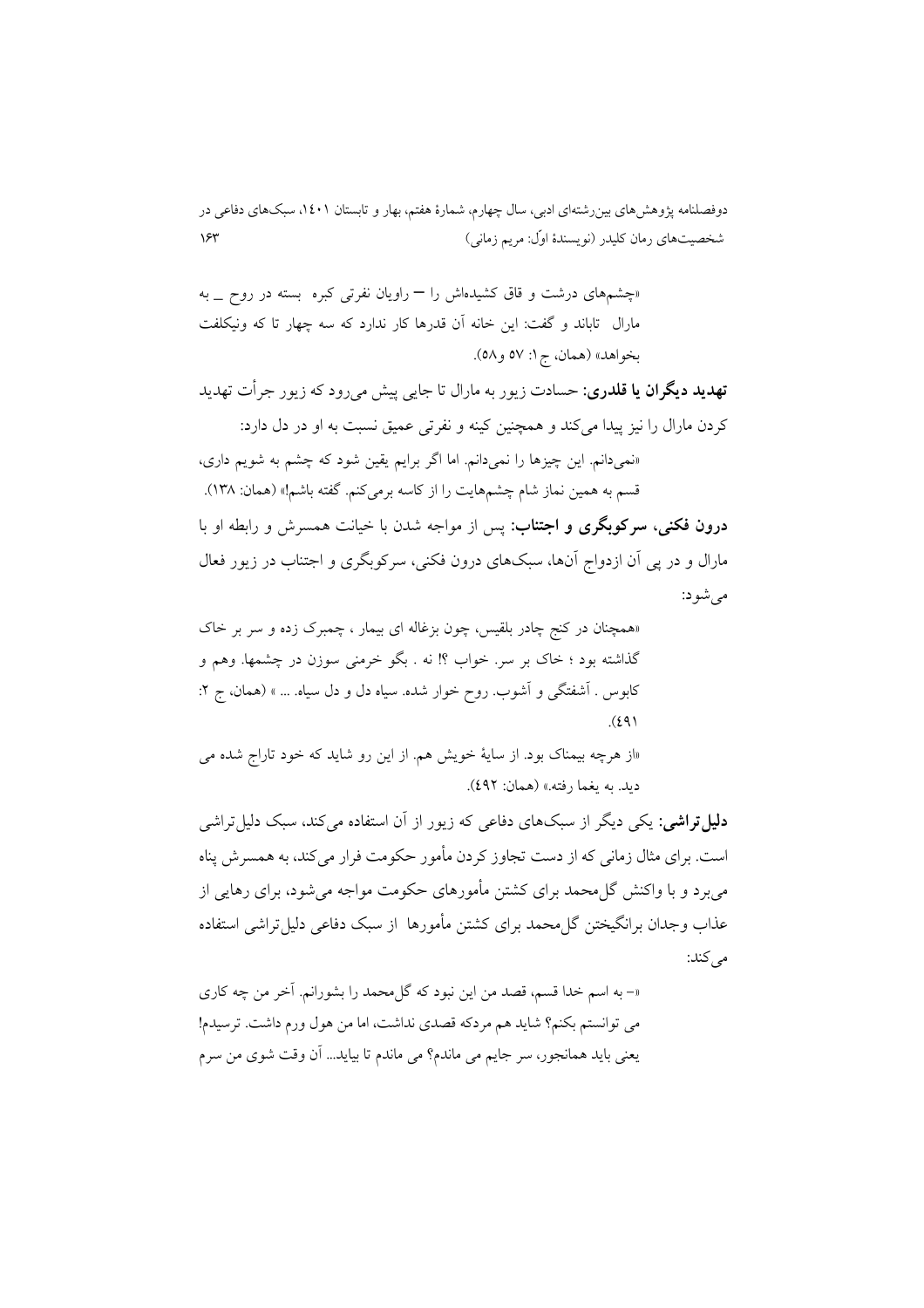دوفصلنامه پژوهشهای بین رشتهای ادبی، سال چهارم، شمارهٔ هفتم، بهار و تابستان ۱٤۰۱، سبکهای دفاعی در  $155$ شخصیتهای رمان کلیدر (نویسندهٔ اوّل: مریم زمانی)

را نمي بريد؟ بار رسوايي را كجا مي برد أن وقت؟ شما، خود شماها چي؟ با اين ننگ چه میکردید؟ گناه من چی بوده که به زیر بال شوی خودم دویده ام؟ باید رو به کی می رفتم من؟ » (همان، ج٢: ٧٢٢).

جبران: بر اثر عذاب وجدان رفتارهای گذشتهٔ خود با مارال، با استفاده از سبک جبران سعی در کمک به مارال دارد:

«خمش را مخور! تا گل محمد برگردد، من و ماهک دست یکی می کنیم و چادرتان را مي بافيم. خدا بخواهد، بچه زير چادر نو به دنيا مي آيد. خودم كنارت هستم. كنارت مي مانم. همهٔ كارهايت را خودم مي كنم. ناف بچه را خودم مي برم. آش برايت درست می کنم. تر و خشکت می کنم. مثل خواهرم از تو مراقبت می کنم. ...» (همان، ج٣:  $(\wedge$ 9٣

**واکنش سازی**: با فعال شدن سبک دفاعی واکنش سازی سعی در جبران رفتار زشت خود با مارال در زمان بارداری می کند و در ادامه فرزند مارال را همچون فرزند نداشته خویش دوست مے ردار د:

«سنگ! باید سنگی بردارم، بالای سرم بگیرم و به چادر بروم و بی آنکه یک دم بمانم، چشمهایم را ببندم و سنگ را با همهٔ قوتم روی شکم بالا آمدهٔ او بکوبم. به ضرب سنگ، کرهاش را میاندازم و خودش را هم علیل میکنم.» (همان، ج۳: ۸۷۱) «– دیگر از امروز هم نمیدهم بچهای را همراه ببرید! روده پیچ میشود. بره گکم روی گُردهٔ اسب! ک<sub>ی</sub> گفته که دستهٔ گلم را بیابان تا بیابان روی اسب هلاکش کنید؟!» (همان، ج V: ۲۲۵۲).

– خانءمو

خانءمو برادر کوچکتر کلمیشی و عموی گل.محمد است. در زندگی از مال دنیا چیز زیادی به جز چند گوسفند ندارد. اگر در تنگنا قرار بگیرد بر خلاف گل محمد دست به مال دیگران دراز می کند و به هر طریقی شده روزی خود را به دست می آورد. خانءمو از ابتدا با گل محمد همراه شد و سرانجام نیز در تنگه گاوطاق کشته شد.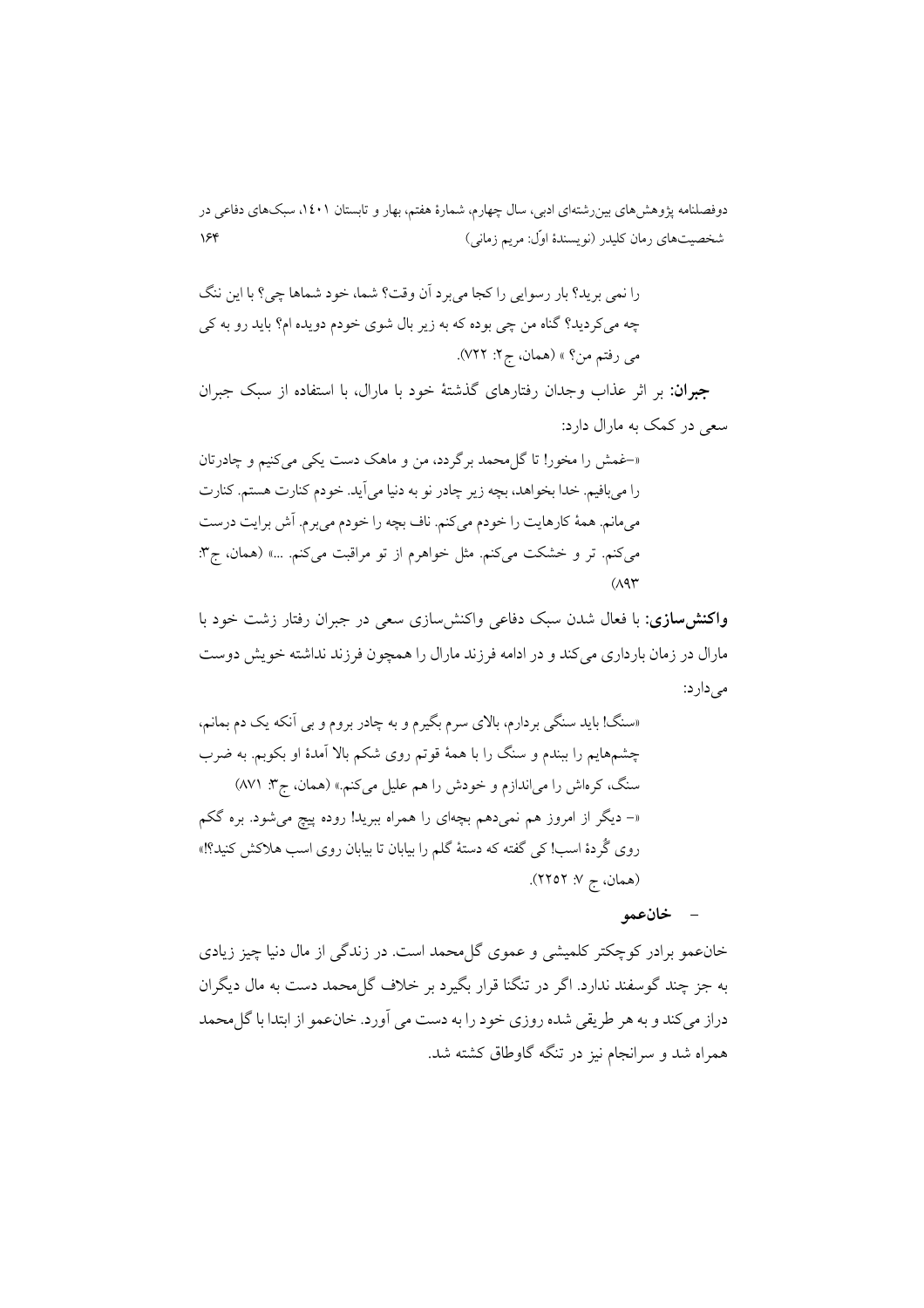دوفصلنامه پژوهشهای بین رشتهای ادبی، سال چهارم، شمارهٔ هفتم، بهار و تابستان ۱٤۰۱، سبکهای دفاعی در ١۶۵ شخصیتهای رمان کلیدر (نویسندهٔ اوّل: مریم زمانی)

**دلیل تراشی**: خانءمو پس از مواجه شدن با هلاکت گوسفندان در بزمرگی، اقدام به سرقت گوسفند از ثروتمندان میکند و زمانی که با اعتراض گلمحمد مواجه میشود، اینگونه پاسخ مى دهد:

«مرض گوسفندهای ما را خورد، ما هم گوسفندهای اربابی را می خوریم» (همان، ج  $(5V)$  .

**جابجایی**: یکی دیگر از سبکهای دفاعی پرکاربرد در شخصیت خانءمو، سبک دفاعی جابجایی است. او به جای روبرو شدن منطقی با مشکلات، از هر راهی برای رسیدن به خواستههای خود استفاده می کرد؛ زمانی که کلمیشی برادر خود را به صبوری و مواجهه معقول با مشکل بزمرگی دعوت می کند، سبک جابجایی در خانءمو فعال شده و به دفاع از رفتارهای خود مي پردازد:

«- چه دیده ای برادر؟ خودش را نشانم نمیدهد، وگرنه...! حالا هم از ناچاری تفنگم را رو به آن بنده هاییش میگیرم که بیش از شکمشان دارند. بیش از شکمشان، برادر! غم ظالم را مخور. مخور! از كجا أوردهاند أنها؟ از كجا أمدهاند أنها؟ نكند كه أنها مأمورهاي خداً، روى زمين باشند؟! هه!» (همان، ج٤ :١٠٦٦).

**فرافکنی:** بعد از تجاوز به بیوه زن سرمزاری و هنگام گفتگو با گل۵محمد با فعال شدن سبک دفاعي فرافكني سعى در توجيه رفتار خود دارد:

«دیوانگی بود که کردم، اما... حقیقتش را بخواهی، از همهٔ این قیدها که بگذریم، پشیمان نیستم. پشیمان از این کار... حالیات هست که چه میگویم؟ همچو زنی را حیف بود که تشنه بگذارم، می دانی.....» (همان، ج ۷: ۲۰۳۱).

**بازگشت**: بعد از تجاوز به بیوه زن سرمزاری و هنگام مواجه شدن با خشم گلءحمد با فعال شدن سبک دفاعی بازگشت همچون کو دکی گوش به حرفهای گل محمد می داد: «گل محمد گام پیش نهاده، دست برده و تفنگ را از دستهای عمویش برگرفته بود: « رخت

هايت را بيوش!» خانءمو چون كودكي مطيع سر برگردانيده و رفته بود، رخت يوشيده و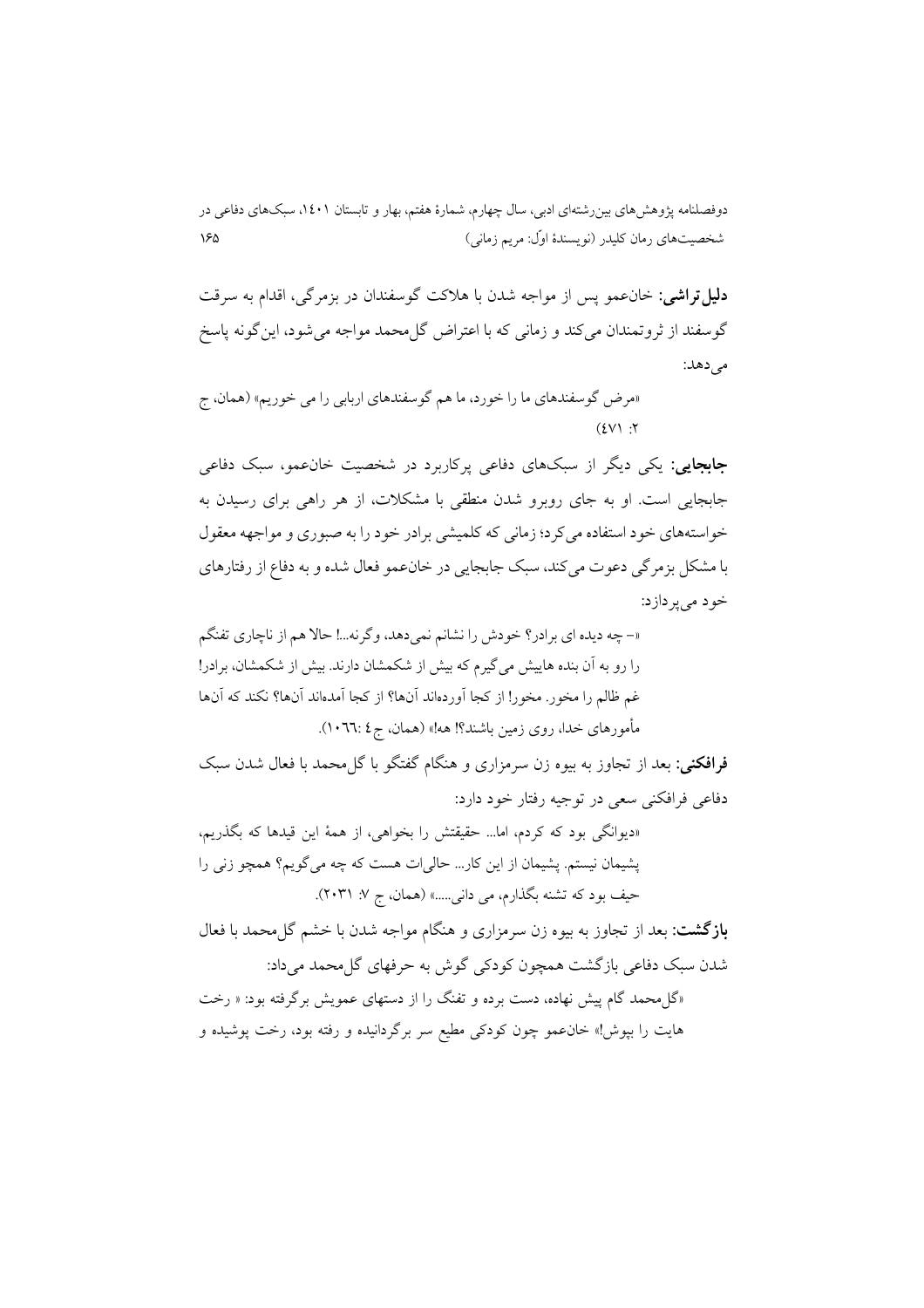دوفصلنامه پژوهشهای بین رشتهای ادبی، سال چهارم، شمارهٔ هفتم، بهار و تابستان ۱٤۰۱، سبکهای دفاعی در 188 شخصیتهای رمان کلیدر (نویسندهٔ اوّل: مریم زمانی)

بیرون آمده بود و مقابل گل محمد ایستاده بود، گوش به فرمانی دیگر؛ ساکت و بی صدا». (  $(19)$  XV  $\gamma$ 

– خان،حمد

خان.محمد بزرگترین فرزند کلمیشی و برادر گل محمد است. یکی از بارزترین ویژگی های این شخصیت تندخویی اوست. او در زندگی رابطهٔ عاطفی خوبی با دیگران ندارد و کینه نیز جزئي از ويژگي هاي اين شخصيت است. او از ابتدا با گل محمد همراه بود و با وجود اينكه برادر بزرگتر بود ولی از گل محمد حرفشنوی داشت. در تنگهٔ گاوطاق نیز به همراه گل محمدها نبرد کرد و به خواست آنها از تنگه گریخت و زنده ماند. گویا گل،حمدها به این نتيجه رسيدند كه تنها كينهٔ جويب او مي تواند انتقامشان را بگيرد.

خان.محمد به عنوان فرزند نخست نگرشی خودکامه، محافظهکار دارد و نسبت به آینده بدبین است، نسبت به دیگران احساس ناامنی و خصومت دارد. بیشتربه گذشته گرایش دارد و حسرت گذشته را می خورد. وی در انتظار یا به فکر برتری و قدرت بیشتر و بیشتر است که نمود آن به صورت کلامی( رک گویی و تهدید) و غیرکلامی( خصومت و یرخاشگری) است.

**تهدید دیگران**: پس از آنکه خانهحمد با همراهی علیاکبر حاج پسند، پسرخالهٔ خود اقدام به دزدی گله کرده و آن را تحویل بابقلی بندار دادند، مأمورین متوجه شده و خان.حمد و علي[كير را دستگير نمودند. البته علي[كير يا ترفندهايي از حسن گريخت و دزدي به گردن خان محمد افتاد. شرکای دزدی نیز به او خیانت کرده و گوسفندان را میان خود تقسیم نموده و سهمي به او ندادند. خانِّمحمد به همين دليل كينه عميقي از آنها گرفت و گاهي با فعال شدن سبک دفاعی تھدید دیگران به این موضوع واکنش نشان می داد:

«بگو دعاکن بیرون نیایم وگرنه عروسی دخترت را به عزامی گردانم! بگو کینهای که از شما دو نفر به دل دارم، با آب همهٔ رودخانهها هم شسته نمي شود. اي قرمساقها! من را به محبس انداختید و ...» (همان، ج٣: ١٠٣٠او ١٠٣١).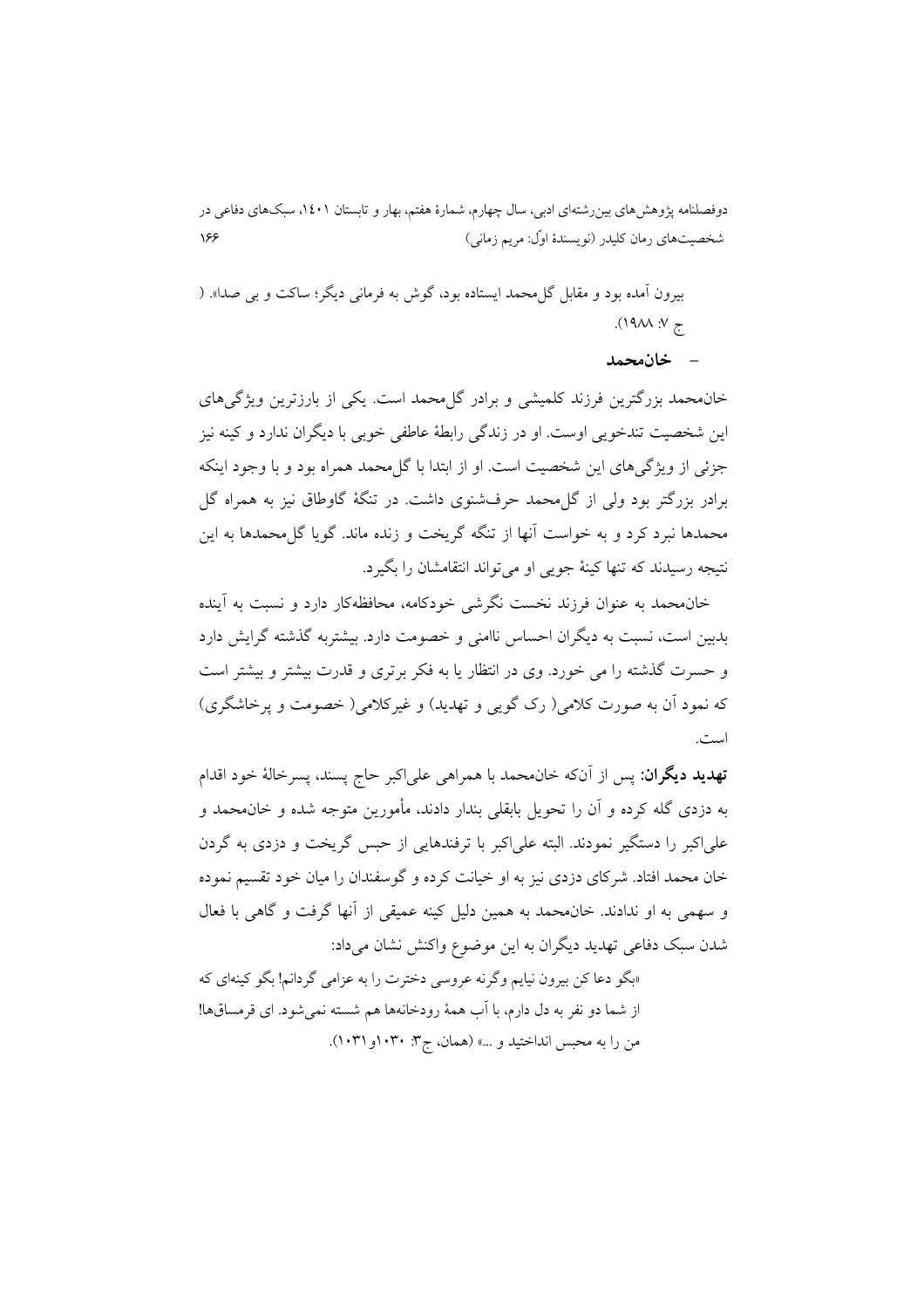دوفصلنامه پژوهشهای بین رشتهای ادبی، سال چهارم، شمارهٔ هفتم، بهار و تابستان ۱٤۰۱، سبکهای دفاعی در **ISV** شخصیتهای رمان کلیدر (نویسندهٔ اوّل: مریم زمانی)

رکگویی: در زمان گفت وگو با موسی این سبک مشاهده می شود:

«– به قد و پاچهات نمي آيد كه اين قدر تيز و هوشيار باشي! گرچه، شما شهريها به موشها می مانید. کارها را زیر زیرکی تمام میکنید. بیخ ریسمان را می جوید. ...» (همان، ج ٤: ١٢٤٨).

با توجه به حجم رمان و حضور شخصیتها، خان محمد در داستان نقشی جانبی دارد و نویسنده چندان به پرورش ویژگیهای شخصیتی او نمی پردازد و بر این اساس می بینیم که او هم کمترین کاربرد مکانیزمها را در رمان دارد و به نسبت جاذبههای شخصیتی، خواننده چندان درگير او نمي شود.

- ىگەىجمد

بیگ،حمد کوچکترین برادر گا,محمد است. شغل اصلی او قبل از قیام گل،حمد، چوپانی بود و یکی از علاقههای او نواختن چگور. بیگهحمد مورد علاقهٔ تمامی مردان محله و سرکرده نگهبانان و تفنگچی های گل محمد بود. هر جا گل محمد بود، بیگ محمد بر بالای بام اّن مکان در حال دیدبانی است. او در پایان نیز به همراه گلمحمد در تنگه گاوطاق کشته شد. او به عنوان فرزند اّخر عزیز دردانهٔ خانواده است و همچنان وابستگی خود (همچون کودکی اش) بویژه به برادر بزرگ خود گل•حمد را حفظ کرده و تابع برادر است. شخصیت مستقلی ندارد و عادت کرده از وی مراقبت شود . با ایفای نقش های بزرگسالانه مشکل دارد و کودکانه رفتار میکند.

همانندسازی: سبک دفاعی همانندسازی با برادرش گلمحمد مدام در او فعال می شد، یکی از این موارد در هنگام کشتن علی|کبر حاج پسند بود که تنها دلیل بیگەمحمد همراه شدن و يکي شدن با گل محمد بود:

«پس او برای چه آهنگ کشتن پسرخاله را کرده بود؟ کینهٔ عمیقی به پسر حاج پسند نداشت. اما عشق بزرگی به برادرهای خود داشت. و بین برادرها، عشقی بزرگتر به گل محمد. توان گفت که او، شیدای برادر خود بود. به اشارهٔ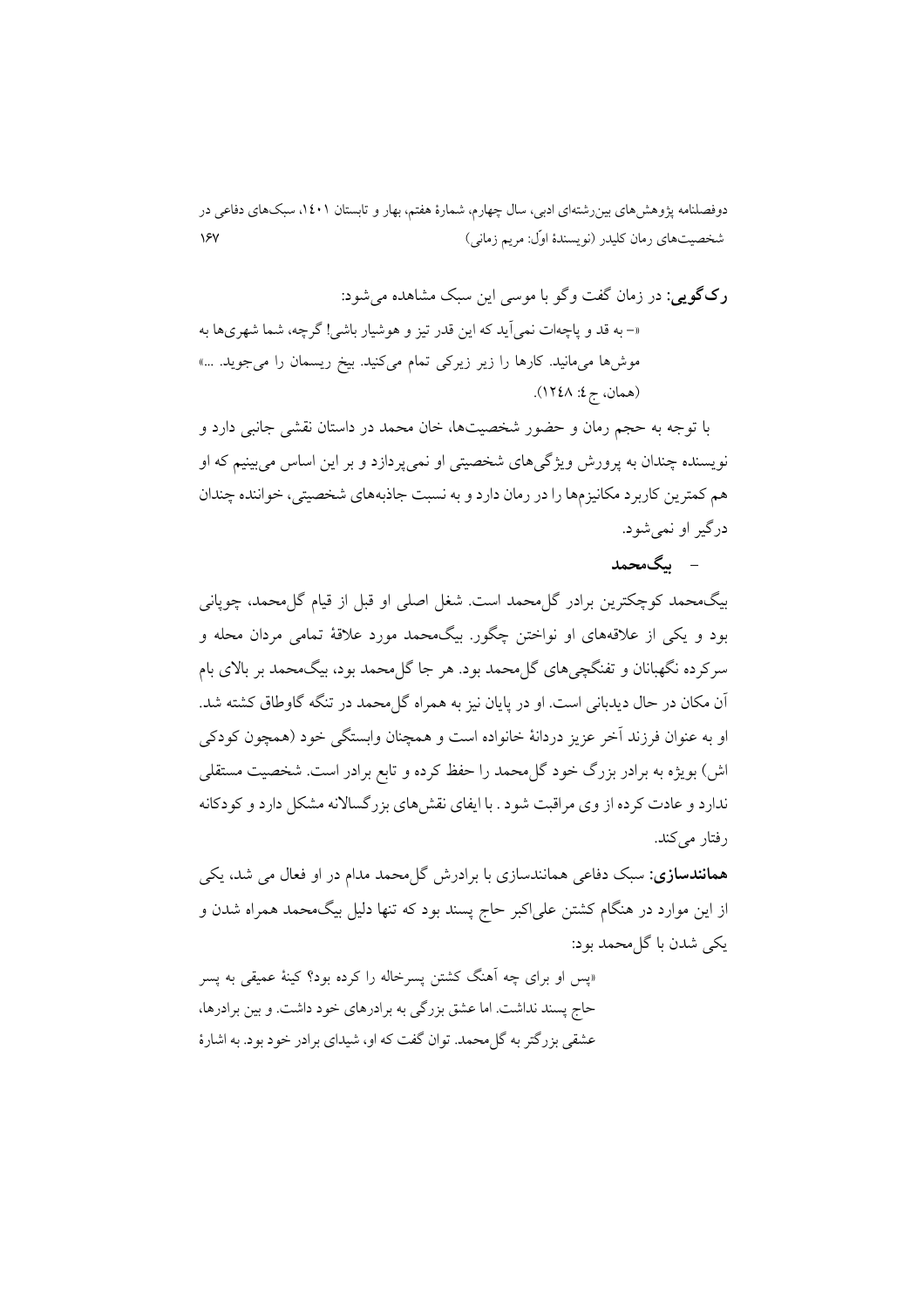دوفصلنامه پژوهشهای بین رشتهای ادبی، سال چهارم، شمارهٔ هفتم، بهار و تابستان ۱٤۰۱، سبکهای دفاعی در ١۶λ شخصيتهاي رمان كليدر (نويسندهٔ اوّل: مريم زماني)

گا محمد آماده بود که با سر به چاه برود. نه به چاه، که به اشارهٔ برادر سبنه به شمشیر می داد. پس چگونه همپای او به قتلگاه نرود؟» (همان، ج٤:  $(17A<sub>0</sub>)$ 

**یرخاشگری خصمانه و تهدید دیگران (قلدری)**: زمانی که از فرار تنها خواهر خود و ازدواج او با ماه درویش مطلع گردید با فعال شدن سبکهای دفاعی پرخاشگری خصمانه و تهدید کردن (قلدري) به سمت قلعه چمن روانه شد و با پيدا کردن شيړو او را تنبيه کرده و گيسويش را بريد:

«کارد بر دست راست ، بیگ0حمد پنجهٔ چب پیش برد و گیلهٔ گیسوان خواهر به چنگ آورد ، آن را به دوردست پیچاند و تیزی کارد بر گلوی خواهر گذاشت و از او خواست که همچنان لال بماند . پس به تندی آذرخش ، در یک پلک برهم زدن ، گيلهٔ چپ گيسو را بريد» (همان، ج۱: ٢٥٩).

<mark>فرافکنی و پرخاشگری خصمانه:</mark> سیس او به دنبال ماه درویش رفت و او را نیز در مقابل چشمان اهالی قلعه چمن پی آبرو کرد که در این حادثه سبکهای دفاعی فرافکنی و یر خاشگری خصمانه در او فعال می شود:

«چشمهای پسر کلمیشی از خاک و خشم سرخ شده بود . به مردمی که حال رسیده بودند چشم گرداند و بر گردهٔ ماه درویش نشست و کاردش را به سوی جمعیت گرفت . زبانهٔ کارد به این و آن میگفت که پیش نیایید . پس بیگەحمد چنگ انداخت، خشتک تنبان سید را گرفت و تیزی لبهٔ کارد را به آن نزدیک کرد» (همان، ج ۱: ٢٦٣).

**گوش به زنگی مفرط:** او که دیده بان و سرکردهٔ تفنگچی های گل محمد است، در سختترین زمانها و با وجود خستگی مفرط هم سعی در انجام مسئولیت با بهترین کیفیت دارد: «بیگەحمد چگور به دست پیش برادر آمد و به گوش او گفت: -قراول ها خستهاند؛ نگرانم كه خوابشان ببرد!

گا محمد به خنده در روی برادر گفت: - آنکه خسته نیست، کیست؟ نشانم بده!... تو؟!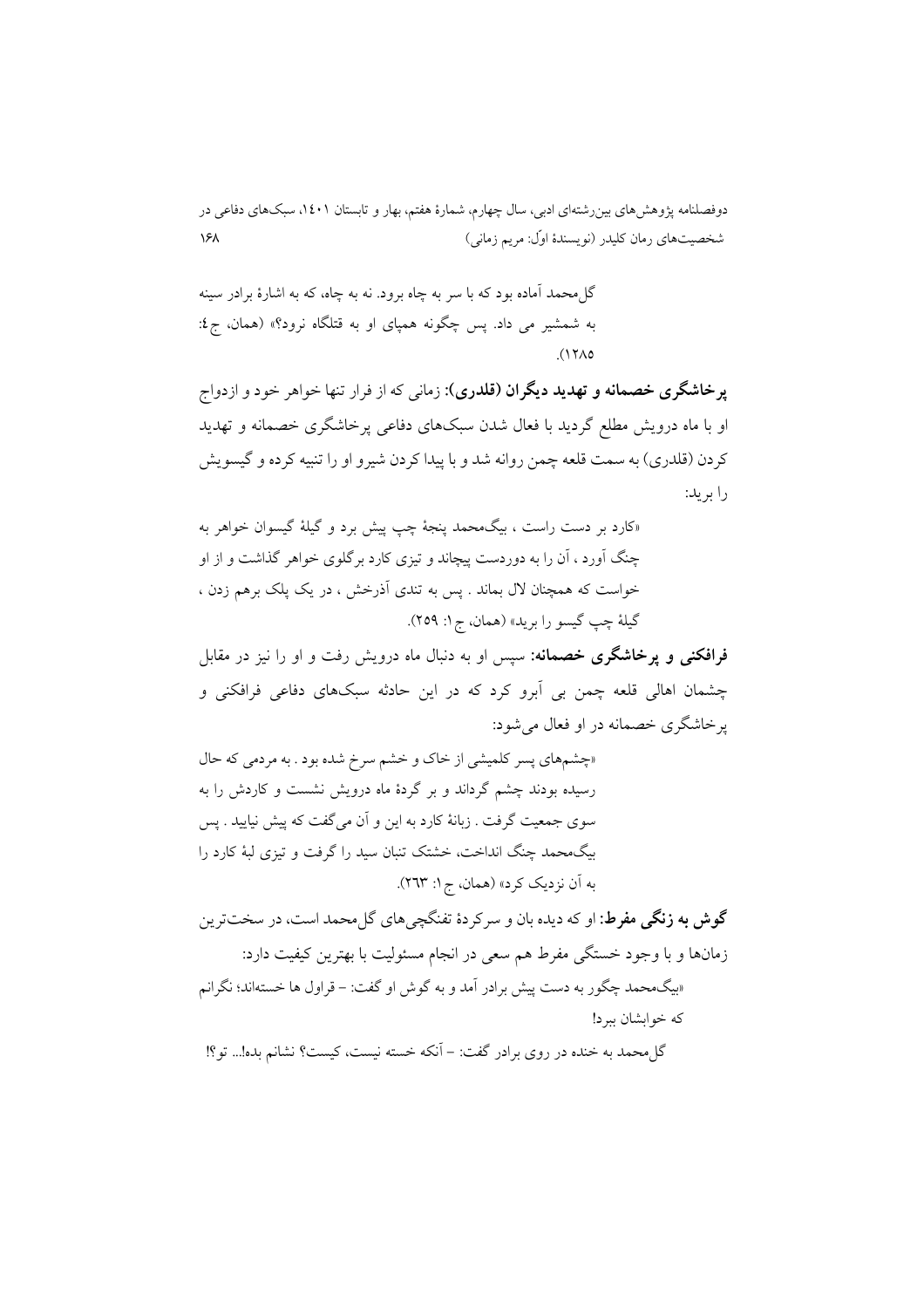دوفصلنامه پژوهشهای بین رشتهای ادبی، سال چهارم، شمارهٔ هفتم، بهار و تابستان ۱٤۰۱، سبکهای دفاعی در ١۶٩ شخصیتهای رمان کلیدر (نویسندهٔ اوّل: مریم زمانی)

بيگ محمد نگاه بگردانيد و گفت: - پس اول سركشي كنم و برگردم! - خود داني!.... بتاز!» (همان، ج ۷: ۲۲۰۰). گل محمد نیز به این وظیفه شناسی او اشاره می کند: « می دانم که به شنیدن صدای ساز بی تاب می شود. اما این را هم یقین دارم که صد سال اگر روی بام قراول باشد، نه لب باز میکند و نه از جایش جنب می خورد.»(همان،  $(727A.97)$ 

**جابه جایی**: زمانی که با شهر خالی از سکنهٔ خرسف مواجه شد و از آن جا که دسترسی به حاجی سلطانخرد خرسفی نداشت، با فعال شدن سبک دفاعی جابه جایی خشم خود را با تحقير داماد سلطانخرد جا به جا نمود:

«در یشت یاهای اسب بیگ0حمد، داماد خرسفی در هر گام سکندری می رفت و باز کشانیده می شد. داماد خرسفی به ریسمانی پیچیده شده و سر ریسمان به پسین زین اسب بيگ0حمد بسته شده بود.»(همان، ج ۱۰: ٢٧٤٤)

- نادعلى

.<br>نادعلی، پسر حاج حسین چارگوشلی به تازگی از خدمت سربازی بازگشته و به فکر ازدواج با دختر عمهٔ خود، صوقی است، اما صوقی دل در گروی مدیار دارد و به ازدواج با نادعلی رضایت نمی دهد. یکی از رویدادهای مهم در طول داستان برای نادعلی هجوم آوردن مدیار و همراهانش برای ربودن صوفی است که در این بین حاج حسین مورد اصابت گلولهٔ تفنگ گل محمد قرار می گیرد و مدیار نیز توسط نادعلی جوان کشته می شود. نادعلی با احساس توهین و تحقیر از سوی دخترعمه و در پی شکست عشقی، برای دفاع از حرمت خود با خشونتی در حد قتل به این احساس بی حرمتی پاسخ می دهد. پاسخ خشونتآمیز وي (قتل مديار و كتك زدن صوقي) عقلاني و محاسبه اي نبوده بلكه از نوع هيجاني و عاطفي است، نوعی فریفتگی ناخودآگاه و فشار و اجبار در پس انگیزه قتل وجود دارد. در پی این قتل شخصیت وی آنچنان به آشفتگی می گراید که به مرز جنون می رسد.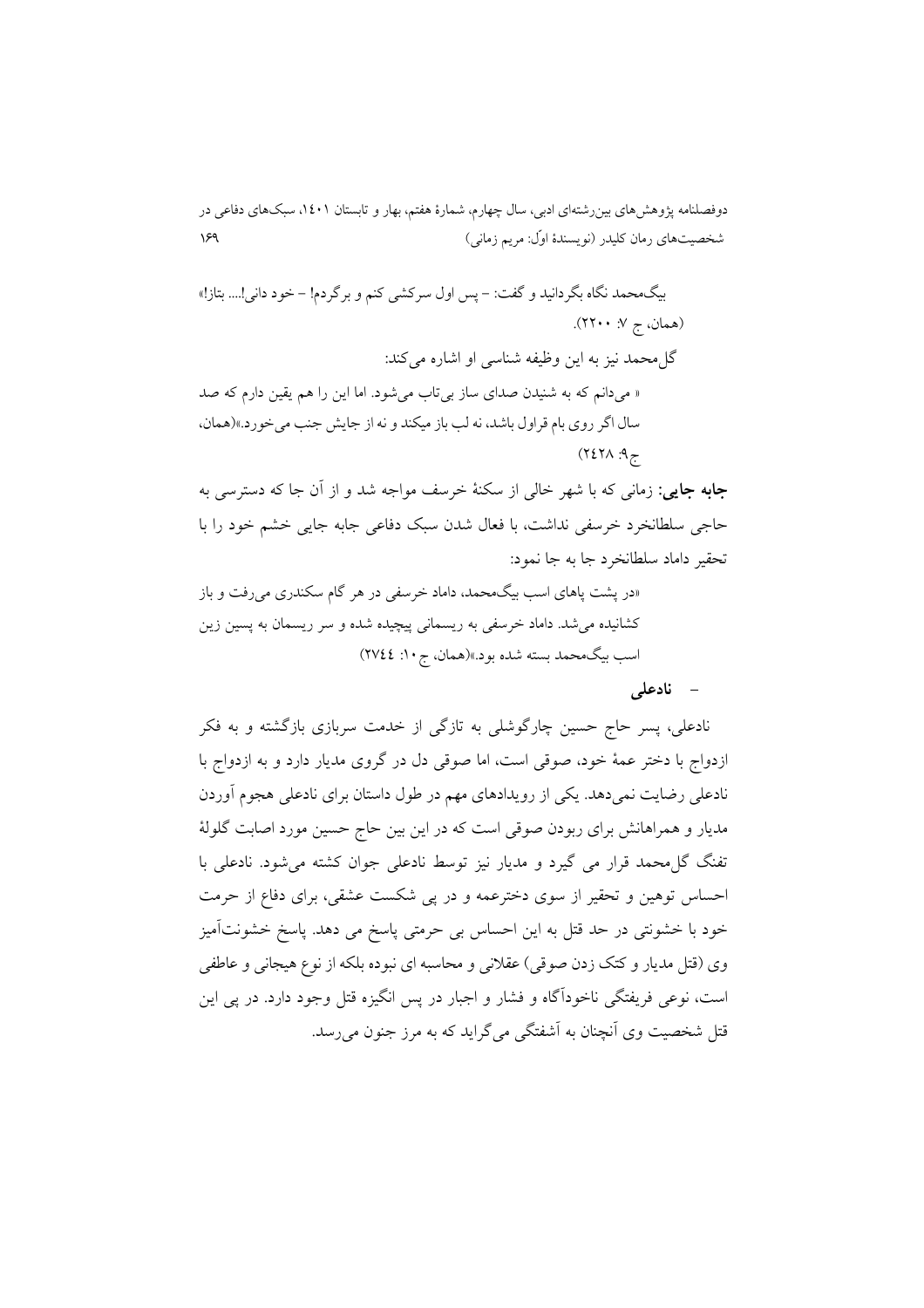دوفصلنامه پژوهشهای بین رشتهای ادبی، سال چهارم، شمارهٔ هفتم، بهار و تابستان ۱٤۰۱، سبکهای دفاعی در  $\mathsf{v}$ شخصیتهای رمان کلیدر (نویسندهٔ اوّل: مریم زمانی)

**پرخاشگری خصمانه و جابجایی**: نادعل<sub>ی</sub> که در یافتن قاتل پدر خود موفق نشده، اقدام به سؤال كردن از صوقى مى كند تا شايد او نشانى از قاتل دهد، ولى با استقامت صوقى مواجه می شود که در این زمان از سبک دفاعی پرخاشگری خصمانه استفاده کرده و صوفی را به سخت ترین شکل شکنجه میکند در عین حال سبک جابجایی نیز در او فعال شده و خشم خود را بر صوفی منتقل می کند:

«... در او خشم بود . پس به ناگاه یا از روی پرهٔ چرخ چاه برداشت و جوال را آرام و بیمناک به گلوی چاه فرو داد . باردیگر پا برداشت و یک پله . باز پا برداشت و دختر بیشتر در چاه فرو رفت . نادعلی ، هر پا که از پرهٔ چرخ برمی داشت جرأت و دلهره ، آمیخته به هم ، بیش از پیش در قلبش زبانه می کشید . سرانجام چیزی مانده به ته چاه ، ریسمان را به پایهٔ چرخ پیچاند ، گره زد و صوقی در میانهٔ راه آونگ ماند . دور آخر ریسمان اگر از چرخ واگردانده می شد ، جوال به ته چاه می نشست ، و نادعلی چنین نمی خواست . او می خواست که دختر آونگ بماند.» (همان، ج ۱: ۳۱۷ 

**باطل سازی و جبران**: در طول داستان نادعلی به دلیل اشتباهات گذشته خود به طور ناهشیار از سبکهای دفاعی جبران و باطل سازی استفاده میکند. یکی از این موارد رساندن آرد به خانهٔ گورکنی است که خود را در کشته شدن او مقصر می داندو با فعال شدن این سبکهای دفاعي سعي در كم كردن عذاب وجدان خود دارد:

« پس، کیسهٔ آرد را بر دوش گرفت و در پناه دیوار براه افتاد.دزدانه پا به حیاط خانه گذاشت، آرام و سبک تا پشت در رفت، کیسه از دوش پایین گرفت، بیخ دیوار خانهٔ گورکن گذاشت و از راه آمده،بازگشت.» (همان، ج ۳: ۷۵۳)

و یا اینکه با فعال شدن این سبکها روی به عبادت آورد تا از بار گناهان خود بکاهد. از دیگر مواردی که نادعلی از این سبکهای دفاعی استفاده کرده هنگام درخواست کدخدای چارگوشلی برای تعمیر حمام روستا است: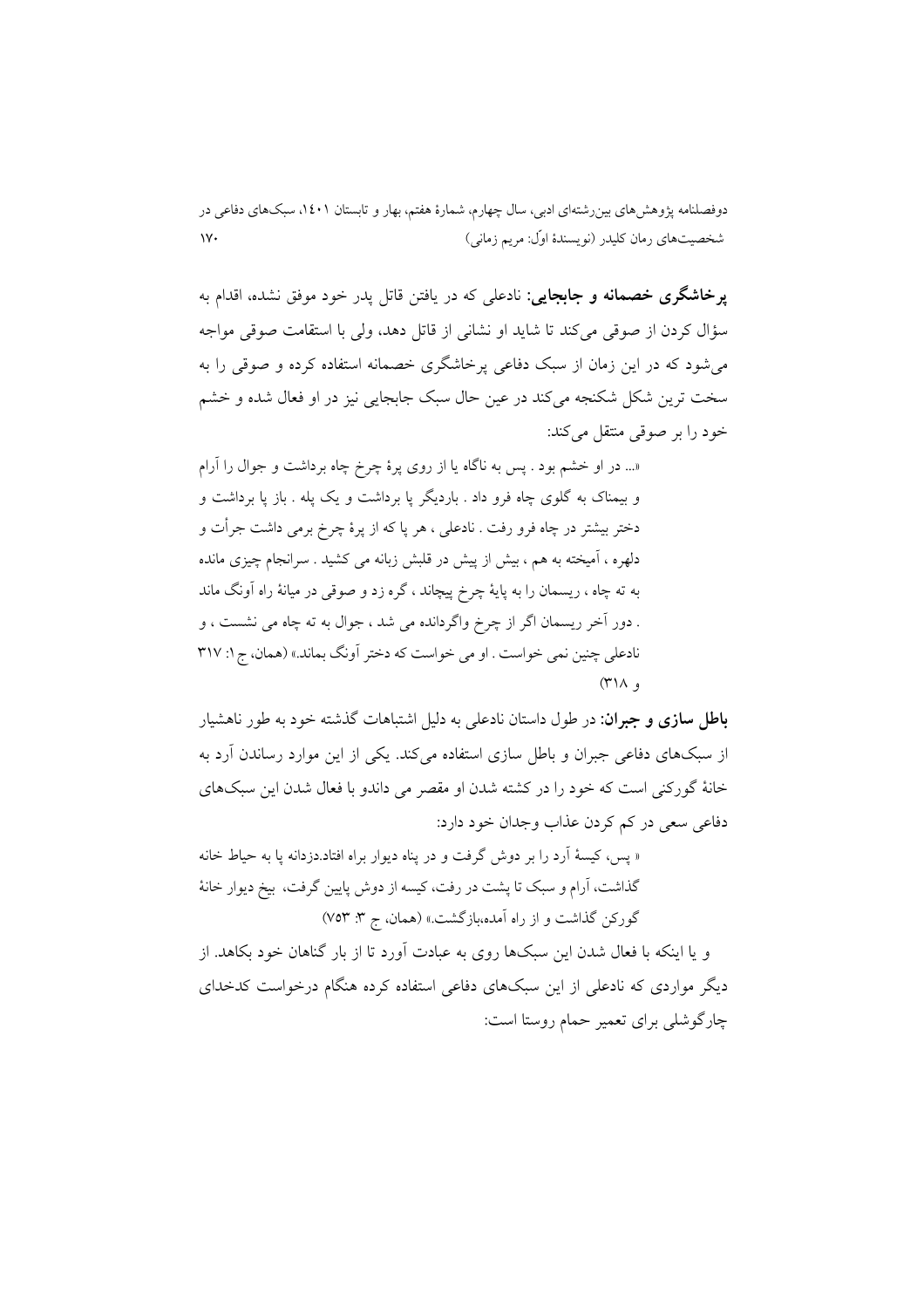دوفصلنامه پژوهشهای بین رشتهای ادبی، سال چهارم، شمارهٔ هفتم، بهار و تابستان ۱٤۰۱، سبکهای دفاعی در  $\mathsf{V}$ شخصیتهای رمان کلیدر (نویسندهٔ اوّل: مریم زمانی)

«من… به روضه كه نمىٍتوانم بيايم. چون به راهم. از بابت خرابى حمام هم بگو كه زياد غمش نباشد اين غريبه. هرچه توانستيد از مردم جمع كنيد، بكنيد؛ باقي اش را من گردن مي گيرم... »(همان، ج٣. ٧٦٨).

**بزرگ منشی و همانندسازی** : نادعلی برای کمک کردن به ماه درویش، همسر شیرو برایشان چاریایی می خرد و با هزینه خود او را برای درمان به شهر می فرستد، در این رویداد با توجه به اینکه روزی از وضعیت مالی مناسبی برخوردار و بزرگزاده بوده، سبکهای دفاعی بزرگ منشی و همانند سازی با پدرش در او فعال می شود:

«- برو قدیر! برو به ماه درویش بگو دست و پایش را جمع کند می رویم به شهر، می برم و می خوابانمش در مریضخانه! می برمش، می برمش و مداواش می کنم. من هنوز يسر حاج حسين چارگوشلي هستم!» (همان، ج0: ١٤٠٧).

<mark>فرافکنی و دلیل تراشی:</mark> نادعلی زمانی که مال و دارایی خود را در معامله با بابقلی بندار و آلاجاقی از دست داد، با استفاده ناهشبارانه از سبک دفاعی فرافکنی اشتباه خود را بر گردن دیگران میاندازد و همچنین سبک دلیل تراشی نیز در او فعال می شود:

«چقدر دادند وچي دادند! گيچ و منگ شدم... هنوز هم گيجم. سرم...! اصلاً حالي ام نبود پاي چه ورقهاي را خط خطي كردم؟! انگشت هم زدم. نزدم؟... زدم! چرا، انگشت زدم به گمانم. نمیدانم! به نظرم انگشت هم زدم... انگشتم را گرفته بود و اینجا و آنجا پای ورقه ها میگذاشت پای ورقه و فشار میداد! ». (همان، ج ٥: ١٣٨٧و ١٣٨٧). **کم حرفی و اجتناب**: پس از کشته شدن پدر، مرگ گورکن و گم شدن صوقی، با فعال شدن سبکهای دفاعی کم حرفی و اجتناب سعی در کمتر دیده شدن بین مردم را داشت و درگېر کشاکش درونې خود بود:

«در اين مدت كم، نادعلى بدل به انساني سر بسته شده بود. انساني گرفتار در خود. کمتر با این و آن دمخور می شد، و از میان قلعهٔ چار گوشلی گذری اگر میکرد، جز با سلامی کوتاه، پیوندی با دیگران برقرار نمی کرد. سر در گریبان و خاموش و کم سخن. ... » (همان، ج٣: ٧٥٥ و ٧٥٦ ).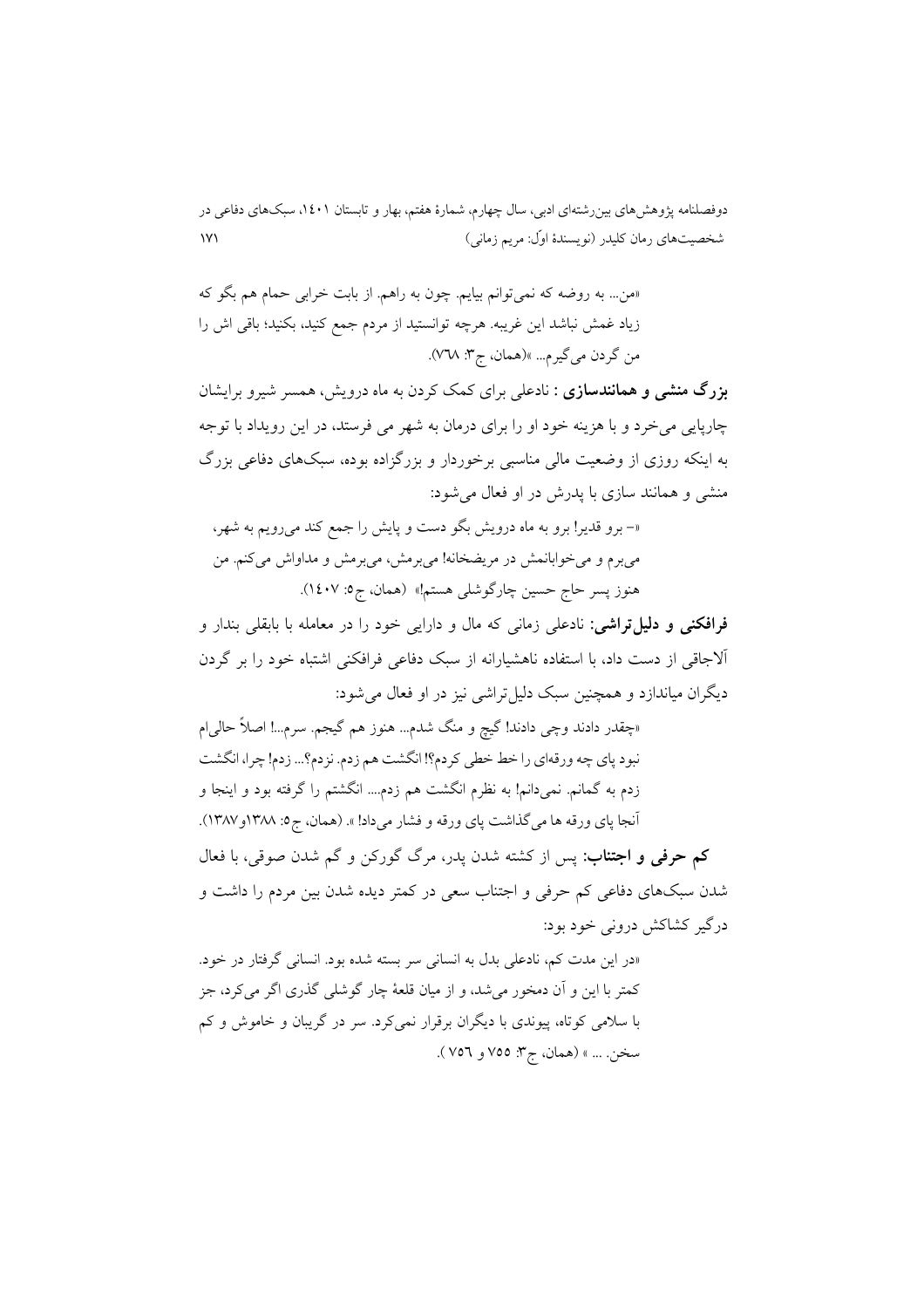دوفصلنامه پژوهش۵ای بین٫شتهای ادبی، سال چهارم، شمارهٔ هفتم، بهار و تابستان ۱٤۰۱، سبکهای دفاعی در شخصیتهای رمان کلیدر (نویسندهٔ اوّل: مریم زمانی)  $\mathsf{V}\mathsf{Y}$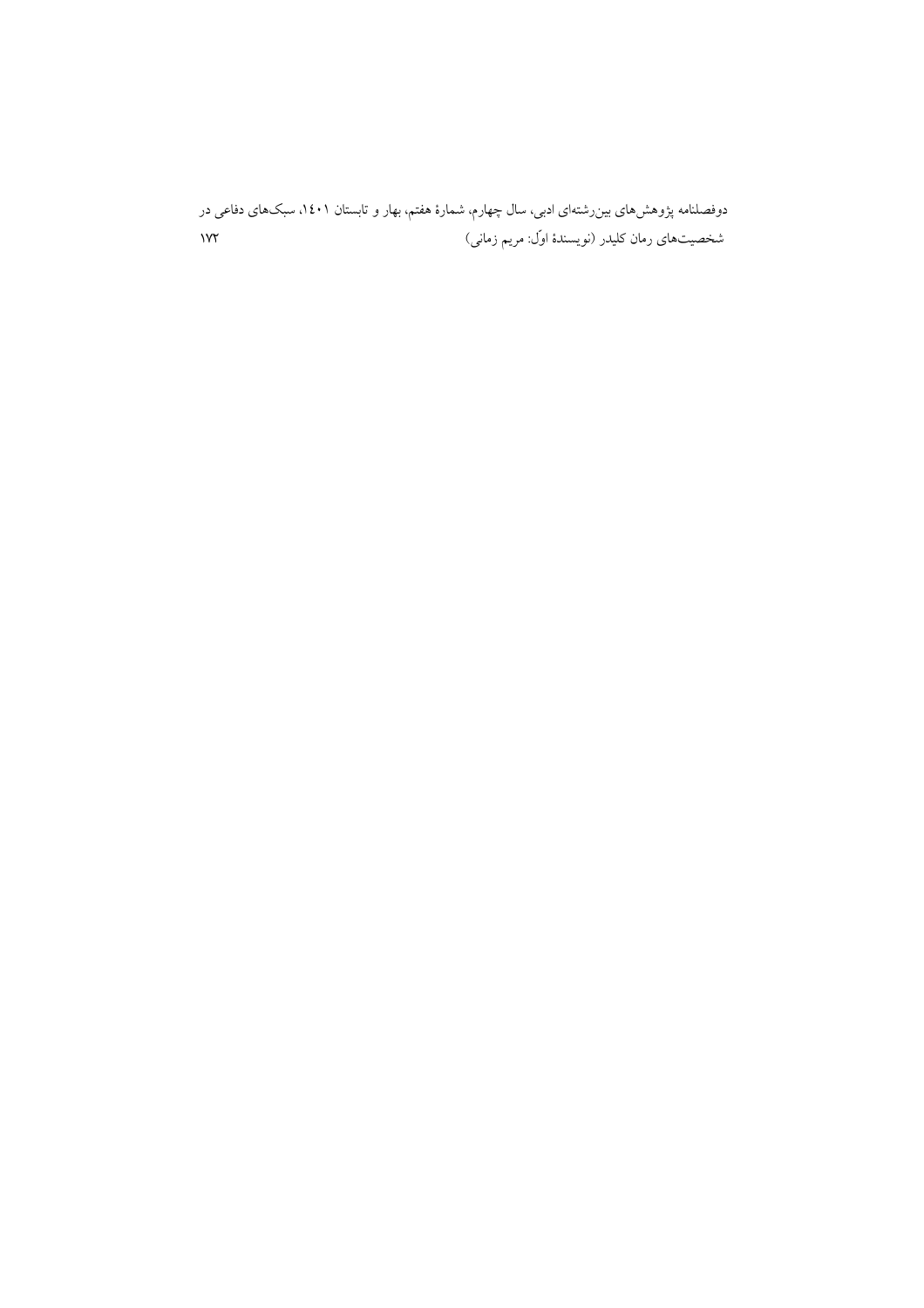دوفصلنامه پژوهشهای بین رشتهای ادبی، سال چهارم، شمارهٔ هفتم، بهار و تابستان ۱٤۰۱، سبکهای دفاعی در  $\mathsf{v}$ شخصیتهای رمان کلیدر (نویسندهٔ اوّل: مریم زمانی)

# – بابقلی بندار

بابقلی بندار کدخدای روستای قلعه چمن برای رسیدن به برتری و جایگاه بالاتر، از هیچ عمل زشت و ناروایی در حق دیگران دریغ نمیکند؛ از همکاری نزدیک با دزدان تا خرید و فروش ترياک. او تمام لحظات زندگي خود را در مسير رسيدن به اهداف و بر ترې جويې ديوانه وار خود می گذراند؛ از انتخاب همسر برای فرزند تا همکاری با حاکمان فاسد شهرها. در روزهای ۔<br>آغازین قیام گل محمد– با توجه به نیاز به گل محمد برای پنهان کردن شیدا، پسرش از خطر جهانخان– به او کمک می کرد و گلهها و اموال سرقتی در انبار او پنهان می شدند که البته از این کار سود خوبی نیز نصیب او می شد. بابقلی بندار که روزی خود واسطه فروختن فشنگ به گل•حمدها بود، زمانیکه حکومت و اربابها تصمیم به کشتن او گرفتند به سرعت تغییر رفتار داد و در صف مقابل گلءحمدها قرار گرفت و در روز نبرد تنگه گاو طاق از هیچ شرارتي دريغ نكرد.

**یرخاشگری خصمانه و برانگیختن**: زمانی که مردم، افغانی اسیر شده را به او تحویل ندادند و در مقابل چشمان آنها افغانها شیدا فرزند بابقلی بندار را ربودند با فعال شدن سبکهای دفاعي پر خاشگري خصمانه و برانگيختن با آنها سخن مي گويد:

«در میدانک در حمام، کنار دیوار قلعهٔ کهنه، شیون بر یا بود. جمعیت، زن و مرد، میدانک را پر کرده بود. بابقلی بندار یقه درانده و روی به ناخن خراشیده بود..» (همان، ج٤: ١١٧٢) «بابقلي بندار، ناگهان چون مجنوني، چشم بر مردم درانيد و گفت: –پسرم را، شیدایم را بردند! جوانم را به اسیری بردند، مردم! افغان ها، پیش چشمهای شما جوانم را دزدیدند و با خود بردند!» (همان، ج٤: ١١٧٢و

 $(11)$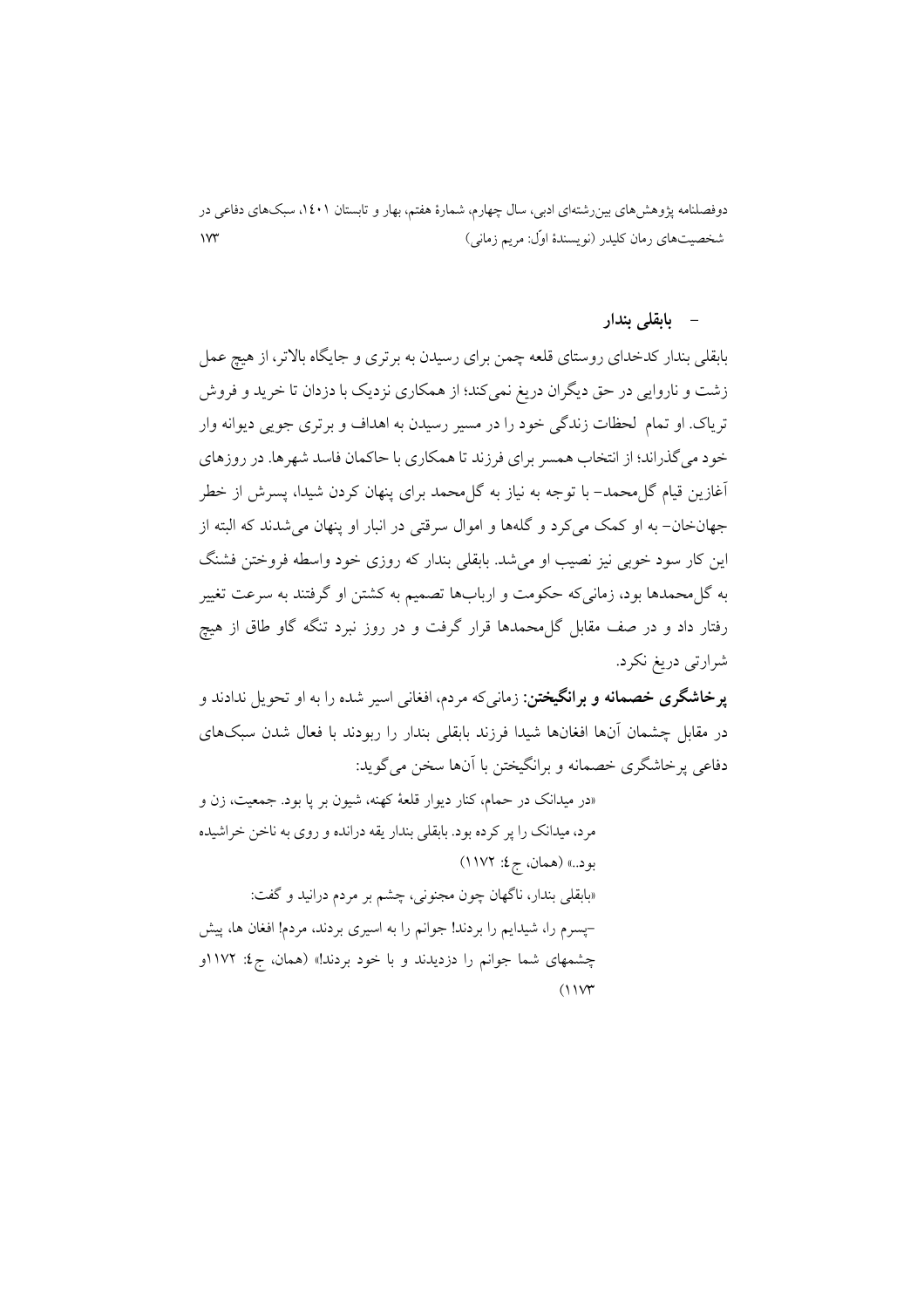دوفصلنامه پژوهشهای بین رشتهای ادبی، سال چهارم، شمارهٔ هفتم، بهار و تابستان ۱٤۰۱، سبکهای دفاعی در ١V۴ شخصیتهای رمان کلیدر (نویسندهٔ اوّل: مریم زمانی)

**حِسبندگی**: زمانی که جان شیدا، فرزند خود را در خطر میبیند تنها راه نجات را فرستادن او نزد گل محمد می داند و هنگامی که با مخالفت گل محمد ها روبه رو می شود با استفاده از سبک دفاعي چسبندگي سعي در راضي کړدن آنها دارد:

«قوم من، برادر من، سردار من، دستم به دامن تو. شیدا غلام توست، برادر کوچک توست، بیگەمحمد تو. از یاد نمی برم این بزرگواری تو را، این جوانمردي تو را اسم تو، حالا پشت مردترين مردها را مي لرزاند. تو پهلواني. من يناه به تو آوردهام. »(همان، ج0، ص١٤٢٠). – بندهام... بندهام، خودم و خانوادهام. خودم غلامم. خودم و خانوادهام را به شما می سیارم. شیدا را به شما، به تو می سیارم گلمحمد! »(همان، ج٥:  $(1270$ 

دروغگویی عمدی: بابقلی بندار وقتی با کلام قدیر مبنی بر آشنایی و رابطه داشتن با گا<sub>،</sub> محمدها روبه رو می شود با فعال شدن سبک دفاعی دروغ گویی عمدی این موضوع را کتمان مي کند:

«من را چکار با گل محمد، عموجان؛ من را چکار با گل محمد؟ چرا حرف را سبک سنگین نمی کنی و می زنی؟ آن مردکه ای که سر راه می گیرد، چه دخلی به کار و زندگانی من در اینجا دارد؟ یک روزگاری من با آنها معامله و داد وستد داشتهام؛ خداش بیامرزد آن روزگار را »(همان، ج7: ١٦٣٣).

شخصیت بابقلی بندار نمایندهٔ یک فرصت طلب منفی تمام عیار است که برای دستیابی به منافع شخصی و سودجویی بیشتر در هر شرایطی به سرقت، تقلب، دورویی، گمراه کردن، خیانت، دروغگویی، ریاکاری، پنهانکاری، تحریف واقعیت و ایجاد ابهام در شرایط دست می زند. منش بازاری و نیز شخصیت فرصتطلب وی به ویژه در شرایط آنومی و از هم یاشیدگی های معیارهای حاکم بر روابط و تعاملات اجتماعی همه دست به دست هم داده تا او به اهداف نامشروع خود برسد، با این وجود اگر مکانیزمهای دفاعی نوعی تلاش ذهن ربای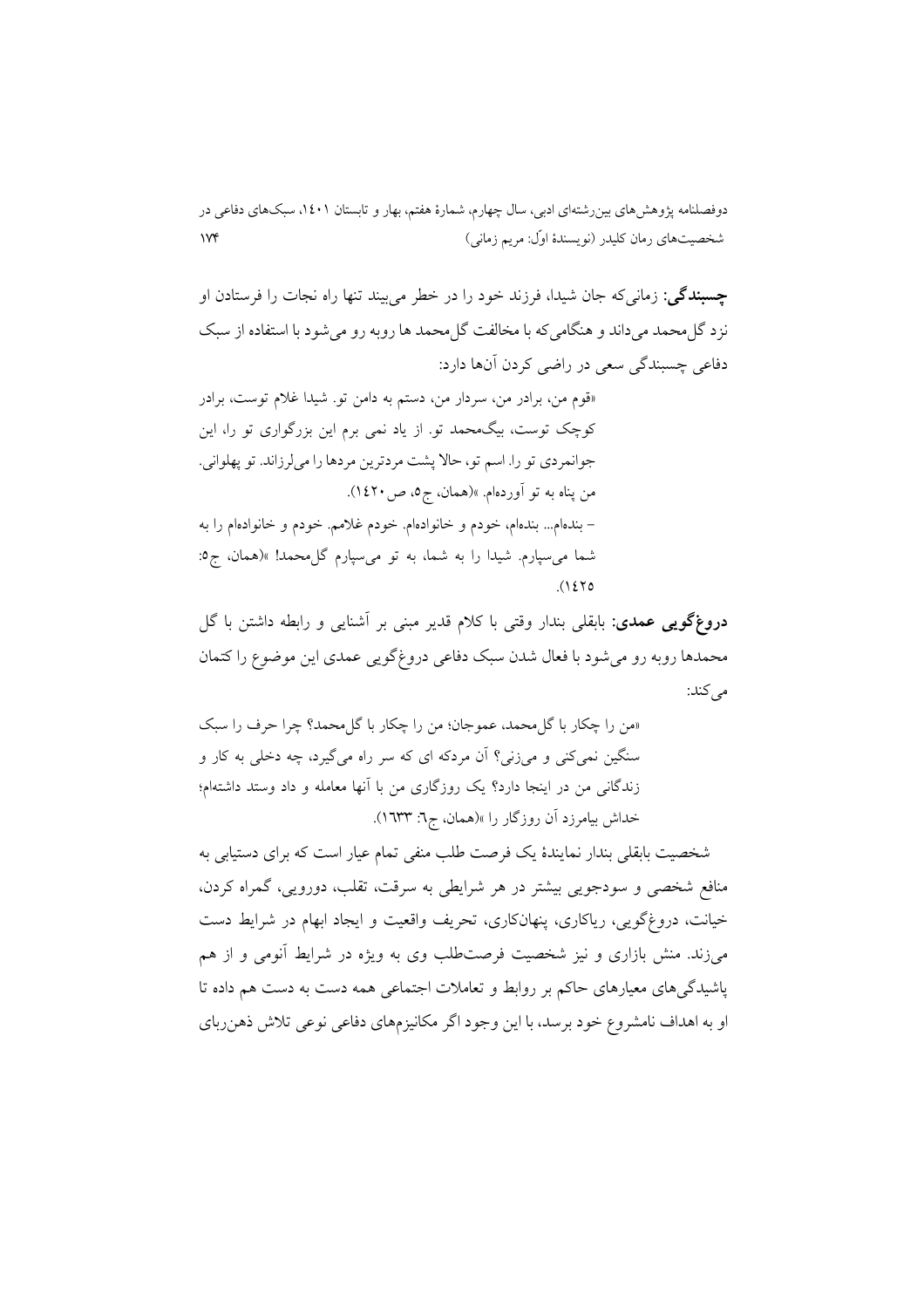دوفصلنامه پژوهشهای بین رشتهای ادبی، سال چهارم، شمارهٔ هفتم، بهار و تابستان ۱٤۰۱، سبکهای دفاعی در  $\mathsf{N}\mathsf{a}$ شخصیتهای رمان کلیدر (نویسندهٔ اوّل: مریم زمانی)

تحریف واقعیت و دفاع از شخصیت باشد، او به نسبت حضورش در داستان از زیور، قدیر و بیگ محمد از مکانیزمهای کمتری استفاده میکند و این میتواند نشان از آگاه بودن او از منفعت طلبي و رفتار غير انساني وي در شرايط مختلف باشد همچنين تجربه و اعتماد به نفس و استحکام شخصیت او در خود خواهی و خود پسندی اش از عوامل دیگر این مسأله است.

#### - عباسحان

عباسجان پسر بزرگ کربلایی خداداد است. او که در جوانی شاهد وضعیت مالی خوب و کسب و کار پر رونق پدر بوده، پس از برشکسته شدن کربلایی خداداد برای حفظ موقعیت خود، به غارت سایر اموال یدر و هزینه کردن آن در راستای ارضای نیازهای جسمی خود اقدام می کند.

چسبندگی: استفاده از سبک دفاعی چسبندگی در عباسجان به طور بارزی به چشم می خورد: « عباسجان، مثل سگی خانگی دورو بر نادعلی میپلکید و موس موس مي كرد. حرفهاي شيدا و نادعلي كندهپاره بود. عباسجان هم به همين گونه. اما عباسجان بیش از یک عبارت بر زبان نداشت: –من هم اَبرودار بوده ام ارباب جان . مثل شماها ! … محتاجم . محتاج شده ام . به کسی مثل خودتان کمک کنید!» (همان، ج۲: ٦٨١)

<mark>فرافکنی:</mark> عباسجان در ادامه گفتگو با قدیر، برادر خود به دلیل فعال شدن مکانسیم دفاع<sub>ی</sub> فرافكني او را تحقير مي كند:

« تو هم به جاي اين كه در همچه سن و سالي سواركار و زندگاني ات باشي، شاش پاککن این پیرمرد شدهای» (همان، ج ٥: ١٨٩٧)

خيالبافي: عباسجان با توجه به وضعيت مالي خوب يدرش در گذشته هنوز خيال مي كند كه کربلایی خداداد یول و اموالی دارد که در جایی دور از دسترس آنها پنهان کرده و به همین دلیل سعی در کشتن پدر دارد تا به توهم خود برسد: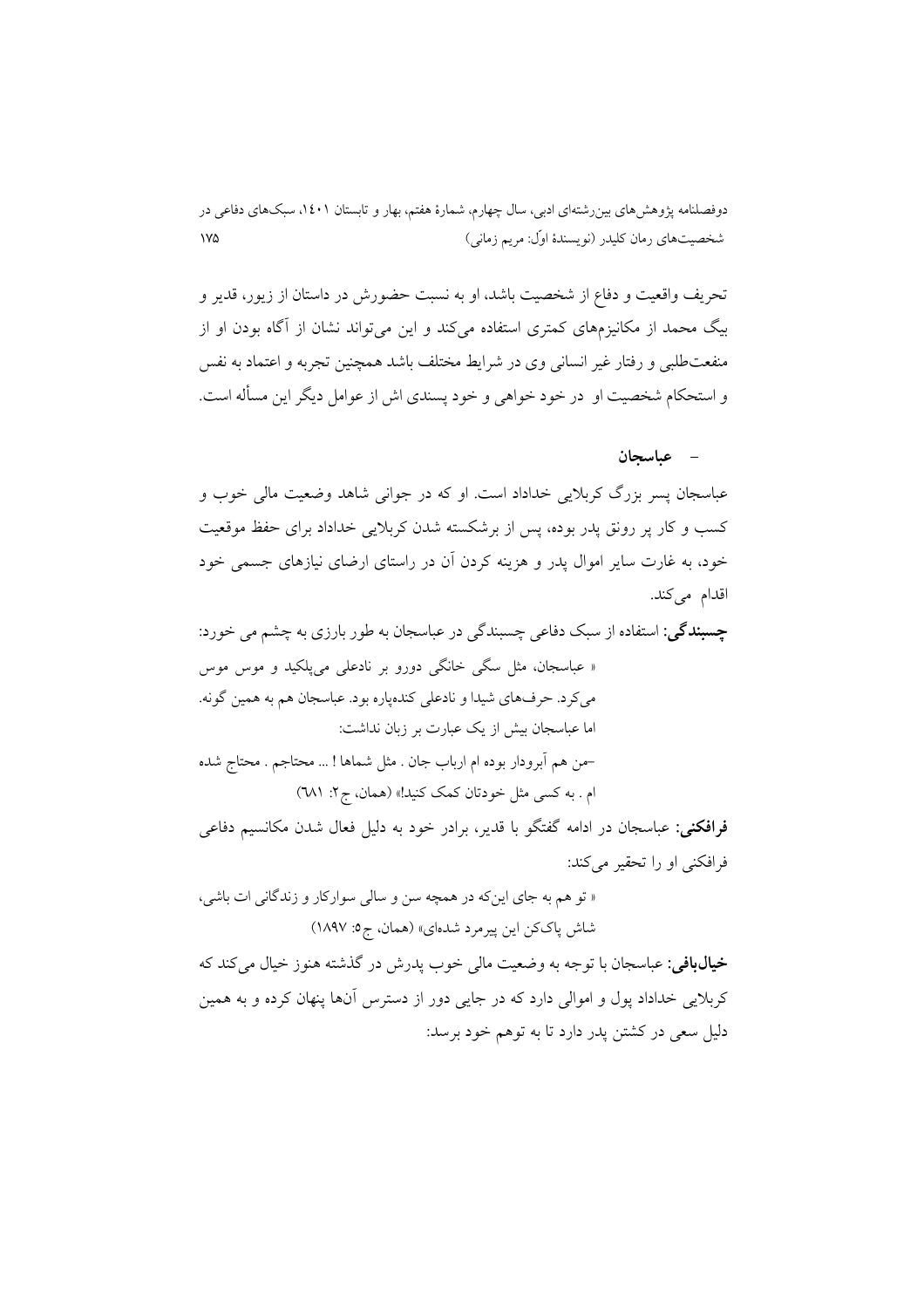دوفصلنامه پژوهشهای بین رشتهای ادبی، سال چهارم، شمارهٔ هفتم، بهار و تابستان ۱٤۰۱، سبکهای دفاعی در 188 شخصیتهای رمان کلیدر (نویسندهٔ اوّل: مریم زمانی)

«گویی که پیرمرد را مرده می پنداشت و اگر هنوز زنده بود، بس برای آن بود كه جاي سكهها و اسكناس ها را به عباسجان نشان بدهد: "أخر كه با خودش به گور نمي خواهد برد!"»(همان، ج ۹: ۲٤٤٩).

**دروغگویی عمدی**: او برای رسیدن به اهداف خود مدام در حال دروغ گفتن است و به این موضوع در گفتگو با موسی –زمانی که در حالت طبیعی نیست– اشاره می کند: «کسی چه می(داند؛ کسی چه می(داند که چه چیزهایی در کلهٔ من میچرخند؟! دروغ… دروغ… دروغ! دروغ پناهگاه من است؛ دروغ پناهگاه همه است» (همان،

$$
\mathcal{F}^{\rho:~\text{20V1}}
$$

– قدم

قدیر فرزند کوچک کربلایی خداداد است. او هم مانند برادر خود از نداری پدر و وضعیت مالی ضعیف زجر میکشد. قدیر سعی در انجام دادن کاری مفید دارد که با نداشتن پشتکار و مهارت کافی در انجام آن ناموفق است و پس از آن اقدام به انجام کارهای پست می کند. **جابجایی**: از آنجا که ماه درویش، یادوی بابقل<sub>ی</sub> بندار واسطه معاملهٔ شترهای یدر قدیر بوده و قدیر قدرت رویارویی با خریدار اصلی، بابقلی بندار را ندارد، وی با آزار دادن ماه درویش سعی در آرام کردن خود دارد:

«جای خواهرم باشد، شیرو. حرف او را می خواهم بزنم. خوشنامی ندارد که زن تو، شب توى خانة بندار بخوابد! أن هم وقتى كه خانة بندار اين جور خلوت است. باز اگر شیدا در خانه نبود، چیزی. اما... من او را میشناسم که چه جور جانوريست!» (همان، ج ٤: ١١٣٨).

**سبک دفاعی برانگیختن**: در ماجرای درگیری ماه درویش با شیدا قدیر با روش۵ای مختلف و به وسیله فعال شدن سبک دفاعی برانگیختن، سعی در عصبانی کردن شیدا داشت تا ماه درويش را تنبيه كند:

«قدير، كه نرم به شانهٔ شيدا خزيده بود، بيخ گوش او گفت: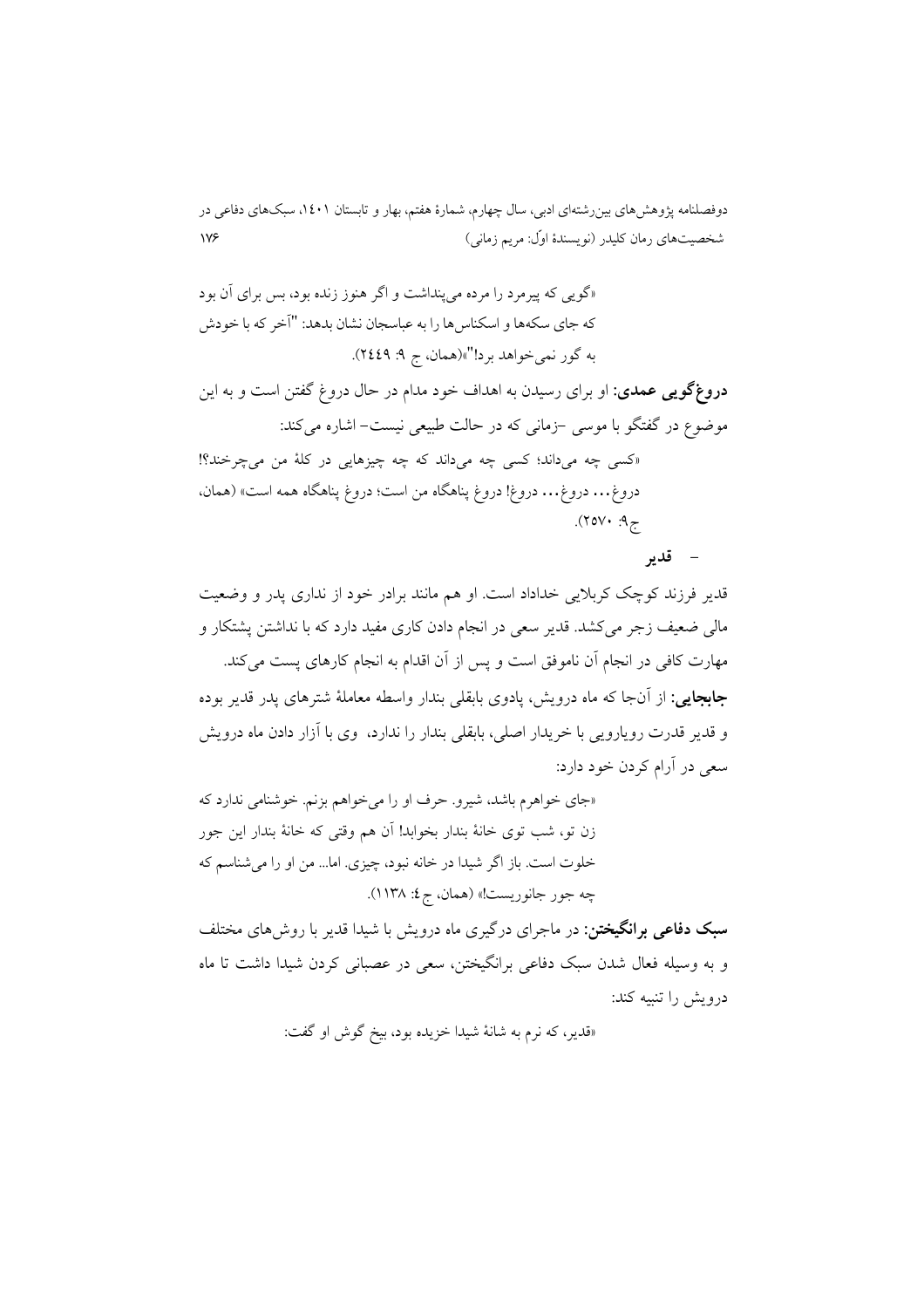دوفصلنامه پژوهشهای بین رشتهای ادبی، سال چهارم، شمارهٔ هفتم، بهار و تابستان ۱٤۰۱، سبکهای دفاعی در **IW** شخصیتهای رمان کلیدر (نویسندهٔ اوّل: مریم زمانی)

\_ اگر بندار بود، سید صد سال هم همچه جراتی نداشت که این جور رسوایی بار بیاورد! جرأت داشت؟»(همان، ج٤: ١١٥٠) فرو نشانی: قدیر پس از نزدیکی با زن دایی خود با استفاده از سبک دفاعی فرونشانی سعي در عدم مواجهه با دايي خود داشت:

«ماه درویش و قدیر پیش آمدند و قدم در آستانهٔ در اتاق گذاشتند . ماه درويش سلام گفت و قدير يک لحظه مردد ماند و پس زد» (همان، ج1:  $(1)$ 

**تهدید دیگران (قلدری)**: قدیر که سعی داشت خود را به نادعلی نزدیک کند و به عنوان پیشکار او خدمت کند، عباسجان و حرف هایش را مخل رسیدن به هدف خود می دانست، در این زمان با فعال شدن ً سبک دفاعی تهدید دیگران تلاش می کرد تا او را از نادعلی دور كند:

نمایشیگری: زمان<sub>ی</sub> که مورد توجه اعضای حزب توده در قلعه چمن قرار نمیگیرد با فعال شدن سبک دفاعی نمایشی گری سعی در جلب توجه آنها دارد:

«اما شما که می بینید، شما که می بینید من دشمن خونی بابقلی بندار هستم. نمی بینید؟ خودتان که شاهد کار من و بندار بودید؟ کور بودید که ببینید بابقلی بندار چه جوری شترهای من را از دستم بدر کرد؟ ها؟ کور بودید که ببینید چه جوری شاهرگ شترم را بريد؟ نديديد كه من از غصه پير شدم؟ نديديد؟!... (همان، ج٥: ١٣٥٧)

فرافکنی: قدیر پس از ناتوانی در کار درو و اخراج شدنش با فعال شدن سبک دفاعی فرافکنی وبه اشتباه كساني چون پهلوان بلخي را مقصراخراج شدنش از كار درو مىدانست: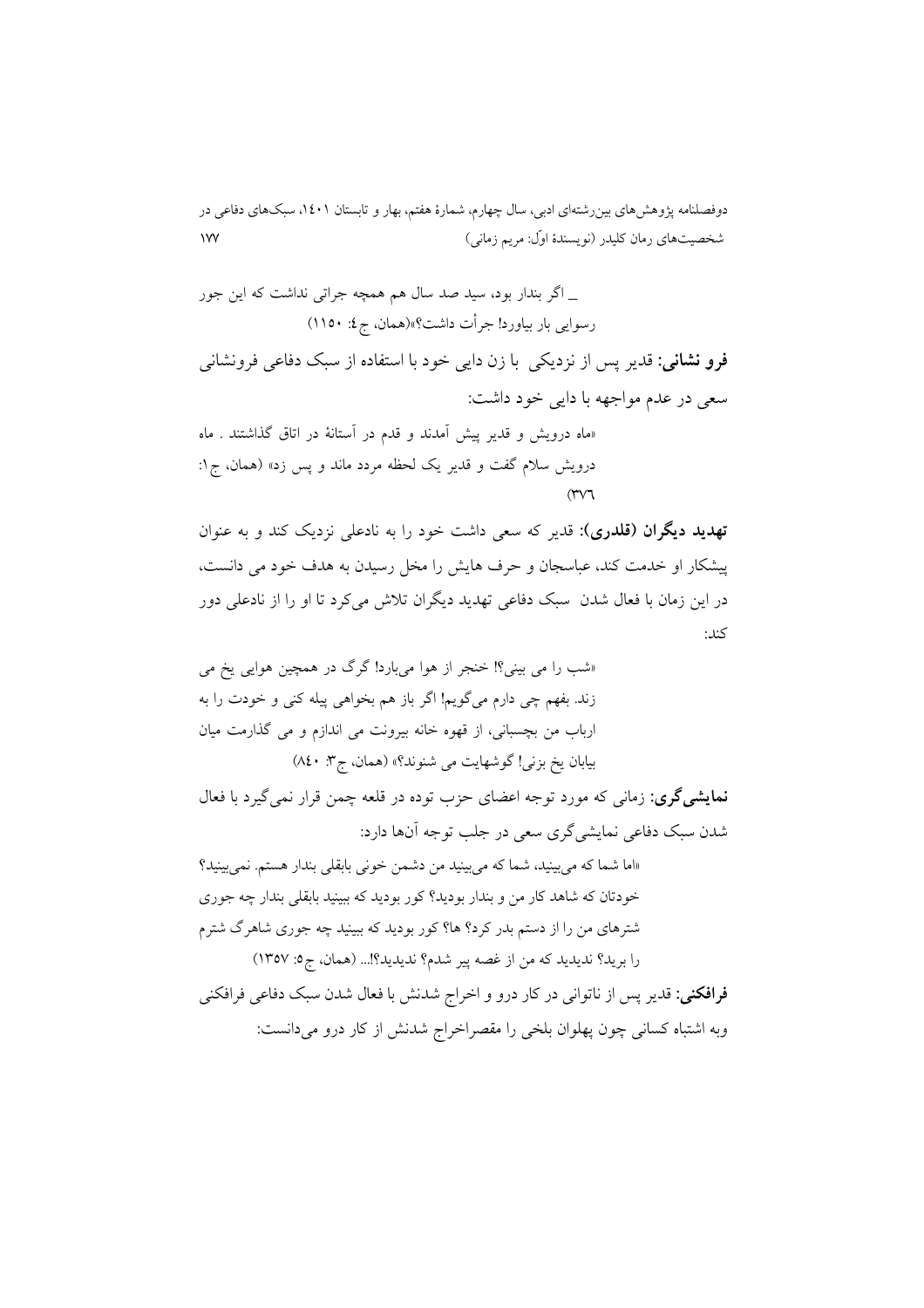دوفصلنامه پژوهشهای بین رشتهای ادبی، سال چهارم، شمارهٔ هفتم، بهار و تابستان ۱٤۰۱، سبکهای دفاعی در **IVA** شخصيتهاي رمان كليدر (نويسندهٔ اوّل: مريم زماني)

«– هنوز هم دلم می خواهد می توانستم به این قدیر بفهمانم که از ما به دل نداشته باشد؛ می توانستم بهاش بفهمانم که دستهای دیگری او را از درو واگر دانیدند. خودش هم این را میداند.اما آدم کج خیالی ست. تا بد باشد، فکر خوب را به کلهاش راه نمي دهد. برويم!» (همان، ج1: ١٨٦٠و ١٨٦١). ستار

ستار از اعضای حزب توده و فعال در روستاهای شهر نیشابور است. او که زمانی در اَذربایجان شکست تلخ حزب را تجربه کرده اکنون در شمایل پینه دوزی دوره گرد اقدام به انجام وظايف تشكيلاتي خود مي كند. اصلي ترين محرك گلءحمد براي قيام عليه اربابها و حکومت، ستار است. اوست که در تنگناها به کمک گلمحمد آمده و به او مشورت می دهد. او که دوست ندارد مانند ماجرای آذربایجان مجدد تسلیم شده و آن فجایع به وقوع پیوندد برخلاف خواستهٔ تشکیلات به همراهی با گل0محمد ادامه داده و سرانجام نیز در تنگه گاوطاق همچون برادری در کنار گل•حمدها کشته میشود ولی از نظر خلقی احساس برتری جویی مانع از آن می شود که با همه مردم دمخور باشد و اگر کسی با ویژگیهای گل محمد را نمی یافت چه بسا ماموریتش به انجام نمی رسید. وی خواسته و وظایف تشکیلاتی را به خواسته های خود ارجح دانسته و عمر و زندگیش را صرف آن میکند، یای روی امیال و غرایزش گذاشته و کارش را ضروریتر از زندگی شخصی دانسته است. در این شخصیت این سبک دفاعي به شکلي فراگير به صورت سبک زندگي او درآمده و راه را بر همهٔ تجربه هاي عاطفي وي بسته است.

**دروغگویی عمدی**: در مواجهه با سوال گل محمد درمورد علت کمک کردن به او، با فعال شدن سبک دروغگویی عمدی سعی در پاسخ دادن به او دارد:

«– من چه خدمتی به تو کردهام، چه کار خیری در حق تو کردهام که هرجا دستت مي رسد، به من كمک مي کني؟!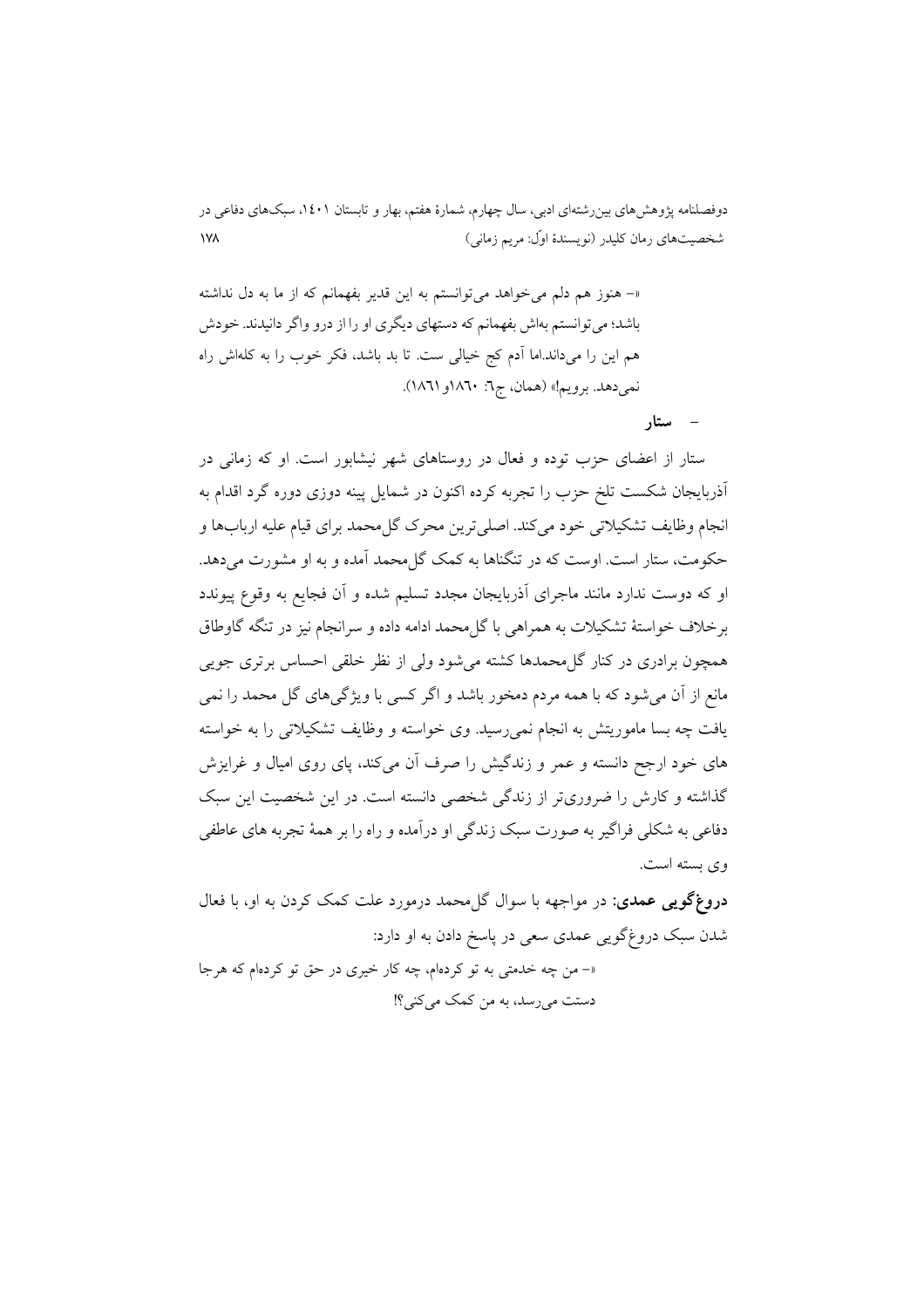دوفصلنامه پژوهشهای بین رشتهای ادبی، سال چهارم، شمارهٔ هفتم، بهار و تابستان ۱٤۰۱، سبکهای دفاعی در  $\gamma$ شخصیتهای رمان کلیدر (نویسندهٔ اوّل: مریم زمانی)

- هنوز که نتوانستهام به تو کمکی کنم! ستار، می رفت که به جواب درماند؛ اما چيزي – هرچند نه چندان قانع كننده– به خاطرش رسيد. پس، گفت: – من نان و نمک شما را خوردهام. مادر تو، نان سفرهاش را به من داده.» (همان،  $(1712 \pm 7)$ 

عقلانی سازی یا فلسفهبافی: پس از مواجه شدن با احساس رضایت با فعال شدن سبک دفاعي عقلاني سازي په سرعت سعي در مهار حس رضايتمندي خود دارد:

«لبخندي آميخته به شرم، چهرهٔ ستار را روشن کرد و تند از در بيرون رفت. بیش از این نمی خواست حالت خوشایندی را که به او دست داده بود، در خود نگاه دارد. بیش از این نمی خواست به خود مهلت رضایت از خویش، بدهد. این را آموخته بود که از خود رضایی، گاهی گامها را سست و چشم ها را کم بین می کند. این را میدانست که میدان به چنین میلی دادن، چاهی است پیش یا که دمادم عمق بیشتری می یابد؛ چاه رضایت از خویش! در هر قدمت دهان می گشاید و تو سرانجام از او کم می آوری.» (همان، ج ٤: ١٢٢٧)

٤. نتىجەگىرى

تأثیر شگرف مکتب روانتحلیلگری بر هنر و ادبیات از برجستهترین دستاوردهای فکری و آرای فروید محسوب میشود. بررسی شخصیتها و رویدادهای رمان کلیدر بیانگر استفاده از طیفی متنوع و متعدد از سبکهای دفاعی از نظر نوع و شدت در رفتارهای هر یک از شخصیتها است. از آنجا که استفادهٔ فراوان و مکرّر از سبکهای دفاعی سبب دوری و جدایی از واقعیات می گردد و به ویژه در ناهنجاریهای روانی به شدت دیده می شوند، لذا در افرادی مانند نادعلی که به مرز جنون رسیده بود استفاده مکرر از سبکهای دفاعی با شدت بیشتر دیده می شود. هر یک از شخصیتها بنا به میزان رشدیافتگی پایگاه روانشناختی "من "، میزان واقع نگری و نیز بنا به اقتضای شرایط سخت و استرس(را دامنهای از سبکهای دفاعی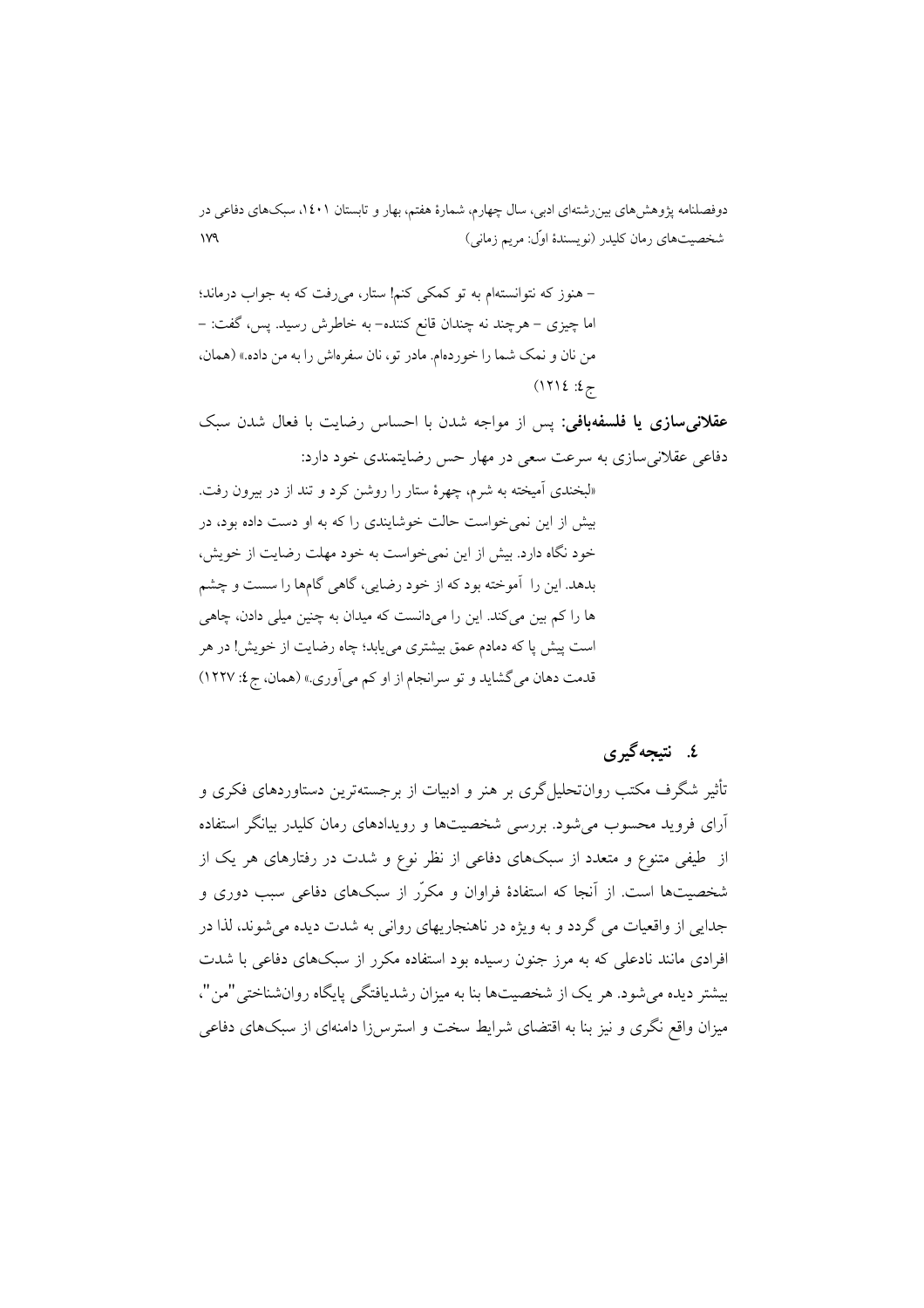دوفصلنامه پژوهش های بین رشتهای ادبی، سال چهارم، شمارهٔ هفتم، بهار و تابستان ۱٤۰۱، سبکهای دفاعی در  $\lambda$ شخصیتهای رمان کلیدر (نویسندهٔ اوّل: مریم زمانی)

را استفاده میکردند. همچنین به کار بردن دقایق و ظرایف علم روانشناسی در شکل گیری و خلق شخصیتهای داستان محسوس است، البته این موضوع از جانب نویسندهٔ رمان می تواند عامدانه و یا ناهشیار صورت گرفته باشد.

همچنین بررسی این رمان نشان میٖدهد که رویدادها و ویژگیِهای شخصیتها متأثر از یکدیگر هستند ولی رفتار شخصیتها و ویژگی های بارز آنها در سیر داستان و با توجه به رویدادها متفاوت است، برای مثال گلمحمد پس از مواجهه با رویدادهای متفاوت دچار تغییر رفتار اساسی شده و اقدام به تشکیل گروه مسلحانه میکند، ولی عباسجان در تمامی رمان تنها به فکر اهداف پست و کوچک خود است و تغییر رفتار تأثیر گذاری در این شخصیت مشاهده نمی شود. جداول و نمودارهای زیر گویای دستاوردهای این پژوهش هستند. در مجموع بررسی های این پژوهش پیرامون رویدادها و شخصیتها نشان می دهد که ۲۸ سبک دفاعی متنوع برای ۷۵ مرتبه در این ۱۱ شخصیت تکرار شده است.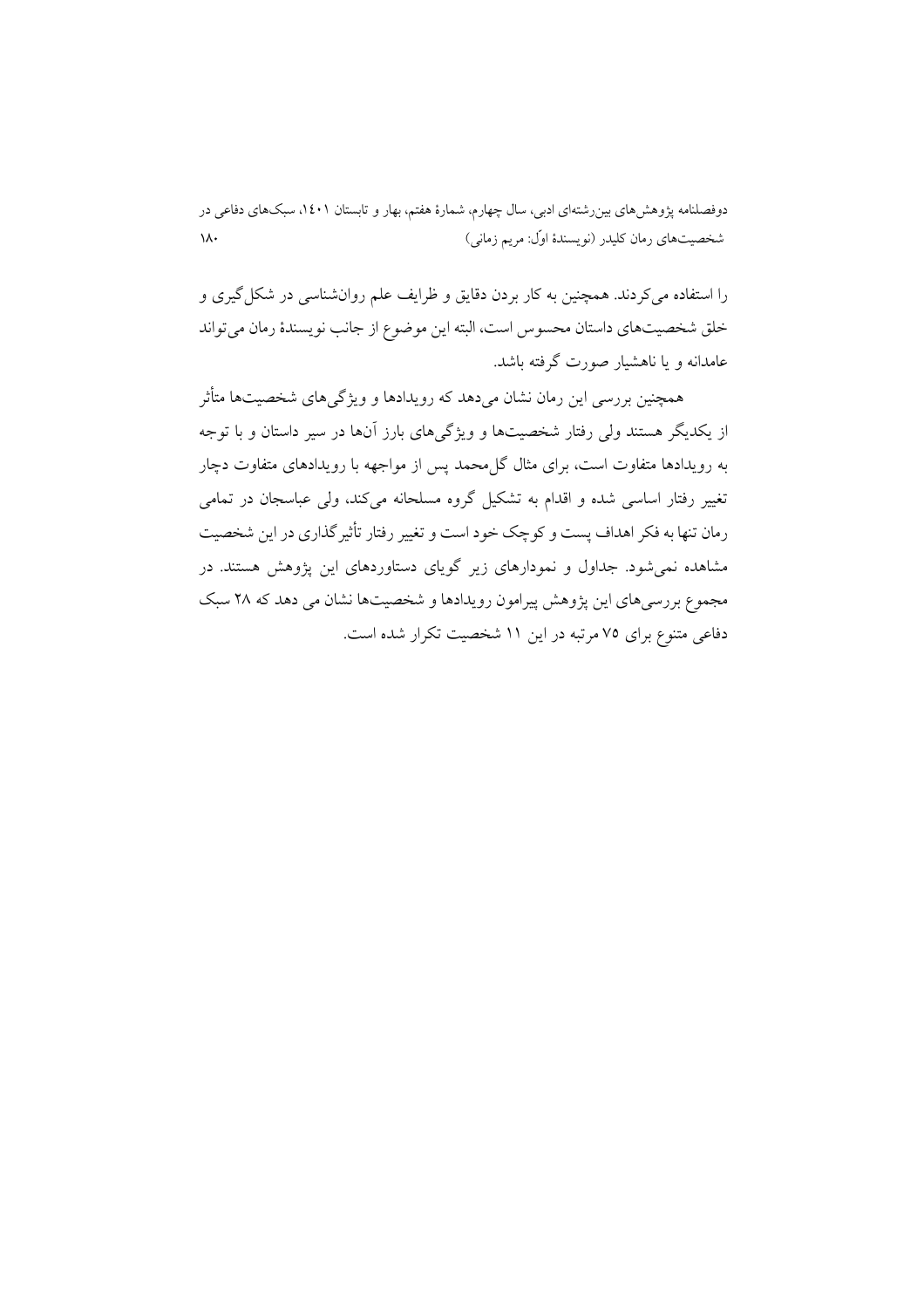دوفصلنامه پژوهش های بین رشتهای ادبی، سال چهارم، شمارهٔ هفتم، بهار و تابستان ۱٤۰۱، سبکهای دفاعی در ۱۸۱ شخصیتهای رمان کلیدر (نویسندهٔ اوّل: مریم زمانی)



تعداد مکانیسمهای دفاعی به کار برده شده توسط شخصیتها

مکانیسم های دفاعی پر کاربرد

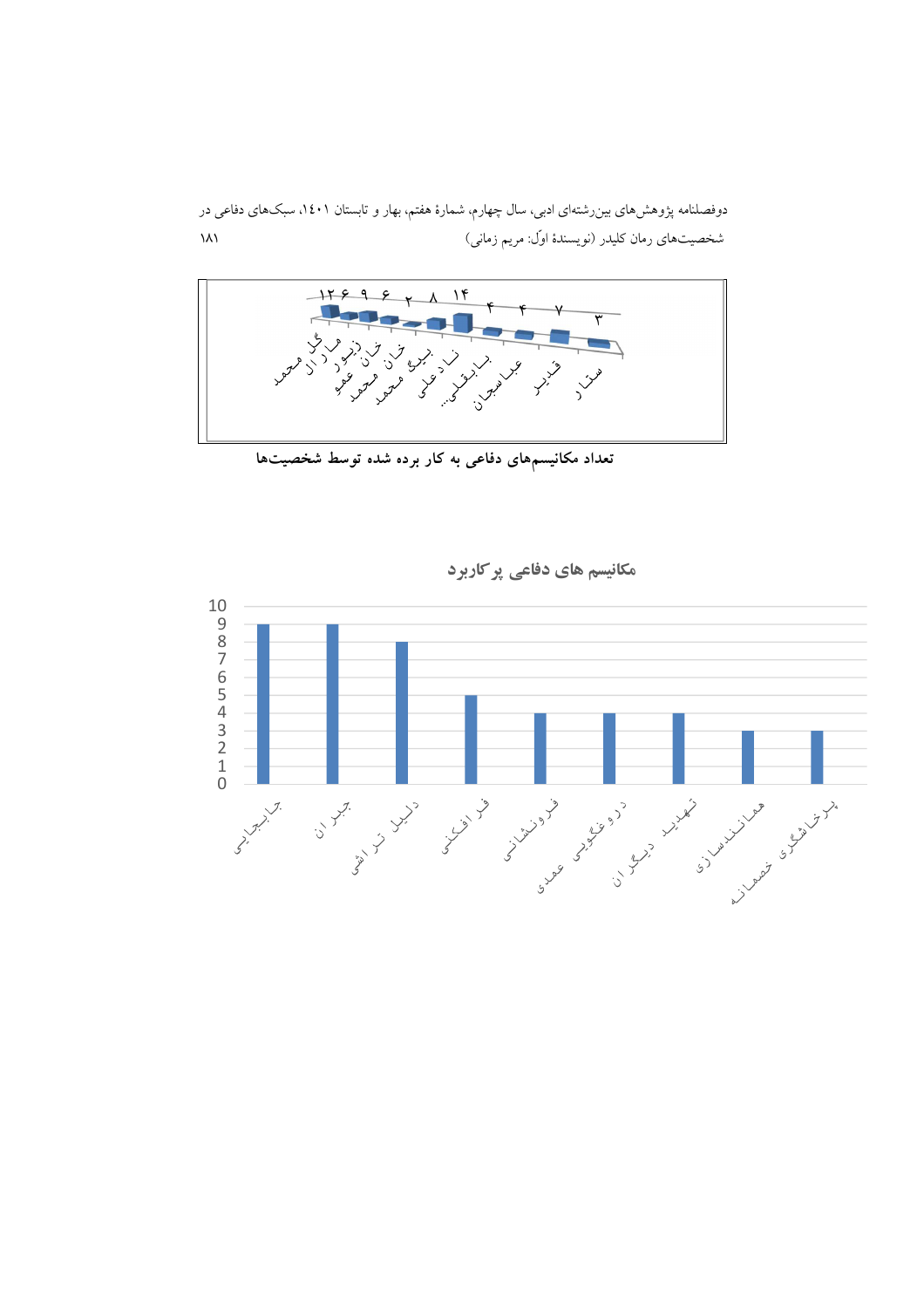دوفصلنامه پژوهش۵ای بین٫شتهای ادبی، سال چهارم، شمارهٔ هفتم، بهار و تابستان ۱٤۰۱، سبکهای دفاعی در  $\lambda$ شخصیتهای رمان کلیدر (نویسندهٔ اوّل: مریم زمانی)

| پرخاشگري         | همانند | تهديد   | دروغگويي          | ورنشانى گ                        | فرافكنى | دليل تراشى | جبران             | جابجايي           |         |
|------------------|--------|---------|-------------------|----------------------------------|---------|------------|-------------------|-------------------|---------|
|                  | سازى   | ديگران  | عمدى              |                                  |         |            |                   |                   |         |
|                  |        |         | $+$               | $+$                              |         | $^{++}$    | $^{++}$           | $+$               | گل محمد |
|                  |        |         |                   | $\begin{array}{c} + \end{array}$ |         | $+$        | $\qquad \qquad +$ |                   | مارال   |
|                  |        | $+$     | $\qquad \qquad +$ |                                  |         | $\ddot{}$  | $\qquad \qquad +$ | $+$               | زيور    |
|                  |        |         |                   |                                  | $+$     | $+$        |                   | $\boldsymbol{+}$  | خانءمو  |
|                  |        | $^{++}$ |                   |                                  |         |            |                   |                   | خان،حمد |
| $\pmb{++}$       | $+$    | $^{++}$ |                   |                                  |         |            |                   | $+$               | بیگەحمد |
| $\boldsymbol{+}$ | $+$    |         |                   |                                  | $+$     | $+$        | $+$               | $+$               | نادعلى  |
| $\boldsymbol{+}$ |        |         | $+ +$             |                                  |         |            |                   |                   | بابقلى  |
|                  |        |         |                   |                                  |         |            |                   |                   | بندار   |
|                  |        |         |                   |                                  | $+$     |            |                   |                   | عباسجان |
|                  |        | $+$     |                   | $+$                              | $+$     |            |                   | $\qquad \qquad +$ | قدير    |
|                  |        |         | $\qquad \qquad +$ |                                  |         |            |                   |                   | ستار    |

سبکهای دفاعی پرکاربرد توسط شخصیتهای رمان کلیدر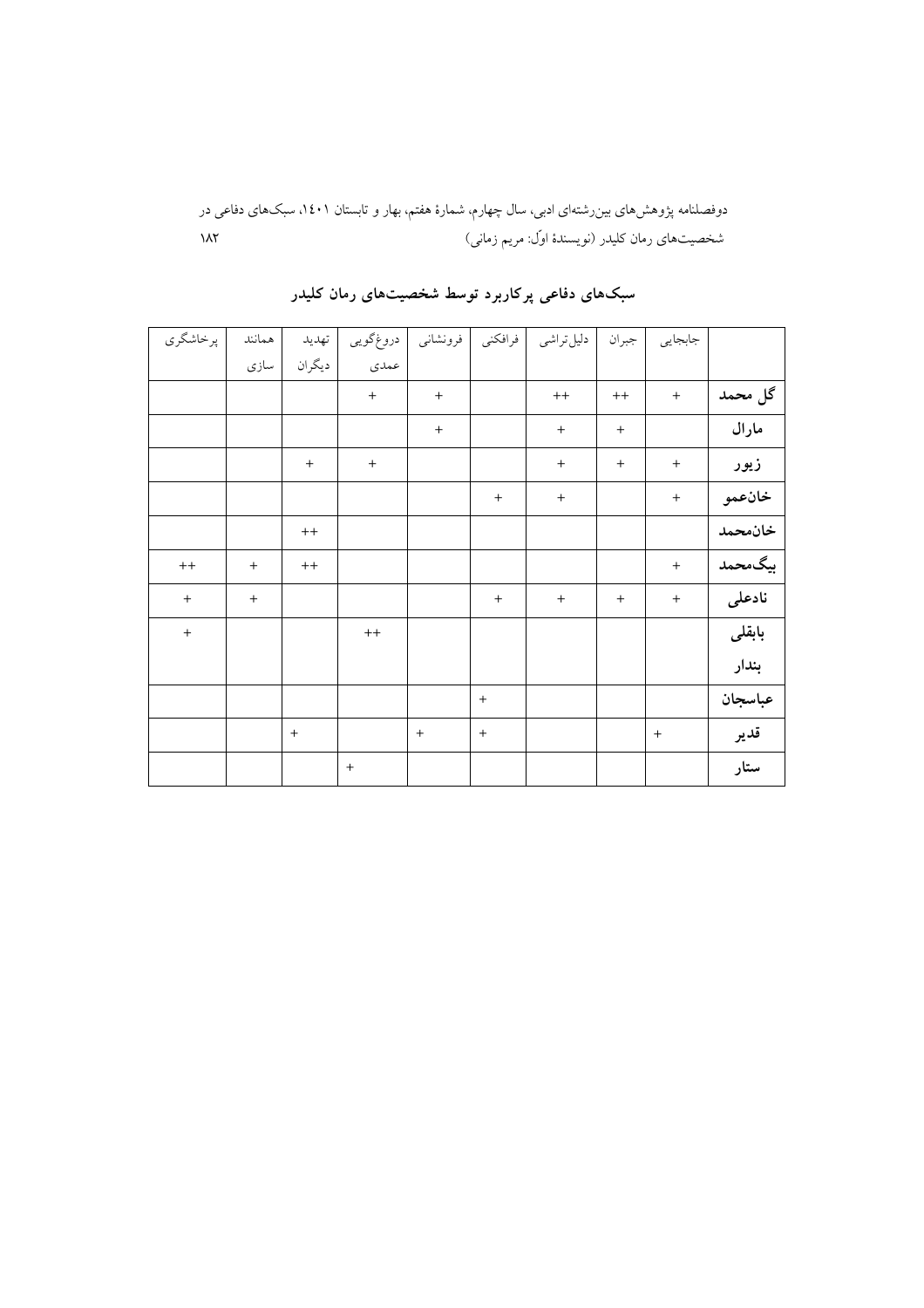دوفصلنامه پژوهشهای بین رشتهای ادبی، سال چهارم، شمارهٔ هفتم، بهار و تابستان ۱٤۰۱، سبکهای دفاعی در شخصیتهای رمان کلیدر (نویسندهٔ اوّل: مریم زمانی)  $\lambda x^2$ 

# كتابنامه

- احمدوند، محمدعلي(١٣٦٨). **سبکهاي دفاعي رواني**. تهران: آشنا.
- اسحاقیان، جواد(۱۳۸۳). کلیدر، رمان حماسه و عشق تهران: گل آذین.
- بلک من، جي اس. (١٣٩٤) ١٠١ **سبک دفاعي**. ترجمه: زينب فرزاد فرد و محمود دژکام. تهران: رشد.
- پروین، لارنس ای.( ۱۳۷٤) **روانشناسی شخصیت**. ترجمه: محمد جعفر جعفری و پروین  $\overline{a}$ كديور. تهران: آرمان.
- چهل تن، امیر حسن و فریاد، فریدون(۱۳۸۰). ما نیز مردمی هستیم (گفتگو با محمود دولت آبادي). چاپ سوم. تهران: نشر چشمه و فرهنگ معاصر.
- حسن لي، كاووس و مجرد، ساناز(١٣٨٨). بررسي محورهاي اصلي و شيوهُ گسترش روايت *در کلیدر.* ب**وستان ادب دانشگاه شیراز**، دوره ۱، شماره ۱، ص۱۰۵–۱۰۲.
	- دولت آبادي، محمود(١٣٨٧). كليدر. تهران: فرهنگ معاصر.
- ژف، مه رو(١٣٨٦). تحليل هشت داستان كوتاه معاصر فارسي با رويكرد روان كاوانه. تهران: دانشگاه علامه طباطبائي.
- سیدان، مریم. (۱۳۸٦). نقدی روانشناختی بر شازده احتجاب گلشیری. م**جله دانشکدهٔ** ادبیات و علوم انسانی دانشگاه قم /سال اول، شماره سوم.
- شایگان فر، حمیدرضا(١٣٧٦). معرفی مکاتب مهم نقد ادبی و تحلیل و نقد متونی از  $\overline{\phantom{a}}$ **ادب فارسي**. تهران: دانشگاه علامه طباطبائي.
	- شميسا، سيروس (١٣٨٨). **نقد ادبي**. تهران: ميترا.
- شولتز، دوان. (۱۳۸۳). **نظریه های شخصیت**. ترجمه: یوسف کریمی و دیگران تهران : ارسباران.
- شولتز، دوان؛ شولتز، سیدنی الن. (١٣٨٧). نظریههای شخصیت. ترجمه: یحیی سید  $\sim$ محمديتهران. نشر ويرايش.
	- گنجي، حمزه(١٣٨٥). **روانشناسي عمومي**. تهران: ساوالان.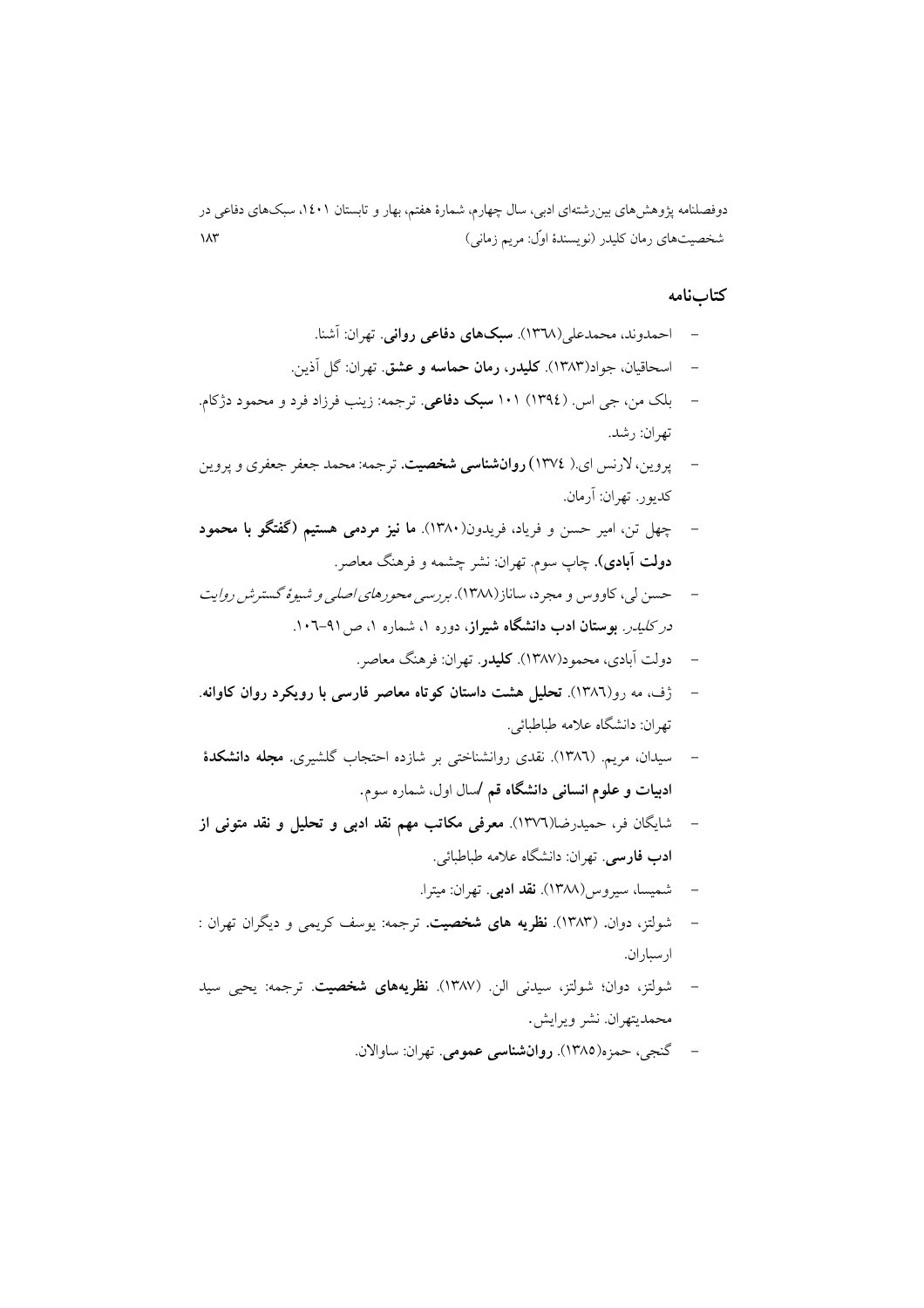8 9 7)\* +1401 I\$ ; A\$ +
B O 3 += A@ M \* \$+ % \$' DE % ,!9 184 (  
 :MZ O,I ) ! 

 **0V ,= < = '** .(1391) ,\_9 +" , ,I\_ % 9 +),6 \* - 63-88. { +11 " 3 +4 M \* +\$ %- .**L**

# **References**

- **-** Ahmadvand, Mohammad Ali (1989). **Psychological defensive mechanism**. Tehran: Ashna. [In Persian]
- **-** Blackman, JS. (2015). **101 defensive mechanism.** Translation: Zeinab Farzad Fard and Mahmoud Dejkam. Tehran: Roshd. [In Persian]
- **-** Cheheltan, Amir Hassan and Faryad, Fereydun (2001). **We are also people (interview with Mahmoud Dowlatabadi).** Third edition. Tehran: Publication of Fountain and Contemporary Culture. [In Persian]
- **-** Dowlatabadi, Mahmud (2008). **Kelidar, what are you talking about?** Tehran: Contemporary Culture. [In Persian]
- **-** Eshaqian, Javad (2004). **Kelidar, epic novel and love**. Tehran: Inflorescin. [In Persian]
- **-** Ganji, Hamza (2006). **General Psychology**. Tehran: Savalan. [In Persian]
- **-** Hassan Li, Kavous and Mojarrad, Sanaz (2009). **A study of the main themes and the way the narrative spreads in Kelidar**. [In Persian]Shiraz University Courtesy Park, Volume 1, No. 1, pp. 91- 106. [In Persian]
- **-** Jaff, Mahruo (2007). **Analysis of eight contemporary Persian short stories with psychoanalytic approach**. Tehran: Allameh Tabataba'i University. [In Persian]
- **-** Parvin, Lawrence E. (1995) **Personality Psychology**. Translation: Mohammad Jafar Jafari, and Parvin Kadivar. Tehran: Arman. [In Persian]
- **-** Schultz, Doan(2004). **Personality theories**. Translation: Yousef Karimi and others. Tehran: Arasbaran. [In Persian]
- **-** Schultz, Dewan; Schultz, Sidney Allen(2008). **Personality theories.** Translation: Yahya Seyed Mohammadi. Tehran. Edit Publishing. [In Persian]